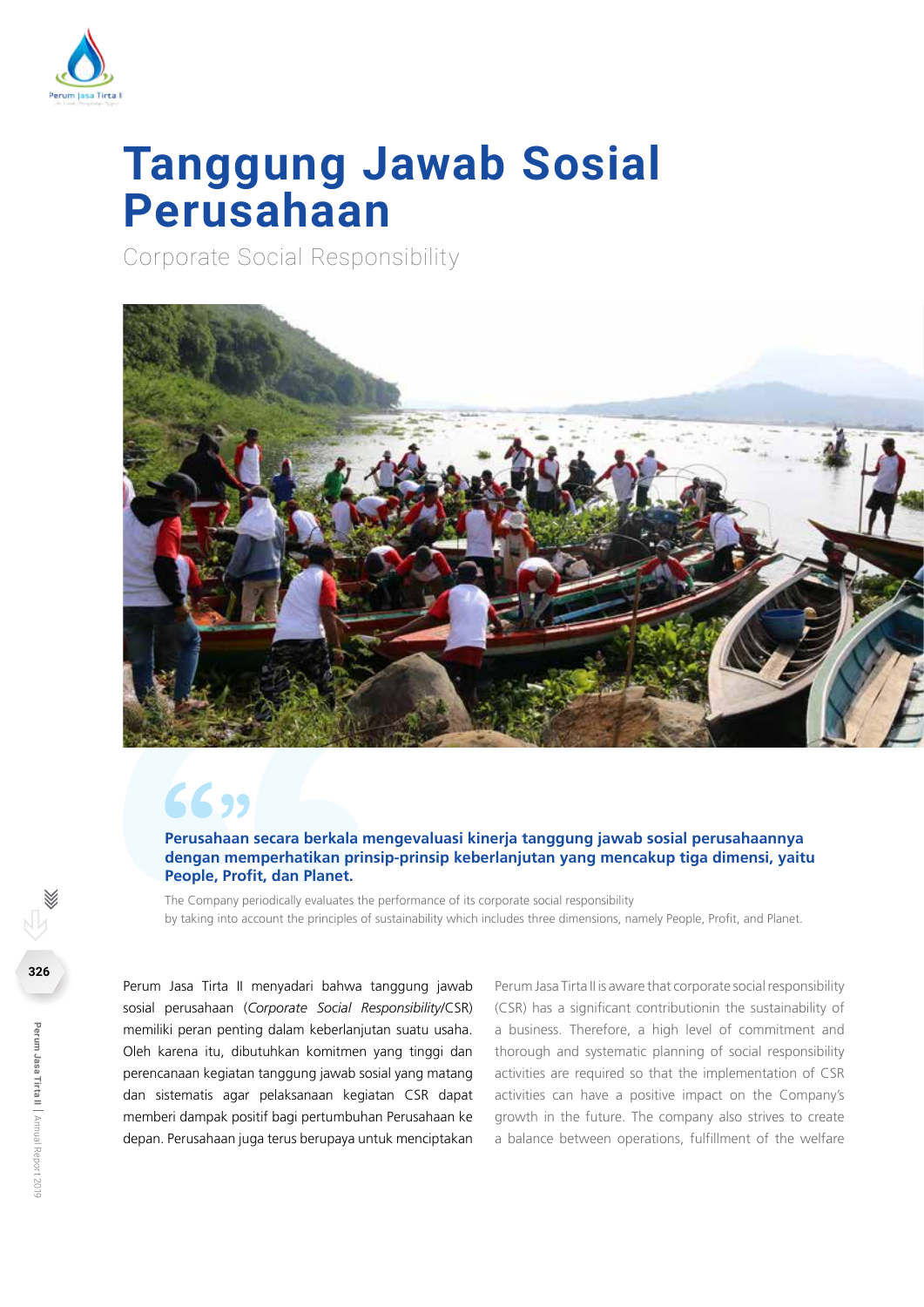keseimbangan antara kegiatan operasi, pemenuhan kesejahteraan sumber daya manusia, pemberdayaan masyarakat, serta pelestarian lingkungan untuk mencapai tujuan pembangunan berkelanjutan.

Sebagai bagian dari komitmen Perum Jasa Tirta II dalam mewujudkan komitmen tersebut, Perusahaan secara berkala mengevaluasi kinerja tanggung jawab sosial perusahaannya dengan memperhatikan prinsip-prinsip keberlanjutan yang mencakup tiga dimensi, yaitu *People, Profit,* dan *Planet.* Ketiga aspek ini menjadi perhatian utama Perusahaan dalam merumuskan agenda CSR dan diwujudkan dalam program peningkatan kesejahteraan masyarakat, pemeliharaan hubungan dengan konsumen, peningkatan jaminan kesehatan dan keselamatan kerja bagi karyawan, serta pengelolaan kelestarian lingkungan.

#### **Komitmen Pelaksanaan CSR**

Perum Jasa Tirta II menyadari bahwa kineria positif Perusahaan tidak hanya diukur dari pertumbuhan dan kinerja bisnis semata. Kontribusi dalam pelestarian lingkungan, pemberdayaan masyarakat, kesejahteraan karyawan, dan kepuasan pelanggan merupakan bagian dari kinerja positif dan kunci keberhasilan Perusahaan secara berkelanjutan. Hal tersebutlah yang melatarbelakangi pelaksanaan tanggung jawab sosial perusahaan (*Corporate Social Responsibility*) yang secara konsisten dilakukan oleh Perusahaan.

Program CSR Perusahaan dilakukan melalui berbagai inisiatif dengan mengadopsi pendekatan ISO 26000 *Social responsibility* yang secara holistik dan komprehensif mengatur 7 (tujuh) aspek utama dalam tanggung jawab sosial. Pendekatan tersebut menjadi pendekatan ideal yang digunakan organisasi dan perusahaan dalam melaksanakan tanggung jawab sosial yang berprinsip pada tujuan pembangunan berkelanjutan (*sustainable development goals*).

of human resources, community empowerment, and environmental preservation to achieve sustainable development goals.

As part of Perum Jasa Tirta II's commitment in realizing that commitment, the Company periodically evaluates the performance of its corporate social responsibility by considering sustainability principles which include three dimensions, namely People, Profit, and Planet. These three aspects are the main concern of the Company in formulating CSR agenda and manifested in programs to improve community welfare, maintain customer relations, improve occupational health and safety assurance for employees, and manage environmental sustainability.

## **Commitment to CSR Implementation**

Perum Jasa Tirta II is aware that the Company's positive performance is not only measured by growth and business performance. Contributions to environmental preservation, community empowerment, employee welfare, and customer satisfaction are part of the positive performance and key to the Company's continued success. This is the background of the implementation of Corporate Social Responsibility which is consistently carried out by the Company.

The Company's CSR program is applied through various initiatives by adopting ISO 26000 of Social responsibility approach that holistically and comprehensively manages 7 (seven) main aspects of social responsibility. The approach is an ideal approach used by organizations and companies in carrying out social responsibility that is based on the principles of sustainable development goals.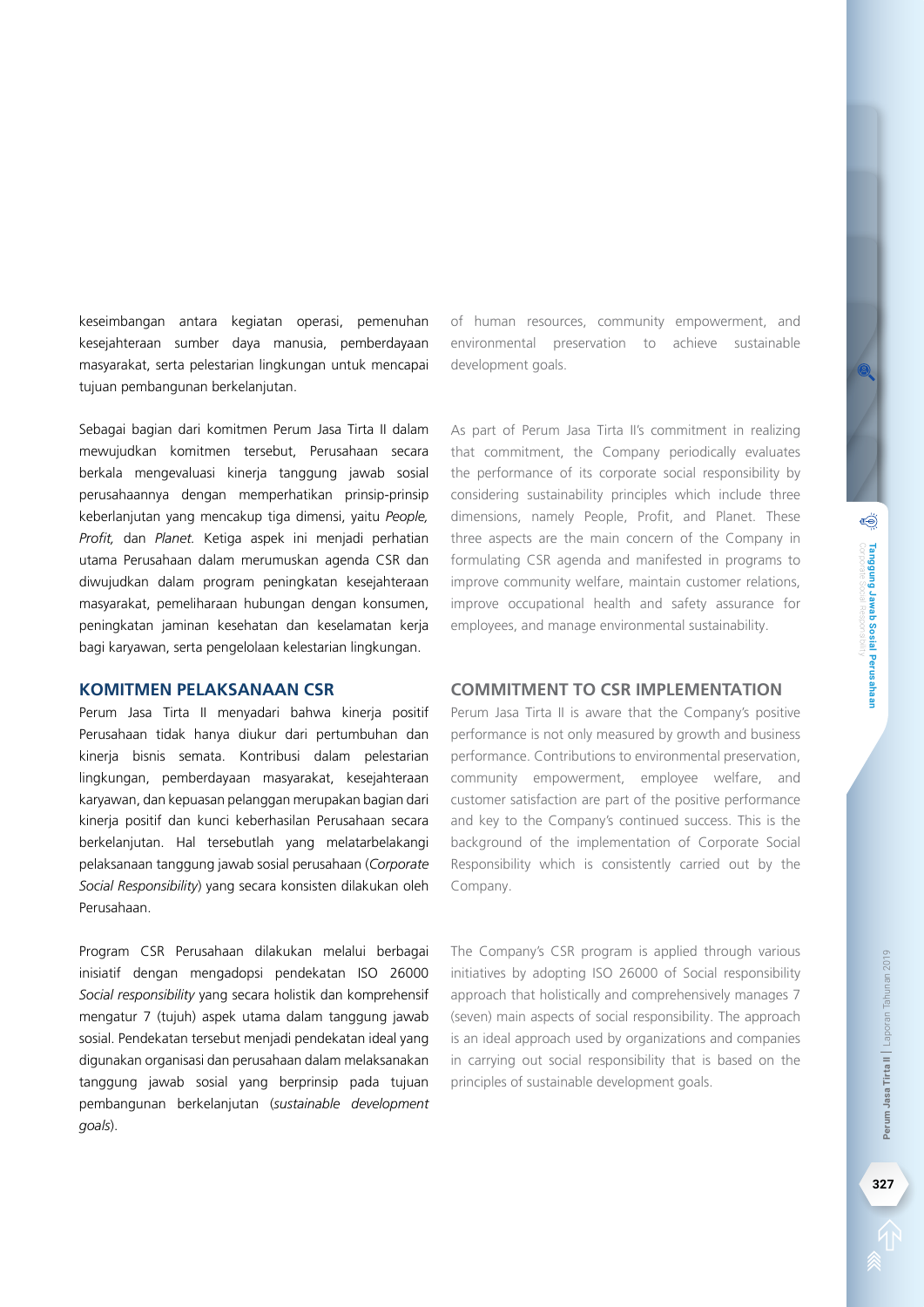

## *Hollistic Integrated Approach ISO 26000 Social Responsibility*

**Hollistic Integrated Approach of ISO 26000 of Social Responsibility**



ISO 26000 *Social Responsibility* mengatur mengenai tujuh fokus tanggung jawab sosial dengan uraian sebagai berikut: ISO 26000 of Social Responsibility governs seven focuses of social responsibility as follows:

| Fokus Tanggung Jawab Perusahaan /<br><b>Corporate Responsibility Focus</b>               | <b>Uraian / Description</b>                                                                                                                                                                                                                                     |
|------------------------------------------------------------------------------------------|-----------------------------------------------------------------------------------------------------------------------------------------------------------------------------------------------------------------------------------------------------------------|
| Tata Kelola Organisasi<br><b>Organizational Governance</b>                               | Penetapan, pengambilan, dan penerapan keputusan strategis sehingga prinsip<br>tanggung jawab sosial dapat diterapkan. / Determination, the making, and<br>application of strategic decisions so that the principles of social responsibility can<br>be applied. |
| Hak Asasi Manusia<br><b>Human Rights</b>                                                 | Hak dasar yang dimiliki semua orang sebagai manusia, antara lain mencakup hak<br>sipil. Politik, ekonomi, sosial, dan budaya. / Basic rights that all people have as<br>humans, including civil, Political, economic, social and cultural rights.               |
| Praktik Ketenagakerjaan<br><b>Labour Practices</b>                                       | Kebijakan dan praktik terkait pekerjaan dan ketenagakerjaan. / Policies and practices<br>related to job and labour.                                                                                                                                             |
| Lingkungan<br>Environment                                                                | Tanggung jawab atas dampak lingkungan kepada masyarakat dari kegiatan bisnis<br>yang dilakukan. / Responsibility on environmental impact on the community from<br>business activities carried out.                                                              |
| Operasi yang Adil<br><b>Fair Operating Practices</b>                                     | Penerapan perilaku etis dan adil saat berinteraksi dengan pemangku kepentingan.<br>/ Implementation of ethical and fair behaviour when interacting with stakeholders.                                                                                           |
| Isu Konsumen<br><b>Consumer Issues</b>                                                   | Pemenuhan hak-hak konsumen terkait produk dan layanan yang diberikan, kejelasan<br>informasi, dan perlakuan yang adil. / Fulfillment of consumer rights related to product<br>and services given, information clariy, and fair treatment.                       |
| Pelibatan dan Pengembangan Masyarakat<br><b>Community Involvement and</b><br>Development | Hubungan dan interaksi perusahaan dengan masyarakat di lingkungan operasinya. /<br>Relationship and interaction of the company with community around its operational<br>area.                                                                                   |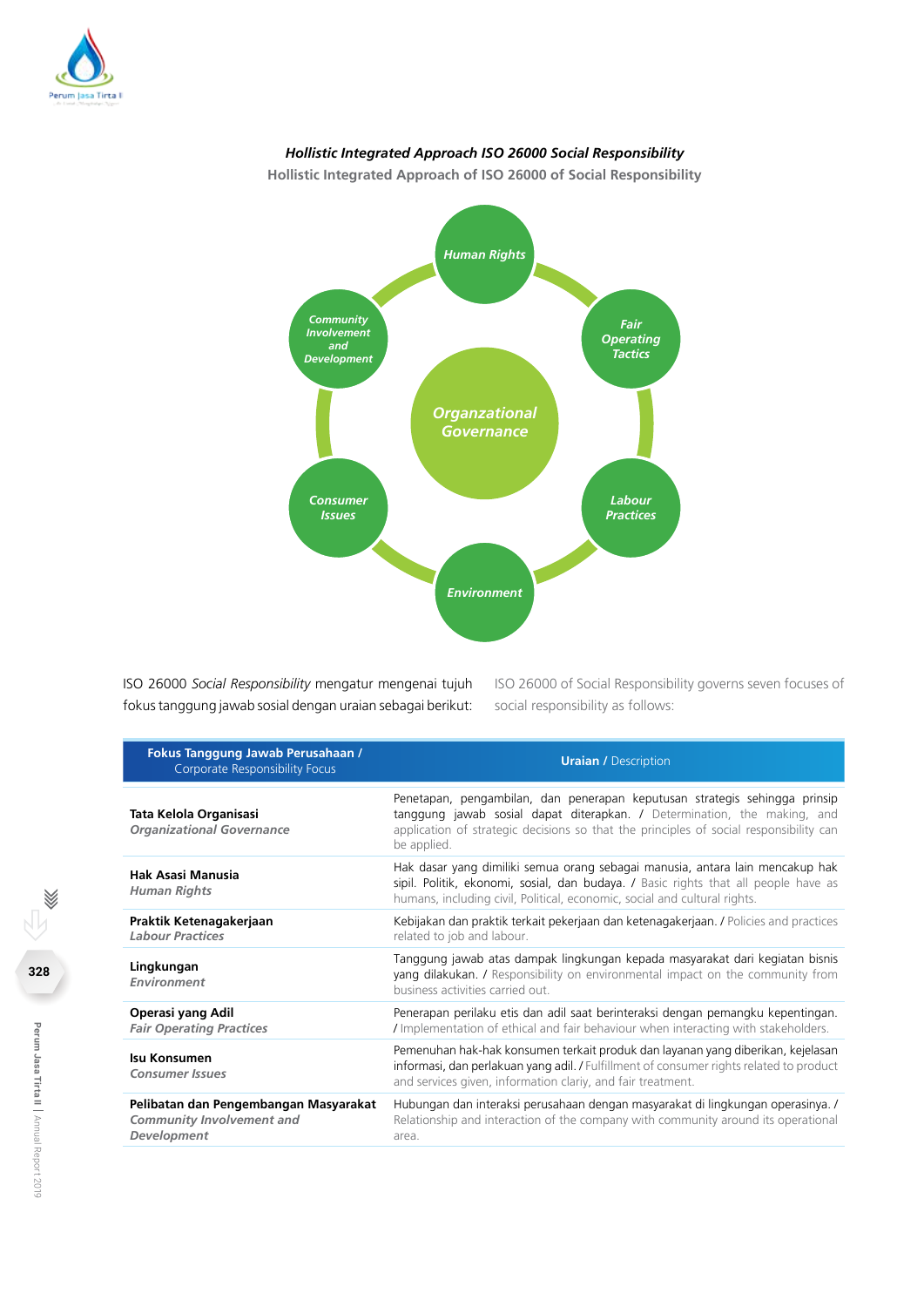## **Prinsip dan Dasar Hukum Pelaksanaan CSR**

Pelaksanaan kegiatan CSR melalui Program Kemitraan dan Bina Lingkungan (PKBL) merupakan program yang bersifat *mandatory* bagi entitas Badan Usaha Milik Negara (BUMN) dengan berpedoman padaPeraturan Menteri Badan Usaha Milik Negara Republik Indonesia Nomor PER-02/MBU/7/2017 tentang Perubahan Kedua atas Peraturan Menteri Negara BUMN Nomor PER-09/MBU/07/2015 mengenai Program Kemitraan dan Bina Lingkungan Badan Usaha Milik Negara. Kebijakan ini merupakan pengejawantahan dari Undang-Undang Perseroan Terbatas Nomor 24 tahun 2007 di mana salah satu kewajiban Perusahaan adalah melaksanakan program CSR.

Amanat dalam melaksanakan CSR dalam bentuk PKBL juga diatur dalam dan mengacu pada regulasi yang menjadi pedoman kebijakan bagi perusahaan sebagai berikut:

- · Undang-Undang Nomor 40 Tahun 2007 Pasal 74 tentang Tanggung Jawab Sosial dan Lingkungan Perusahaan;
- · Undang-Undang Nomor 20 Tahun 2008 tentang Usaha Mikro, Kecil dan Menengah;
- · Peraturan Menteri BUMN Nomor KEP-100/MBU/2002 tanggal 4 Juni 2002 tentang Penilaian Tingkat Kesehatan Badan Usaha Milik Negara;
- · Instruksi Presiden Nomor 4 Tahun 1995 tentang Gerakan Nasional Memasyarakatkan dan Membudidayakan Kewirausahaan;
- · Peraturan Menteri Keuangan RI Nomor 316/ KMK.016/1994 tanggal 27 Juni 1994 tentang Pedoman Pembinaan Usaha Kecil dan Koperasi melalui Pemanfaatan dari Bagian Laba BUMN;
- Surat Edaran Kementerian Negara Badan Usaha Milik Negara No. SE-07/MBU/2008 tanggal 5 Mei 2008 tentang Pelaksanaan PKBL;
- · Perubahan terakhir Nomor PER-02/MBU/7/2017 tanggal 5 Juli 2017 tentang Perubahan Kedua atas Peraturan Menteri Negara BUMN Nomor PER-09/MBU/07/2015 mengenai Program Kemitraan dan Bina Lingkungan Badan Usaha Milik Negara,
- Surat Edaran Kementerian Negara Badan Usaha Milik Negara No. SE-14/MBU/2008 tanggal 30 Juni 2008 tentang Optimalisasi Dana Program Kemitraan melalui Kerja Sama Penyaluran;
- Surat dari Kementerian BUMN No. S-92/D5/MBU/2013 tentang Pengelolaan Program Kemitraan dan Bina Lingkungan.

## **Principles and Legal Basis of CSR Implementation**

The implementation of CSR activities through Partnership and Community Development Program (PKBL) is a mandatory program for State-Owned Enterprises (SOEs) based on the Regulation of the Minister of State-Owned Enterprises of the Republic of Indonesia Number PER-02/MBU/7/2017 concerning Second Amendment to Regulation of the Minister of State Enterprises Number PER-09/MBU/07/2015 concerning Partnership and Community Development Program of State-Owned Enterprises. This policy is a manifestation of the Limited Liability Company Law No. 24 of 2007 in which one of the Company's obligations is to implement CSR program.

The mandate of implementing CSR in the form of PKBL is also regulated in and refers to the following regulations that become the policy guidelines for the company:

- Law Number 40 of 2007 Article 74 concerning Corporate Social and Environmental Responsibility;
- Law Number 20 of 2008 concerning Micro, Small and Medium Enterprises;
- Minister of SOE Regulation Number KEP-100/ MBU/2002 dated June 4, 2002 concerning Health Level Assessment of State-Owned Enterprises;
- Presidential Instruction No. 4 of 1995 concerning National Movement to Promote and Cultivate Entrepreneurship;
- Regulation of the Minister of Finance of the Republic of Indonesia Number 316/KMK.016/1994 dated June 27, 1994 concerning Guidelines for Developing Small Businesses and Cooperatives through Utilization of SOE's Profit Share;
- Circular Letter of the Ministry of State-Owned Enterprises No. SE-07/MBU/2008 dated May 5, 2008 concerning the Implementation of PKBL;
- The latest amendment Number PER-02/MBU/7/2017 dated July 5, 2017 concerning Second Amendment to Minister of SOE Regulation Number PER-09/ MBU/07/2015 concerning Partnership and Community Development Program of State-Owned Enterprises;
- Circular Letter of the Ministry of State-Owned Enterprises No. SE-14/MBU/2008 dated June 30, 2008 concerning Optimization of Funds for Partnership Programs through Distribution Cooperation;
- Letter from the Ministry of BUMN No. S-92/D5/ MBU/2013 concerning Management of Partnership and Community Development Program.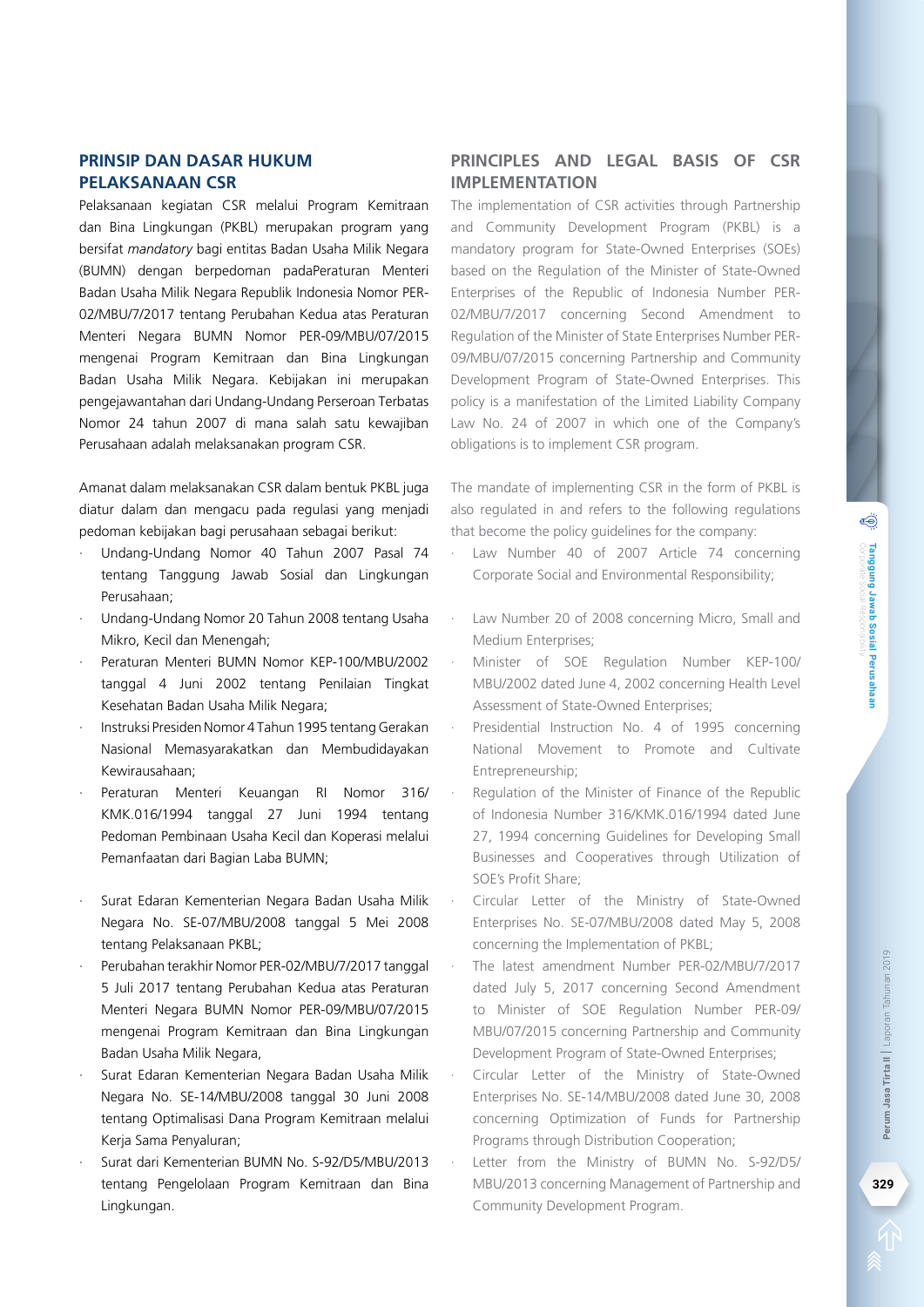

Mengacu pada sejumlah kebijakan tersebut, Perusahaan menyusun kebijakan dan program CSR baik secara konsep maupun sasaran implementasi secara tertulis. Perusahaan telah memiliki kebijakan tertulis dari pimpinan Perusahaan terkait program CSR. Di samping itu, Perum Jasa Tirta II telah memiliki *Standard Operating Procedure* (SOP) CSR yang mengatur segala macam panduan kebijakan dalam melaksanakan program-program CSR agar bisa berjalan efektif dan memberi dampak optimal kepada para pemangku kepentingan. SOP juga dimaksudkan untuk menegakkan prinsip tata kelola perusahaan yang baik (*good corporate governance*) dalam pelaksanaan program CSR.

#### **Metode Program CSR**

Kebijakan CSR Perum Jasa Tirta II mengacu kepada konsep *triple bottom line* yaitu *profit, people,* dan *planet.* Dalam konsep ini, Perusahaan tidak hanya bertujuan untuk mengejar keuntungan (*profit*) semata, namun berkontribusi memperhatikan dan terlibat pada pemenuhan kesejahteraan masyarakat, karyawan, dan pemangku kepentingan lain (*people*) serta turut aktif dalam menjaga kelestarian lingkungan (*planet*). Guna mengimplementasikan prinsip tersebut, Perusahaan menerapkan tanggung jawab sosial dimulai dari aspek yang terkecil, sebagai contoh dengan memiliki kebijakan dan menjalankan program kerja yang tidak mengeksploitasi alam.

Perusahaan merancang dan melaksanakan program CSR secara sistematis dan terpadu. Pelaksanaan CSR dilakukan dengan metode partisipatif, yaitu dengan memberdayakan potensi daerah yang ada agar dapat meningkatkan kemampuan, penghasilan, dan kesejahteraan masyarakat secara berkelanjutan.

#### **Tata Kelola CSR**

#### **Struktur Organisasi Pengelola Kegiatan CSR**

Kegiatan CSR Perum Jasa Tirta II dilaksanakan oleh satu unit kerja khusus yaitu Bidang PKBL yang merupakan Unit Organisasi yang tidak terpisahkan dari organisasi BUMN, sesuai dengan Peraturan Direksi Perum Jasa Tirta II Nomor PRD-25/DIR/10/2019 beserta peraturan perubahannya tentang Struktur Organisasi dan Tata Kerja Perusahaan Umum (Perum) Jasa Tirta II. Unit tersebut setingkat Bagian yang bertanggung jawab langsung kepada Divisi Umum & PKBL dengan pembina Direktur Keuangan & SDM Perum Jasa Tirta II. Adapun struktur organisasi PKBL adalah sebagai berikut:

Referring to the above policies, the Company prepares CSR policies and programs both in concept and in written implementation objectives. The company has established policies that are validated in writing by leaders of the Company regarding the CSR program. In addition, Perum Jasa Tirta II already has a CSR Standard Operating Procedure (SOP) which regulates all kinds of policy guidelines in implementing CSR programs in order to be effective and have an optimal impact on stakeholders. The SOP is also intended to uphold the principles of good corporate governancein the implementation of CSR programs.

#### **CSR Program Method**

The PJT II CSR policy refers to the Triple Bottom Line concept namely "Profit, People, Planet". In this concept, the Company is not only pursuing return (profit), but contributes to paying attention and being involved in fulfilling the welfare of the community, employees and other stakeholders (people) and actively participating in protecting the environment (planet). In order to implement this principle, the Company applies social responsibility starting from the smallest aspects, for example by having policies and running work programs that do not exploit nature.

The company designs and implements CSR programs in a systematic and integrated manner. The implementation of CSR is carried out by participatory methods, namely by empowering the potential of existing regions in order to improve the ability, income and welfare of the community in a sustainable manner.

#### **CSR GOVERNANCE**

**Organizational Structure of CSR Activity Management** CSR activity of Perum Jasa Tirta II is implemented by CSR special unit in Field of PKBL which is an inseparable Unit of SOE organization, pursuant to Regulation of Board of Directors of Perum Jasa Tirta II Number: PRD-25/DIR/10/2019 and its regulation of change concerning Organizational Structure and Administration of Perusahaan Umum (Perum) Jasa Tirta II. The unit is at the level of Section that is directly responsible to the Head of General Division & PKBL with the supervisor of Director Finance & HR of Perum Jasa Tirta II. Organizational Structure PKBL is as follows: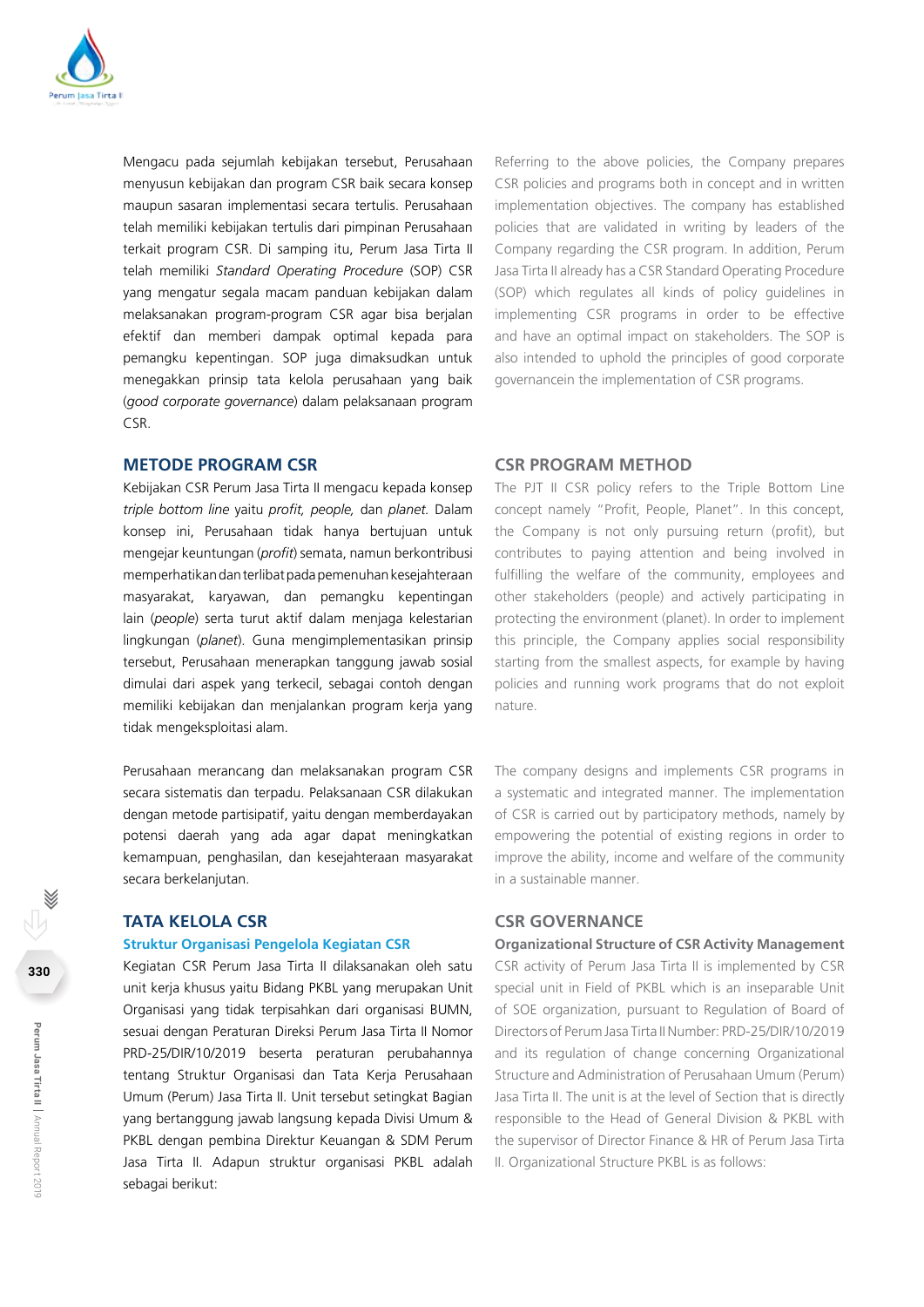#### **Struktur Organisasi PKBL & CSR**

**Organizational Structure of PKBL & CSR**



## **Metode** *Due Diligence* **terhadap Dampak Sosial, Ekonomi dan Lingkungan dari Aktivitas Perusahaan**

Dalam memetakan dampak sosial, ekonomi, dan lingkungan yang dihasilkan dari kegiatan usaha, Perusahaan melakukan identifikasi dan pengukuran tingkat urgensi dampak keberlanjutan yang dihasilkan setiap aktivitas usahanya. Pelaksanaan metode *due diligence* dilakukan dengan melibatkan unit kerja dan pemangku kepentingan lainnya guna memetakan skala prioritas atas isu-isu keberlanjutan yang diangkat. Hasil metode *due diligence* selanjutnya menjadi acuan bagi Perusahaan untuk menyusun kegiatan dan program yang dikhususkan untuk membidik isu-isu keberlanjutan tersebut.

Dalam menetapkan isu-isu keberlanjutan, Perusahaan melakukan identifikasi dengan berlandaskan pada 4 (empat) langkah yang disyaratkan sebagai berikut:

- 1. Mengidentifikasi aspek-aspek yang material dan *boundary* (langkah identifikasi);
- 2. Membuat prioritas atas aspek-aspek pada langkah sebelumnya (langkah Prioritas);
- 3. Melakukan validasi atas aspek-aspek material tersebut (langkah Validasi);
- 4. Melakukan *review* atas laporan setelah diterbitkan guna meningkatkan kualitas laporan tahun berikutnya (langkah *Review*).

## **Due Diligence Method for the Social, Economic and Environmental Impacts of Company Activities**

In mapping the social, economic and environmental impacts resulting from business activities, the Company identifies and measures the urgency level of the sustainability impacts that are generated from each of its business activities. The implementation of due diligence method is carried out by involving work units and other stakeholders in order to map priorities of the sustainability issues raised. The results of the due diligence method then become a reference for the Company to prepare activities and programs that focus on these sustainability issues.

In determining sustainability issues, the Company identifies the issue based on 4 (four) required steps as follows:

- 1. Identifying material and boundary aspects (identification steps);
- 2. Setting priorities of the aspects in the previous step (Priority step);
- 3. Validating the material aspects (Validation step);
- 4. Reviewing the report after it has been published to improve the quality of thenext year's report (Review step).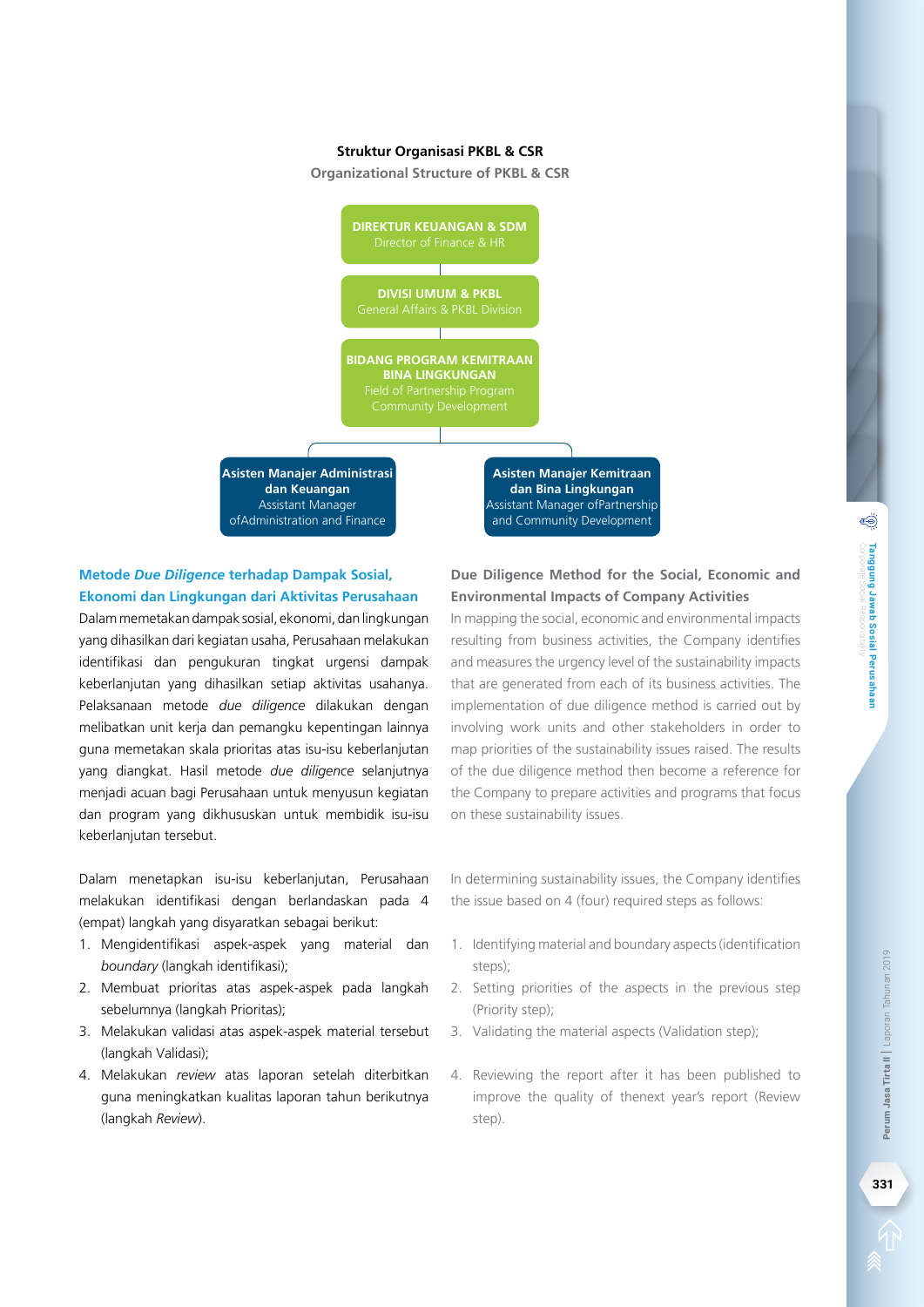



### *Stakeholder* **Terdampak atau Berpengaruh Sosial, Ekonomi, dan Lingkungan dari Kegiatan Perusahaan**

Perusahaan berkomitmen untuk selalu tunduk dan patuh terhadap peraturan dan perundangan yang berlaku serta menjunjung tinggi nilai-nilai Perusahaan dalam berinteraksi dan berperilaku sesuai dengan etika guna memenuhi tanggung jawabnya kepada para Pemangku Kepentingan dan Pemilik Modal. Untuk itu, Perum Jasa Tirta II senantiasa menjaga hubungan baik dengan segenap pemangku kepentingannya dalam rangka menjaga keberlangsungan usaha. Hubungan baik tersebut dilaksanakan dalam kaidah perundang-undangan dan peraturan yang berlaku.

Pemangku kepentingan dalam hal ini dimaknai sebagai pihak-pihak yang memiliki kepentingan dengan Perusahaan baik langsung maupun tidak langsung, sehingga kehadirannya berdampak terhadap dan/atau terdampak akibat pelaksanaan proses usaha Perusahaan. Adapun *stakeholders* Perusahaan terdiri dari:

#### *· Stakeholder* **Primer**

*Stakeholder* primer merupakan penentu utama dalam proses pengambilan keputusan karena memiliki kaitan kepentingan secara langsung pada suatu kebijakan, program, dan proyek Perusahaan. Tanpa partisipasi berkelanjutan dari *stakeholder* primer, Perusahaan tidak dapat bertahan. Adapun contoh *stakeholder* primer yaitu Pemilik Modal (Kementerian BUMN, Kemeterian PUPR), kreditur, karyawan, pemasok, konsumen (PAM DKI Jakarta, PDAM Kabupaten/Kota, PLN), penyalur, pesaing atau rekanan.

## **Stakeholders Affected by Social, Economic, and Environmental of Company Activities**

The Company is committed to always adhering to and complying with applicable laws and regulations and upholding the Company's values in interacting and behaving in accordance with ethics in order to fulfill its responsibilities to the Stakeholders and Investors. Therefore, Perum Jasa Tirta II always maintains good relations with all its stakeholders in order to maintain business continuity. Good relations are carried out in accordance with the applicable laws and regulations.

Stakeholders in this case are interpreted as parties who have direct or indirect interests in the Company, so that their presence has an impact on and/or is affected by the implementation of the Company's business processes. The company's stakeholders consist of:

#### **· Primary Stakeholders**

Primary stakeholders are the main determinants in the decision making process because they have a direct interest in a company's policies, programs and projects. Without continued participation from primary stakeholders, the Company cannot survive. The examples of primary stakeholders are Investors (Ministry of SOEs, Ministry of PUPR), creditors, employees, suppliers, consumers (DKI Jakarta PAM, Regency/City PDAM, PLN), distributors, competitors or partners.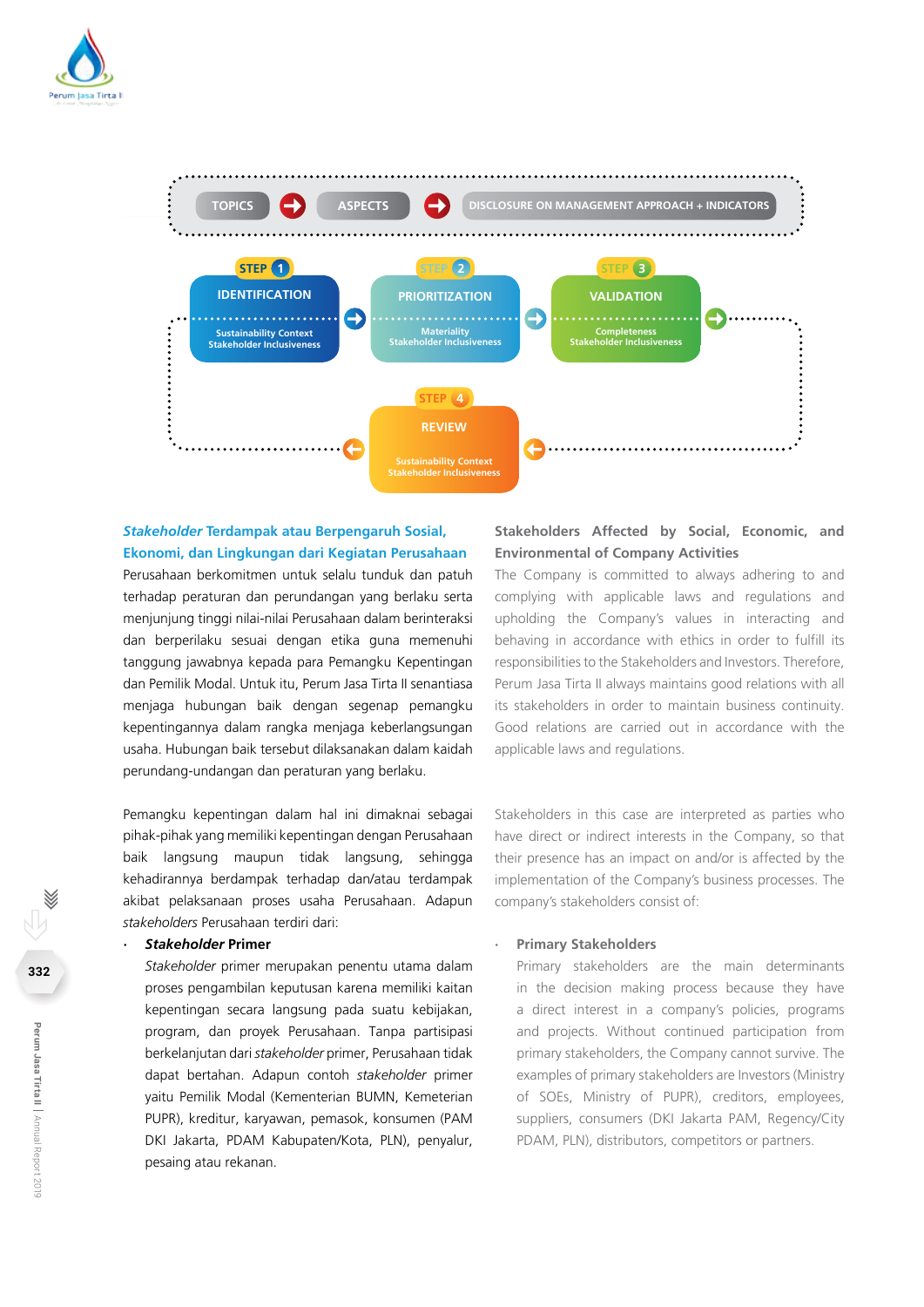#### *· Stakeholder* **Sekunder**

*Stakeholder* sekunder tidak memiliki kaitan kepentingan secara langsung terhadap suatu kebijakan, program dan proyek. Akan tetapi, pihak ini memiliki kepedulian (*concern*) sehingga turut berpengaruh terhadap sikap masyarakat dan keputusan legal Pemerintah. *Stakeholder* ii juga didefinisikan sebagai pihak yang memengaruhi atau dipengaruhi oleh Perusahaan tetapi mereka tidak terlibat dalam transaksi dengan Perusahaan. Adapun yang termasuk sebagai *stakeholder*  sekunder yaitu pemerintah setempat (Pemerintah Provinsi DKI Jakarta, Pemerintah Provinsi Jawa Barat, Pemerintah Daerah Kabupaten Purwakarta, Pemerintah Asing (JICA), kelompok sosial (NARBO, KNIBB, INACID, ICOLD), media massa, dan lain sebagainya.

#### *· Stakeholder* **Kunci**

*Stakeholder* kunci memiliki kewenangan secara legal dalam hal pengambilan keputusan. *Stakeholder* yang dimaksud adalah unsur eksekutif sesuai levelnya, legislatif dan instansi. Adapun yang termasuk dalam *stakeholder* kunci adalah pemerintah kabupaten, di antaranya Pemprov DKI Jakarta, Pemda Kabupaten Karawang, DPRD dan dinas yang membawahi langsung proyek yang bersangkutan.

## **Isu-isu Penting terkait Sosial, Ekonomi dan Lingkungan yang Berkaitan dengan Aktivitas Perusahaan**

Penetapan isu-isu keberlanjutan terkait aspek sosial, ekonomi, dan lingkungan yang berkaitan dengan aktivitas Perusahaan ditentukan dengan mempertimbangkan relevansi dan signifikansi pengaruh topik tersebut kepada pemangku kepentingan dan nilai keberlanjutan Perum Jasa Tirta II. Isuisu sosial, ekonomi, dan lingkungan yang telah diidentifikasi selanjutnya akan ditentukan batasannya guna menentukan pelibatan dan tindak lanjut yang akan diambil Perusahaan.

#### **· Secondary Stakeholders**

Secondary stakeholders do not have direct interest in a policy, program and project. However, this party has concern so that it will also affect the attitude of the community and the Government's legal decisions. Stakeholders ii are also defined as parties who influence or are influenced by the Company but are not involved in transactions with the Company. Those included as secondary stakeholders are the local government (DKI Jakarta Provincial Government, West Java Provincial Government, Purwakarta Regency Government, Foreign Government (JICA), social groups (NARBO, KNIBB, INACID, ICOLD), mass media, and so on.

#### **· Key Stakeholders**

Key stakeholders have legal authority in decision making. These stakeholders are the executive elements according to their level, the legislature and the institutions. Key stakeholders include government at the regency level, namely DKI Jakarta Provincial Government, the Karawang Regency Government, DPRD, and the office that directly oversees the project.

## **Important issues related to Social, Economic and Environment Related to Company Activities**

The determination of sustainability issues related to social, economic and environmental aspects related to the Company's activities is determined by considering the relevance and significance of the impact of the topic to stakeholders and the sustainability value of Perum Jasa Tirta II. Boundary of the identified social, economic and environmental issues will then be determined in order to determine engagement and follow-up to be taken by the Company.

| No. | <b>Isu dan Topik Material / Issues</b><br>and Material Topic | Alasan Isu/Topik Ini Material /<br>Reason Why These Issues/Topics are Material                                                          | Relevan<br>di dalam<br><b>Batasan</b><br>Perusahaan<br>/ Relevant in<br>the Company's<br>Boundary | Relevan di<br>luar Batasan<br>Perusahaan<br>/ Relevant<br>outside the<br>Company's<br>Boundary |
|-----|--------------------------------------------------------------|-----------------------------------------------------------------------------------------------------------------------------------------|---------------------------------------------------------------------------------------------------|------------------------------------------------------------------------------------------------|
|     | Organ Perusahaan / Company<br>Organ                          | Berdampak signifikan bagi karyawan / Have<br>significant impact on the employees                                                        |                                                                                                   |                                                                                                |
|     | Manajemen Risiko / Risk<br>Management                        | Berdampak signifikan bagi kelangsungan usaha /<br>Have significant impact on business sustainability                                    |                                                                                                   |                                                                                                |
|     | Anti Korupsi / Anti Corruption                               | signifikan<br>Berdampak<br>pada<br>pemangku<br>kepentingan dan pembangunan / Have significant<br>impact on stakeholders and development | $\sqrt{ }$                                                                                        |                                                                                                |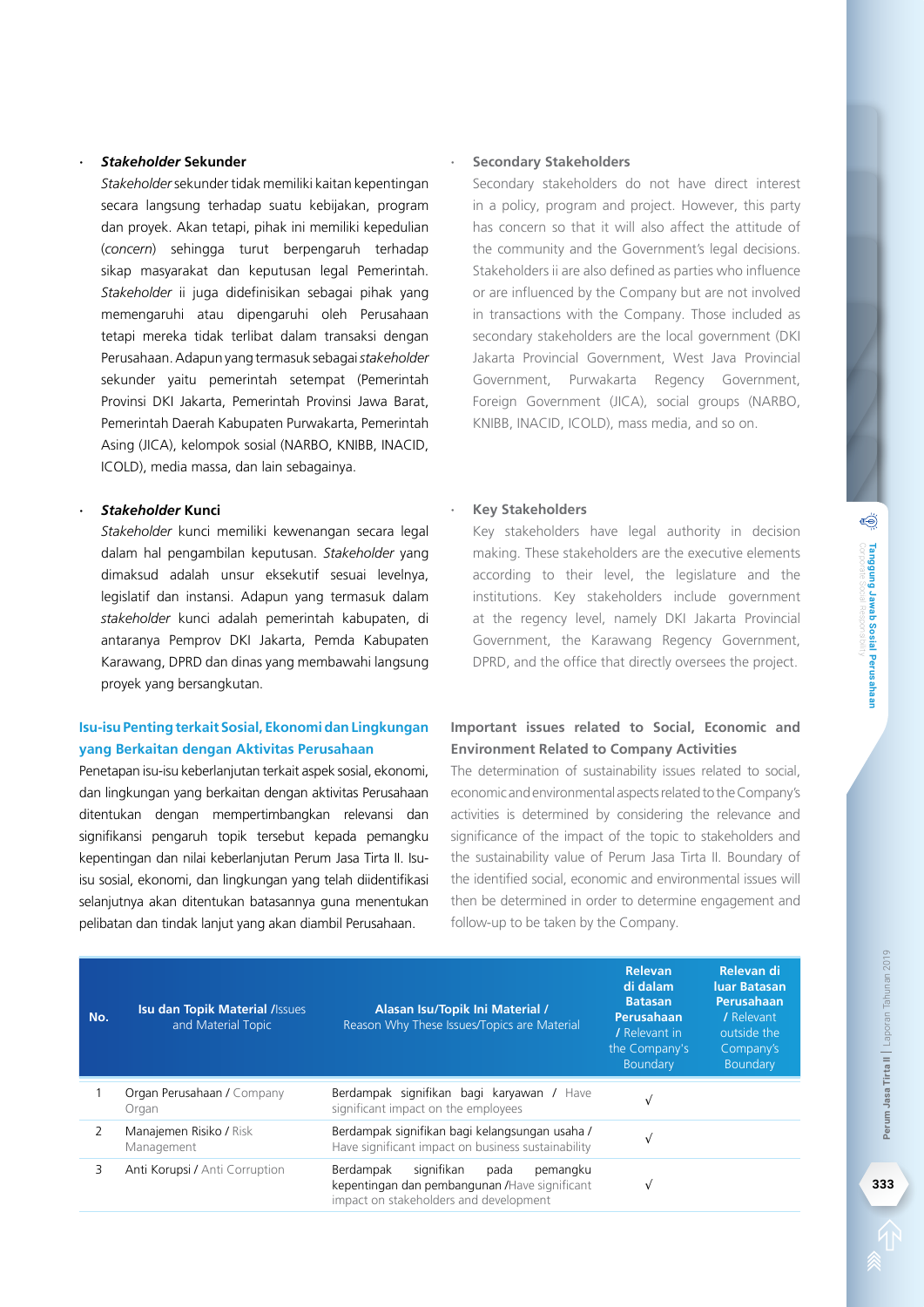

| No.            | Isu dan Topik Material /Issues<br>and Material Topic                                                                                              | Alasan Isu/Topik Ini Material /<br>Reason Why These Issues/Topics are Material                                                                                                               | <b>Relevan</b><br>di dalam<br><b>Batasan</b><br><b>Perusahaan</b><br>/ Relevant in<br>the Company's<br>Boundary | Relevan di<br>luar Batasan<br>Perusahaan<br>/ Relevant<br>outside the<br>Company's<br><b>Boundary</b> |
|----------------|---------------------------------------------------------------------------------------------------------------------------------------------------|----------------------------------------------------------------------------------------------------------------------------------------------------------------------------------------------|-----------------------------------------------------------------------------------------------------------------|-------------------------------------------------------------------------------------------------------|
| 4              | Informasi Produk dan Jasa / Product<br>and Service Information                                                                                    | Berdampak signifikan bagi pelanggan dan<br>pemangku kepentingan / Have significant impact<br>on customers and stakeholders                                                                   | $\sqrt{}$                                                                                                       |                                                                                                       |
| 5              | Kepuasan Pelanggan / Customer<br>Satisfaction                                                                                                     | Berdampak signifikan bagi pelanggan / Have<br>significant impact on the customers                                                                                                            | $\sqrt{}$                                                                                                       | $\sqrt{ }$                                                                                            |
| 6              | Kinerja Operasional / Operational<br>Performance                                                                                                  | Berdampak signifikan bagi Pemilik Modal dan<br>pemangku kepentingan serta keberlangsungan<br>usaha / Have significant impact on Investors and<br>stakeholders as well as business continuity | $\sqrt{}$                                                                                                       |                                                                                                       |
| $\overline{7}$ | Kontribusi Nilai Ekonomi / Economic<br>Value Contribution                                                                                         | Berdampak<br>signifikan<br>bagi<br>pemangku<br>kepentingan / Have significant impact on<br>stakeholders                                                                                      | $\sqrt{}$                                                                                                       |                                                                                                       |
| 8              | Implikasi Finansial, Risiko dan<br>Peluang Akibat Perubahan Iklim<br>/ Financial Implication, Risk, and<br>Opportunities due to Climate<br>Change | Berdampak<br>signifikan<br>bagi<br>pemangku<br>kepentingan / Have significant<br>impact on<br>stakeholders                                                                                   | $\sqrt{}$                                                                                                       |                                                                                                       |
| 9              | Rekrutmen Pegawai / Employee<br>Recruitment                                                                                                       | Berdampak signifikan bagi pegawai / Have<br>significant impact on employees                                                                                                                  | $\sqrt{ }$                                                                                                      | $\sqrt{ }$                                                                                            |
| 10             | Penilaian Kinerja Pegawai<br>/ Assessment of Employee<br>Performance                                                                              | Berdampak signifikan bagi pegawai / Have<br>significant impact on employees                                                                                                                  | $\sqrt{}$                                                                                                       |                                                                                                       |
| 11             | Pengembangan Karier Pegawai /<br>Employee Career Development                                                                                      | Berdampak signifikan bagi pegawai / Have<br>significant impact on employees                                                                                                                  | $\sqrt{ }$                                                                                                      |                                                                                                       |
| 12             | Pelatihan dan Pengembangan<br>Kompetensi Pegawai / Employee<br>Competency Training and<br>Development                                             | Berdampak signifikan bagi pegawai / Have<br>significant impact on employees                                                                                                                  | $\sqrt{}$                                                                                                       | $\sqrt{}$                                                                                             |
| 13             | Hubungan Industrial Manajemen<br>dan Pegawai / Industrial Relations<br>between Management and<br>Employees                                        | Berdampak signifikan bagi pegawai / Have<br>significant impact on employees                                                                                                                  | $\sqrt{}$                                                                                                       |                                                                                                       |
| 14             | Pelibatan dan Kepuasan Pegawai<br>/ Employee Engagement and<br>Satisfaction                                                                       | Berdampak signifikan bagi pegawai / Have<br>significant impact on employees                                                                                                                  | $\sqrt{}$                                                                                                       |                                                                                                       |
| 15             | Reward & Punishment                                                                                                                               | Berdampak signifikan bagi pegawai / Have<br>significant impact on employees                                                                                                                  | $\sqrt{ }$                                                                                                      |                                                                                                       |
| 16             | Kesejahteraan Pegawai / Employee<br>Welfare                                                                                                       | Berdampak signifikan bagi pegawai / Have<br>significant impact on employees                                                                                                                  | $\sqrt{}$                                                                                                       |                                                                                                       |
| 17             | Konsumsi dan Efisiensi Energi /<br>Energy Consumption and Efficiency                                                                              | Berdampak signifikan bagi nilai keberlanjutan /<br>Have significant impact on sustainability values                                                                                          | $\sqrt{ }$                                                                                                      |                                                                                                       |
| 18             | Pemanfaatan dan Daur Ulang Air /<br>Utilization and Recycle of Water                                                                              | Berdampak signifikan bagi nilai keberlanjutan /<br>Have significant impact on sustainability values                                                                                          | $\sqrt{}$                                                                                                       | $\sqrt{ }$                                                                                            |
| 19             | Pengelolaan Emisi, Limbah B3, Non<br>B3, dan Tumpahan Kimia / Emission,<br>Hazardous, Non Hazardous Waste<br>and Chemical Spills                  | Berdampak signifikan bagi nilai keberlanjutan /<br>Have significant impact on sustainability values                                                                                          | $\sqrt{}$                                                                                                       | $\sqrt{ }$                                                                                            |
| 20             | Pelibatan dan Pengembangan<br>Masyarakat / Community<br>Engagement and Development                                                                | Berdampak<br>signifikan<br>bagi<br>pemangku<br>kepentingan<br>/ Have significant impact on<br>stakeholders                                                                                   | $\sqrt{}$                                                                                                       | $\sqrt{}$                                                                                             |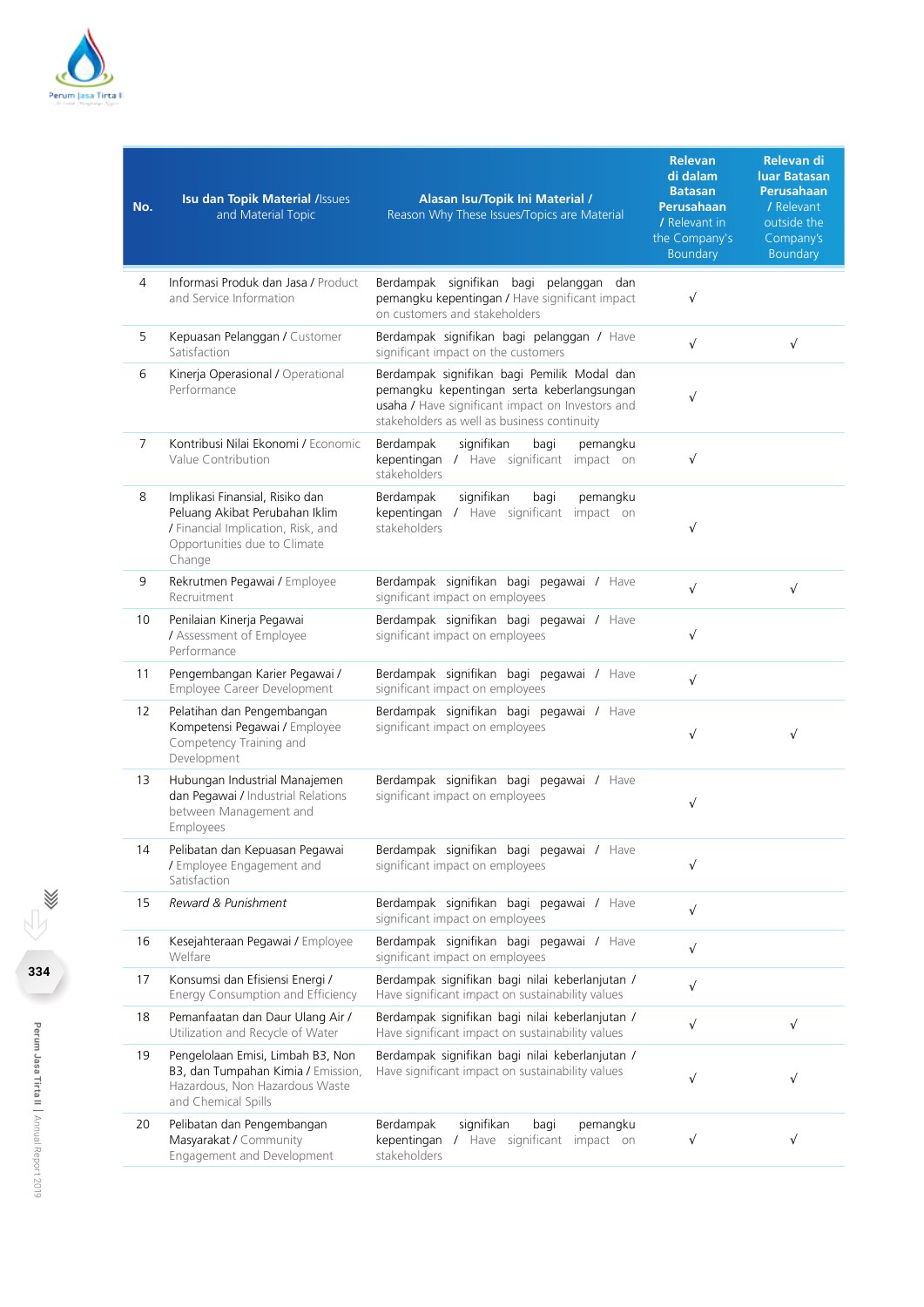Sebagai bagian dari entitas Badan Usaha Milik Negara (BUMN), Perusahaan memiliki tanggung jawab dan kewajiban untuk melaksanakan Program Kemitraan dan Bina Lingkungan (PKBL) sebagaimana ditetapkan dalam Undang-Undang Nomor 19 Tahun 2003 tentang Badan Usaha Milik Negara (BUMN) dan Peraturan Menteri BUMN Nomor PER-02/MBU/7/2017 tentang Perubahan Kedua atas Peraturan Menteri Negara BUMN Nomor PER-09/ MBU/07/2015 mengenai Program Kemitraan dan Bina Lingkungan Badan Usaha Milik Negara

Pelaksanaan program PKBL ditujukan untuk mendukung pembinaan usaha kecil dan menengah serta pemberdayaan kondisi lingkungan dan sosial masyarakat yang bersifat filantropis. Adapun besaran dana Program Kemitraan dan dana Program Bina Lingkungan bersumber dari laba bersih dan/atau biaya paling banyak 4% (empat persen) dari proyeksi laba bersih tahun sebelumnya, yang secara definitif ditetapkan pada saat pengesahan laporan tahunan

#### **Sumber dan Realisasi Anggaran Dana CSR PKBL**

Realisasi penggunaan dana Program Kemitraan tahun 2019 sebesar Rp1.637.250.000, menurun 6,10% dari realisasi penggunaan dana Program Kemitraan tahun 2018 sebesar Rp1.743.674.443. Sementara realisasi program Bina Lingkungan tahun 2019 sebesar Rp5.159.558.599, meningkat dari realisasi penyaluran dana program Bina Lingkungan tahun 2018 sebesar Rp29.617.729.

## **Tanggung Jawab Perusahaan terkait Hak Asasi Manusia**

#### **Kebijakan CSR terkait Hak Asasi Manusia**

Komitmen Perum Jasa Tirta II terhadap pemeliharaan hubungan yang sinergis dan harmonis dengan pemangku kepentingan dilandasi dengan rasa hormat terhadap aspekaspek dan nilai-nilai dasar Hak Asasi Manusia. Adapun nilainilai tersebut diwujudkan melalui penerapan kebijakan kesetaraan dan anti diskriminasi terhadap suku, agama, ras, gender, latar belakang budaya, dan warna kulit.

Hubungan yang saling mendukung dan memenuhi Hak Asasi Manusia (HAM) telah dikukuhkan melalui Perjanjian Kerja Bersama (PKB) Perum Jasa Tirta II yang terdaftar dalam Keputusan Direktur Jenderal Pembinaan Hubungan Industrial dan Jaminan Sosial Tenaga Kerja No. KEP.26/ PHIJSK-PKKAD/PKB/III/2014 tanggal 19 Maret 2014.

## **Scope of Corporate Social Responsibility which is the Obligation of the Company**

As part of State-Owned Enterprises (SOE), the Company has the responsibility and obligation to implement Partnership and Community Development Program (PKBL) as stipulated in Law Number 19 of 2003 concerning State-Owned Enterprises (SOEs) and Minister of SOE Regulation Number PER-02/MBU/7/2017 concerning the Second Amendment to Minister of SOE Regulation Number PER-09/MBU/07/2015 concerning Partnership and Community Development Program of State-Owned Enterprises.

The implementation of PKBL program is aimed at supporting the development of small and medium-sized businesses and empowering environmental and philanthropic social conditions. Partnership Program and Community Development Program funds are sourced from net profit and/or take at most 4% (four percent) of the projected net profit of the previous year, which is definitively determined at the time of the annual report validation.

#### **Source and Realization of PKBL CSR Fund Budget**

The realization of the use of Partnership Program funds in 2019 amounted to Rp1,637,250,000, a decrease of 6.10% from the realization of the use of Partnership Program funds in 2018 amounting to Rp1,743,674,443. Meanwhile, the realization of the Community Development Program in 2019 amounted to Rp5,159,558,599, an increase from the realization of the distribution of the Community Development program in 2018 amounting to Rp29,617,729.

## **Corporate Responsibility regarding Human Rights**

#### **CSR policies related to Human Rights**

The commitment of Perum Jasa Tirta II to maintaining synergic and harmonious relations with stakeholders is based on respect for the basic aspects and values of Human Rights. The values are realized through the application of equality and anti-discrimination policies against ethnicity, religion, race, gender, cultural background, and skin color.

Relationships that mutually support and fulfill Human Rights (HAM) have been reinforced through the Joint Work Agreement (PKB) of Perum Jasa Tirta II registered in the Decree of the Director General of Industrial Relations and Workers Social Security No. KEP.26/PHIJSK-PKKAD/PKB/ III/2014 dated March 19, 2014.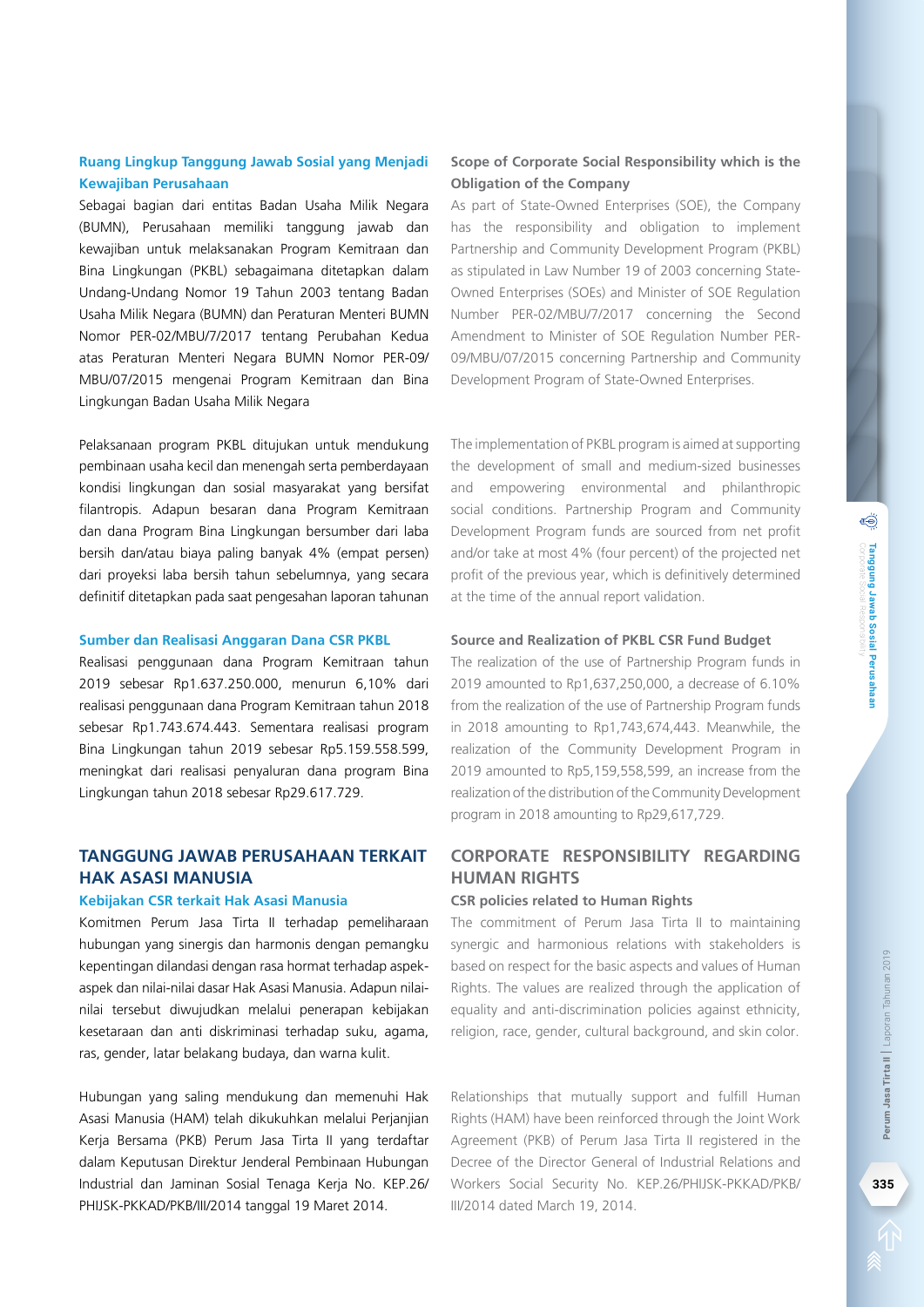

#### **Target CSR terkait Hak Asasi Manusia**

Pemenuhan prinsip dan nilai Hak Asasi Manusia sebagai bagian dari tanggung jawab Perusahaan diarahkan pada pemberian perlindungan, pembelaan hak dan kepentingan, dan peningkatan kesejahteraan bagi karyawan melalui penyediaan iklim dan lingkungan kerja yang aman dan anti-diskriminatif, bebas kerja paksa, dan menjunjung nilai kesetaraan bagi pemangku kepentingan.

#### **Kegiatan Tanggung Jawab Perusahaan terhadap Hak Asasi Manusia**

#### Kebebasan Berserikat

Perum Jasa Tirta II berupaya mengakomodasi dan mendukung kebebasan berserikat bagi karyawan melalui pembentukan Serikat Pekerja Perum Jasa Tirta II sebagai organisasi serikat karyawan yang sah untuk mewakili kepentingan karyawan di Perusahaan. Pembentukan Serikat Pekerja telah sesuai dengan ketentuan dalam Undang-Undang 1945 pasal 4 yang mendukung penyediaan perlindungan, pembelaan hak dan kepentingan, serta peningkatan kesejahteraan yang layak bagi pekerja/buruh dan keluarganya.

Pembentukan Serikat Pekerja Perum Jasa Tirta II telah dilengkapi dengan penunjukan struktur pengelola yang bertanggung jawab dalam mengurus dan mengkomunikasikan perundingan permasalahan ketenagakerjaan dengan manajemen.

#### Hak Cuti

Perum Jasa Tirta II memberikan kesempatan cuti tahunan selama 12 hari per tahun dan cut besar selama 30 hari. Dalam mendukung dan melengkapi pelaksanaan cuti tersebut, Perusahaan juga memberikan tunjangan cuti tahunan.

Selain cuti wajib, Perusahaan juga menyediakan hak cuti menunaikan ibadah haji, hak cuti melahirkan (*maternity leave*), dan hak cuti mendampingi istri melahirkan (*paternity leave*) bagi karyawan.

#### Kegiatan Ibadah Keagamaan

Perum Jasa Tirta II memberikan kesempatan serta keleluasaan kepada karyawan untuk menjalankan kegiatan ibadah wajib sesuai dengan agama yang dianut masing-masing karyawan. Selain menyediakan waktu, Perusahaan juga menyediakan tempat dan sarana ibadah yang dapat dipergunakan sebagai tempat peribadatan yang bersifat wajib.

#### **CSR targets related to Human Rights**

The fulfillment of Human Rights principles and values as part of the Company's responsibilities is directed at providing protection, defending rights and interests, and improving the welfare of employees through the provision of a safe and anti-discriminatory work environment and climate, free of forced labor, and upholding the equality value for stakeholders.

#### **Corporate Responsibility Activities for Human Rights**

#### Freedom of Association

Perum Jasa Tirta II strives to accommodate and support freedom of association for employees through the establishment of Perum Jasa Tirta II Labor Union as a legal employee labor organization to represent the interests of employees in the Company. The formation of labor union is in accordance with the provisions in Article 4 of the 1945 Law which supports the provision of protection, defense of rights and interests, and the promotion of adequate welfare for workers/labor and their families.

The establishment of Perum Jasa Tirta II Labor Union has been complemented by the appointment of a management structure responsible for managing and communicating labor issues with the management.

#### Leave Rights

Perum Jasa Tirta II provides the opportunity for annual leave of 12 days per year and long leave of 30 days. In supporting and completing this leave policy implementation, the Company also provides annual leave allowance.

In addition to compulsory leave, the Company also provides leave rights for pilgrimage, maternity leave, and paternity leave for employees.

#### Religious Activities

Perum Jasa Tirta II provides the opportunity and flexibility for employees to carry out their obligatory religious practices in accordance with the religion of each employee. In addition to providing time, the Company also provides a place of worship that can be used as a place of worship for doing obligatory acts of worship.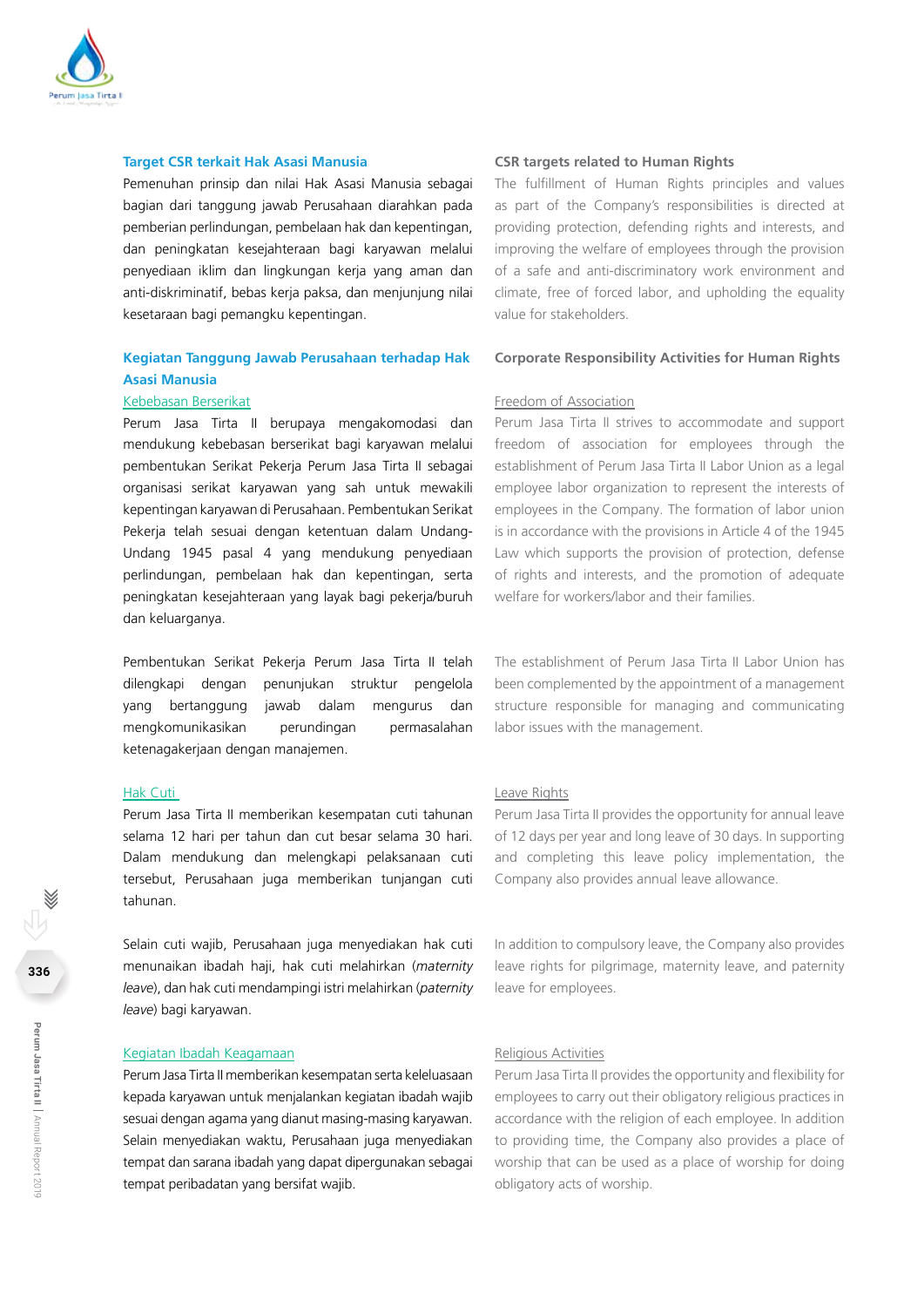Dengan menerapkan pengelolaan SDM yang berlandaskan pemenuhan hak-hak asasi manusia, Perusahaan memperoleh tingkat *engagement* karyawan yang terus mengalami perbaikan. Hal ini tercermin melalui mekanisme survei kepuasan karyawan yang dilaksanakan secara berkala untuk mengukur tingkat pelayanan yang telah diberikan sekaligus memperoleh umpan balik (*feedback*) terhadap pengelolaan SDM secara berkesinambungan.

## **Tanggung Jawab Perusahaan terkait Operasi yang Adil**

#### **Kebijakan CSR terkait Operasi yang Adil**

Komitmen Perum Jasa Tirta II terhadap kegiatan dan proses bisnis yang sehat, bersih, dan adil dimaknai sebagai sebuah prinsip yang wajib dipelihara sebagai bentuk tanggung jawab Perusahaan kepada pemangku kepentingan. Praktik dan operasi yang adil dalam Perusahaan didukung oleh kebijakan dan mekanisme yang berlandaskan kepatuhan terhadap peraturan perundang-undangan yang berlaku melalui penegakan *Code of Conduct,* kebijakan Anti Korupsi dan Anti Gratifikasi, pengelolaan benturan kepentingan, dan infrastruktur kepatuhan lainnya yaitu *Whistleblowing System.* 

#### **Target CSR terkait Operasi yang Adil**

Perusahaan berusaha mengintegrasikan praktik dan aktivitas bisnis yang berlandaskan pada operasi yang adil untuk memperkuat akuntabilitas dan kredibilitas serta menciptakan nilai tambah bagi pemangku kepentingan. Pelaksanaan aktivitas usaha yang adil turut mendukung tujuan Perusahaan untuk mencegah potensi praktik-praktik kecurangan yang dapat mengganggu keberlanjutan usaha Perusahaan.

#### **Kegiatan CSR terkait Operasi yang Adil**

#### Pengelolaan Penerimaan Hadiah dan Gratifikasi

Larangan terhadap penerimaan hadiah dan gratifikasi yang berpotensi menimbulkan benturan kepentingan dan mengganggu kemampuan insan Perusahaan dalam bertindak objektif dan independen telah dilaksanakan dengan baik sesuai dengan Pedoman Gratifikasi Perum Jasa Tirta II dan ketentuan perundangan lain yang berlaku.

Perusahaan telah membentuk Tim Pengawas Pelaksana Etik Usaha yang bertanggung jawab dalam mengelola dan mengawasi pelaksanaan kebijakan Anti Gratifikasi yang berlaku di Perusahaan. Dalam mengukuhkan komitmen anti gratifikasi, Perum Jasa Tirta II juga mewajibkan setiap insan

#### **Impact of CSR related to Human Rights**

By implementing HR management that is based on the fulfillment of human rights, the Company acquire employee engagement level that continues to rise. This is reflected through the mechanism of employee satisfaction surveys that are carried out periodically to measure the level of service that has been provided where feedback is also received on sustainable HR management.

## **Company Responsibilities regarding Fair Operations**

#### **CSR policies related to Fair Operations**

The commitment of Perum Jasa Tirta II to activities and business processes that are healthy, clean, and fair is interpreted as a principle that must be maintained as a form of corporate responsibility to stakeholders. Fair practices and operations within the Company are supported by policies and mechanisms that are based on compliance with applicable laws and regulations through the enforcement of Code of Conduct, Anti-Corruption and Anti-Gratuity policies, conflict of interest management, and other compliance infrastructure, namely Whistleblowing System.

#### **CSR Targets regarding Fair Operations**

The company strives to integrate business practices and activities based on fair operations to strengthen accountability and credibility and create added value for stakeholders. The implementation of fair business activities also supports the Company's objectives to prevent potential fraud practices that can disrupt the sustainability of the Company's business.

#### **CSR activities related to Fair Operations**

Management of Gift Receipts and Gratuities

The prohibition on accepting gifts and gratuities that may create conflict of interest potential and interfere with the ability of the Company's people to act objectively and independently has been carried out properly in accordance with the Gratuity Guidelines of Perum Jasa Tirta II and other applicable laws and regulations.

The Company has established a Business Ethics Implementation Supervisory Team which is responsible for managing and overseeing the implementation of Anti-Gratuity policies that apply in the Company. In affirming its commitment to anti-gratuity, Perum Jasa Tirta II also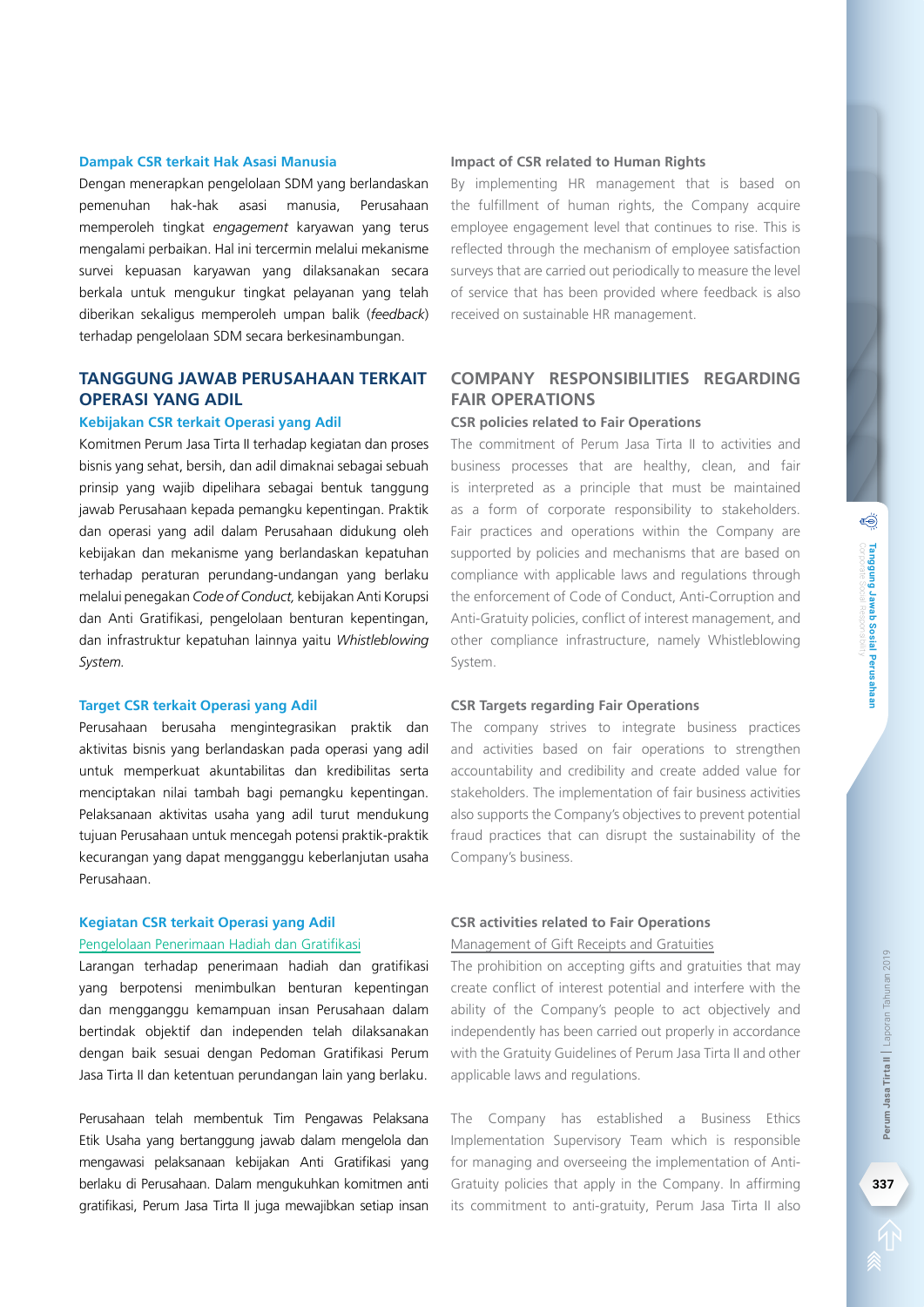

Perusahaan untuk menandatangani Pakta Integritas setiap tahunnya. Secara berkala, Perusahaan memastikan bahwa kebijakan dan mekanisme pelaporan penerimaan hadiah atau gratifikasi disosialisasikan bersamaan dengan *Code of Conduct*  dan Sistem Pelaporan Pelanggaran (*Whistleblowing System*). Selama tahun 2019, tidak terdapat laporan mengenai indikasi penerimaan hadiah atau gratifikasi yang menyebabkan benturan kepentingan di lingkungan Perum Jasa Tirta II.

#### Pengelolaan Benturan Kepentingan

Perum Jasa Tirta II secara konsisten memberlakukan kebijakan yang melarang penyalahgunaan jabatan atau wewenang untuk kepentingan pribadi atau kelompok lainnya yang dapat memengaruhi kemampuannya untuk bertindak atau mengambil keputusan secara objektif dan independen. Setiap individu berkewajiban untuk mendahulukan kepentingan Perusahaan dan menghindari timbulnya benturan kepentingan dengan mewajibkan setiap individu untuk:

- 1. Tidak diperkenankan untuk memegang jabatan rangkap apa pun di luar perusahaan yang dapat menimbulkan benturan kepentingan bisnis dengan perusahaan, kecuali dalam hubungannya dengan koperasi karyawan sebagaimana diatur dalam peraturan perundangundangan yang berlaku;
- 2. Tidak diperkenankan untuk melakukan ikatan bisnis secara pribadi maupun melibatkan keluarga, dengan pihak lain yang dapat menimbulkan keluarga, dengan pihak lain yang dapat menimbulkan benturan kepentingan bisnis dengan perusahaan;
- 3. Memahami dan menaati Peraturan Penanganan Benturan Kepentingan di Lingkungan Perusahaan Umum (Perum) Jasa Tirta II.

#### Etika Berhubungan dengan *Stakeholders*

Dalam mewujudkan tanggung jawab Perusahaan terkait operasi yang adil, Perusahaan berkomitmen untuk memelihara hubungan yang etis, harmonis, dan komunikatif dengan seluruh pemangku kepentingan. Hal ini dilandasi oleh kesadaran Perusahaan dalam menghindari praktik usaha yang curang dan tidak etis serta memelihara nilai kejujuran dan saling menghormati sesuai dengan peraturan perundang-undangan yang berlaku.

Dengan segenap pemangku kepentingan, Perusahaan telah menerapkan praktik-praktik operasi yang adil dengan memperhatikan pola hubungan dengan *stakeholders* demi mencapai keseimbangan bagi kedua belah pihak. Pola hubungan yang dibina Perusahaan antara lain sebagai berikut:

requires every employee of the Company to sign an Integrity Pact every year. Periodically, the Company ensures that the policies and mechanisms for reporting receipt of gifts or gratuities are disseminated together with the Code of Conduct and the Whistleblowing System. During 2019, there were no reports of indications of receipt of gifts or gratuities that caused conflict of interest within Perum Jasa Tirta II.

#### Conflict of Interest Management

Perum Jasa Tirta II consistently enforces policies that prohibit abuse of power or authority for personal or other group interests that can affect its ability to act or make decisions objectively and independently. Every individual is obliged to put forward the interests of the Company and avoid conflicts of interest by requiring each individual to:

- 1. Not holding any double position outside the Company that may cause conflict of business interests with the Company, except in relation to employee cooperatives as stipulated in the applicable laws and regulations;
- 2. Not engaging in business relationship for personal interest or that involve families with other parties that can cause family problems, with other parties that can cause conflict of business interests with the Company;
- 3. Understand and comply with the Regulation of Handling of Conflicts of Interest in the Environment of Perusahaan Umum (Perum) Jasa Tirta II.

#### Ethics Related to Stakeholders

In realizing the Company's responsibilities related to fair operations, the Company is committed to maintaining an ethical, harmonious and communicative relationship with all stakeholders. This is based on the Company's awareness of avoiding fraud and unethical business practices and the value of honesty and mutual respect in accordance with prevailing laws and regulations.

Together with all stakeholders, the Company has implemented fair operation practices by taking into account the pattern of relations with stakeholders in order to achieve balance for both parties. The pattern of relationships developed by the Company include the following: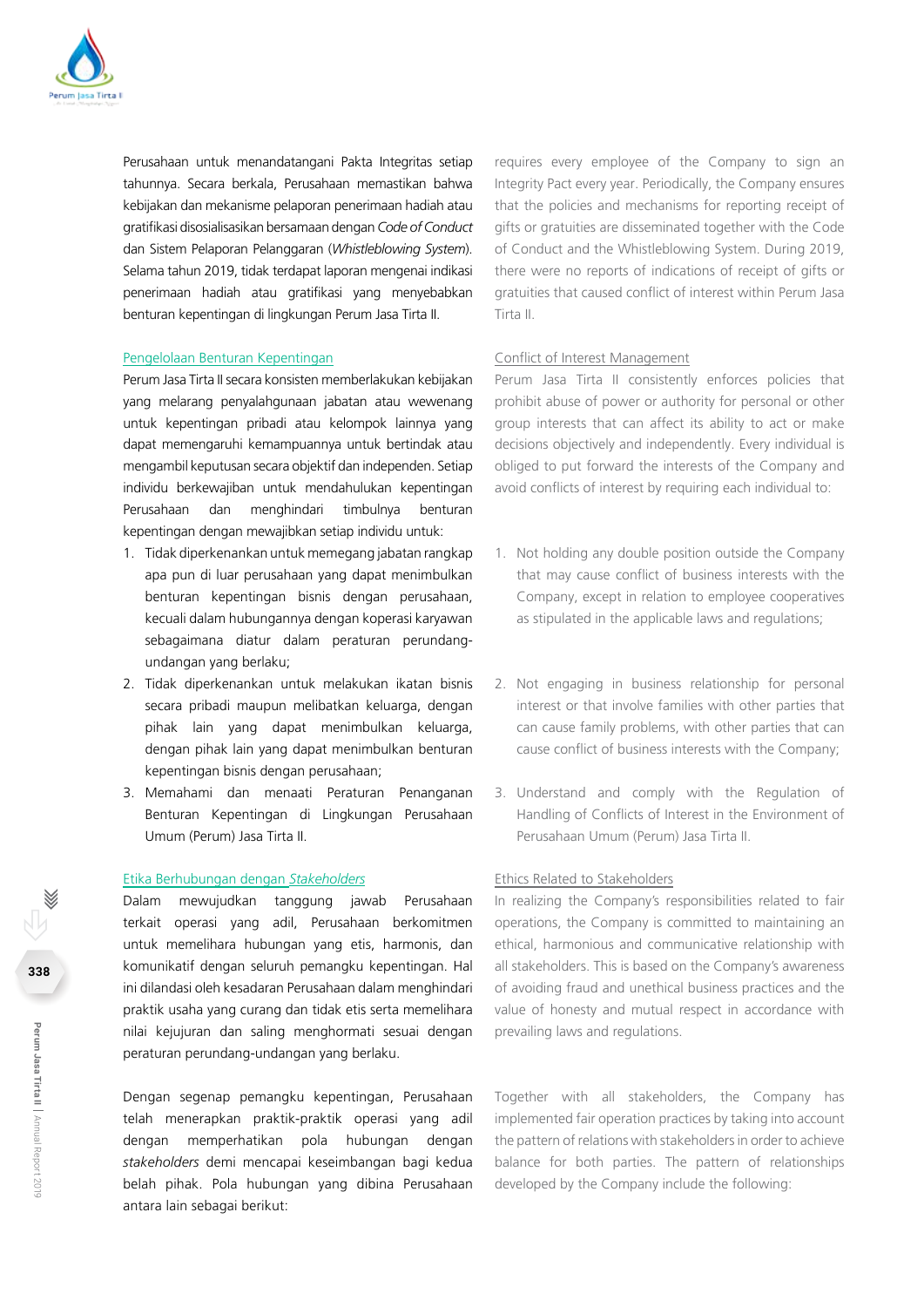- · Pola hubungan Perusahaan dengan pemilik pemangku kepentingan seperti Pemilik Modal bersifat pola hubungan yang proaktif (*proactive*), di mana Perusahaan cenderung berusaha untuk mengantisipasi kepentingankepentingan para *stakeholders.* Hal ini diimplementasikan dengan membentuk departemen khusus yang berada di bawah Sekretaris Perusahaan, antara lain Bidang Hubungan Masyarakat, *Government Relation Officer,* dan tim-tim khusus yang bertugas untuk mengidentifikasi isuisu yang relevan dengan *stakeholders.*
- · Pola Hubungan yang Interaktif (*interactive*) tercermin antara hubungan Perusahaan dengan para pelanggannya. Dengan adanya Divisi Pengusahaan dan Pelayanan Pelanggan serta kegiatan survei kepuasan pelanggan yang dilaksanakan setiap semester, Perusahaan menggunakan pendekatan interaktif untuk mendapatkan masukan serta memenuhi kebutuhan para pelanggan.

#### **Dampak CSR terkait Operasi yang Adil**

Dengan diterapkan kegiatan tanggung jawab Perusahaan terkait operasi yang adil, Perusahaan berhasil meraih sejumlah pencapaian yang tercermin dari tidak terdapatnya laporan yang mengindikasikan pelanggaran dan kecurangan (*fraud*) di lingkungan Perum Jasa Tirta II. Capaian tersebut turut diperkuat dengan perolehan sejumlah penghargaan sebagai bentuk pengakuan eksternal atas penerapan tata kelola yang baik di lingkungan Perusahaan, antara lain CEO Revolusi Mental Gotong Royong Terbaik II dan *Gold Winner*  Kategori Indonesia Bersih dalam 2nd Revolusi Mental Awards BUMN 2019 dan *The Best CEO in Environment and Water Management Industry 2019* dan *The Best Innovation and Business Transformation in Environment and Water Management Industry 2019* dalam Indonesia BusinessNews Awards (IBA 2019).

## **Tanggung Jawab Perusahaan terkait Lingkungan Hidup**

#### **Kebijakan CSR terkait Lingkungan Hidup**

Dilatarbelakangi dengan pemahaman bahwa setiap aktivitas operasi memiliki dampak terhadap perubahan kondisi lingkungan, Perum Jasa Tirta II secara proaktif membina budaya tanggung jawab lingkungan tidak hanya bagi Perusahaan tetapi turut melibatkan karyawan dan pemangku kepentingan lainnya. Sebagai perusahaan yang diamanatkan dalam mengelola Sumber Daya Air (SDA), Perusahaan memiliki tanggung jawab lebih dalam merealisasikan tanggung jawab terhadap lingkungan, karena selain bertujuan dalam memperoleh profit, pengelolaan SDA yang dijalankan wajib diiringi dengan upaya pelestarian

- The pattern of the Company's relationship with stakeholder such as Investor is a proactiverelationship pattern, where the Company tends to anticipate the interests of the stakeholders. This is implemented by forming a special department under the Corporate Secretary, including the Public Relations Division, Government Relations Officer, and special teams tasked with identifying issues that are relevant to stakeholders.
- Interactive relationship pattern are reflected on the Company's relationships with its customers. With the presence of Business and Customer Service Division and a customer satisfaction survey conducted every semester, the Company uses an interactive approach to get input and meet the needs of customers.

#### **Impact of CSR related to Fair Operations**

By implementing the Company's responsibility activities related to fair operations, the Company succeeded in achieving numerous achievements as reflected on zero report indicating violations and fraud in the environment of Perum Jasa Tirta II. This achievement was also strengthened by the attainment of several awards as a form of external recognition for the implementation of good governance in the Company's environment, including CEO Revolusi Mental Gotong Royong Terbaik II and Gold Winner of the Clean Indonesia Category in the 2nd Revolusi Mental Awards BUMN 2019 and The Best CEO in Environment and Water Management Industry 2019 dan The Best Innovation and Business Transformation in Environment and Water Management Industry 2019 at the Indonesia Business News Awards (IBA 2019).

## **Corporate Responsibility related to the Environment**

#### **CSR policies related to the Environment**

Based on the understanding that every operational activity has an impact on changing environmental conditions, Perum Jasa Tirta II proactively develops a culture of environmental responsibility, not only for the Company but also involves employees and other stakeholders. As a company mandated in managing Water Resources, the Company has more responsibility in realizing its responsibility to the environment. This is because natural resources management is not only done solely to make profit, but shall also be accompanied by conservation efforts so that the benefits provided can be felt by all stakeholders. This is in line with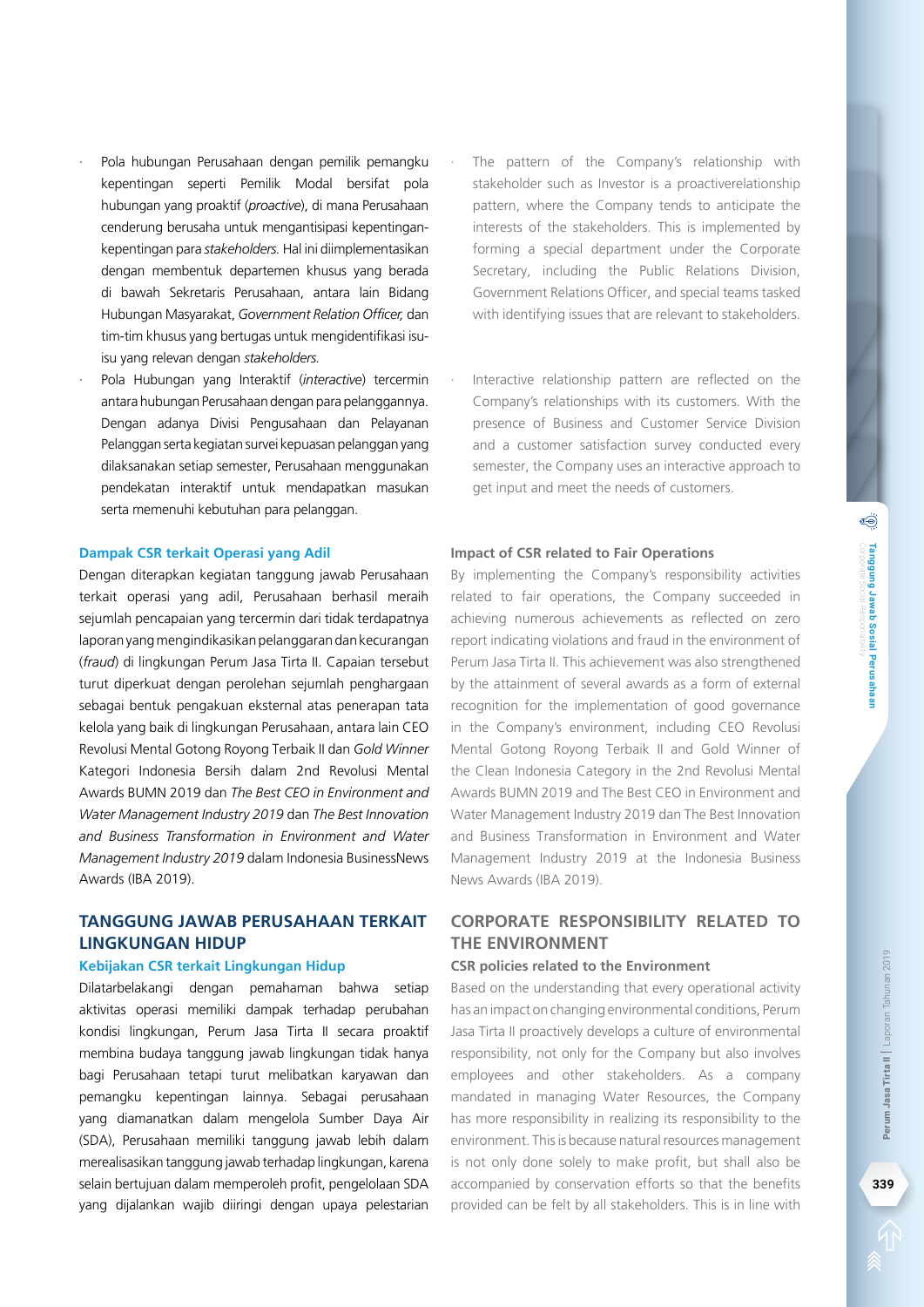

sehingga manfaat yang diberikan dapat terasa bagi seluruh *stakeholders.* Hal ini sejalan dengan tanggung jawab Perusahaan terhadap kualitas SDA sebagaimana tercantum dalam Peraturan Pemerintah No. 7 tahun 2010 Pasal 3 tentang tugas dan tanggung jawab dalam pengusahaan dan pengelolaan SDA wilayah sungai yang berada di wilayah kerja Perusahaan, seperti Sungai Cidanau, Ciliman, Ciujung, Ciliwung, Cisadane, dan Citarum.

Upaya untuk mengelola dampak lingkungan dan menjaga keberlanjutan pengelolaan SDA jangka panjang bagi lingkungan ini terus menjadi fokus tanggung jawab Perusahaan. Komitmen tersebut direalisasikan melalui program konservasi dan kualitas air melalui kegiatan perlindungan dan pelestarian SDA dan ekosistemnya serta pengelolaan kualitas air atau pengendalian pencemaran guna menjaga kelangsungan keberadaan daya dukung, daya tampung, dan fungsi SDA itu sendiri.

Dalam mendukung pelaksanaan aktivitas dan program tanggung jawab lingkungan, Perusahaan bersandar pada peraturan perundang-undangan yang berlaku, di antaranya:

- 1. Undang-Undang No. 32 tahun 2009 tentang Perlindungan dan Pengelolaan Lingkungan Hidup;
- 2. Peraturan Pemerintah No. 27 tahun 2012 tentang Izin Lingkungan;
- 3. Keputusan Menteri Lingkungan Hidup No. 45 tahun 2005 tentang Pedoman Penyusunan AMDAL.

#### **Target CSR terkait Lingkungan Hidup**

Pemenuhan tanggung jawab Perusahaan terhadap lingkungan diorientasikan pada pelaksanaan kegiatan operasional yang mampu mendukung keberlanjutan usaha Perusahaan antara lain melalui penerapan *Green Office,*  pengelolaan sampah dan limbah, efisiensi listrik dan air, hingga konservasi dan kualitas air. Dengan demikian, pengelolaan dan pemantauan dampak lingkungan dapat terlaksana sesuai dengan rencana pengelolaan dan pemantauan lingkungan dan peraturan perundangundangan lainnya yang berlaku.

#### **Kegiatan CSR terkait Lingkungan Hidup**

Sesuai dengan aspek-aspek pengelolaan lingkungan di Perusahaan, maka sepanjang tahun 2019 telah dilakukan program-program lingkungan antara lain:

the Company's responsibility towards the quality of natural resources as stated in Government Regulation No. 7 of 2010 Article 3 concerning duties and responsibilities in the business implementation and management of river water resources in the Company's working area, such as Cidanau, Ciliman, Ciujung, Ciliwung, Cisadane, and Citarum Rivers.

Efforts to manage environmental impacts and maintain long-term sustainability of natural resource management for the environment continue to be the focus of the Company's responsibility. This commitment is realized through conservation and water quality programs through the protection and preservation activities of natural resources and their ecosystems as well as water quality management or pollution control in order to maintain the sustainability of the carrying capacity, capacity and function of the natural resources themselves.

In supporting the implementation of environmental responsibility activities and programs, the Company complies with applicable laws and regulations, among others:

- 1. Law No. 32 of 2009 concerning Environmental Protection and Management;
- 2. Government Regulation No. 27 of 2012 concerning Environmental Permits;
- 3. Decree of the Minister of Environment No. 45 of 2005 concerning Guidelines for AMDAL Preparation.

#### **CSR targets related to the Environment**

The fulfillment of the Company's responsibility on the environment is oriented to the implementation of operational activities that are able to support the Company's business sustainability through the implementation of Green Office, waste management, electricity and water efficiency, and conservation and water quality. Therefore, the management and monitoring of environmental impacts can be carried out in accordance with the environmental management and monitoring plan and other prevailing laws and regulations.

#### **CSR activities related to the Environment**

In accordance with the environmental management aspects in the Company, the following environmental programs were carried out throughout 2019: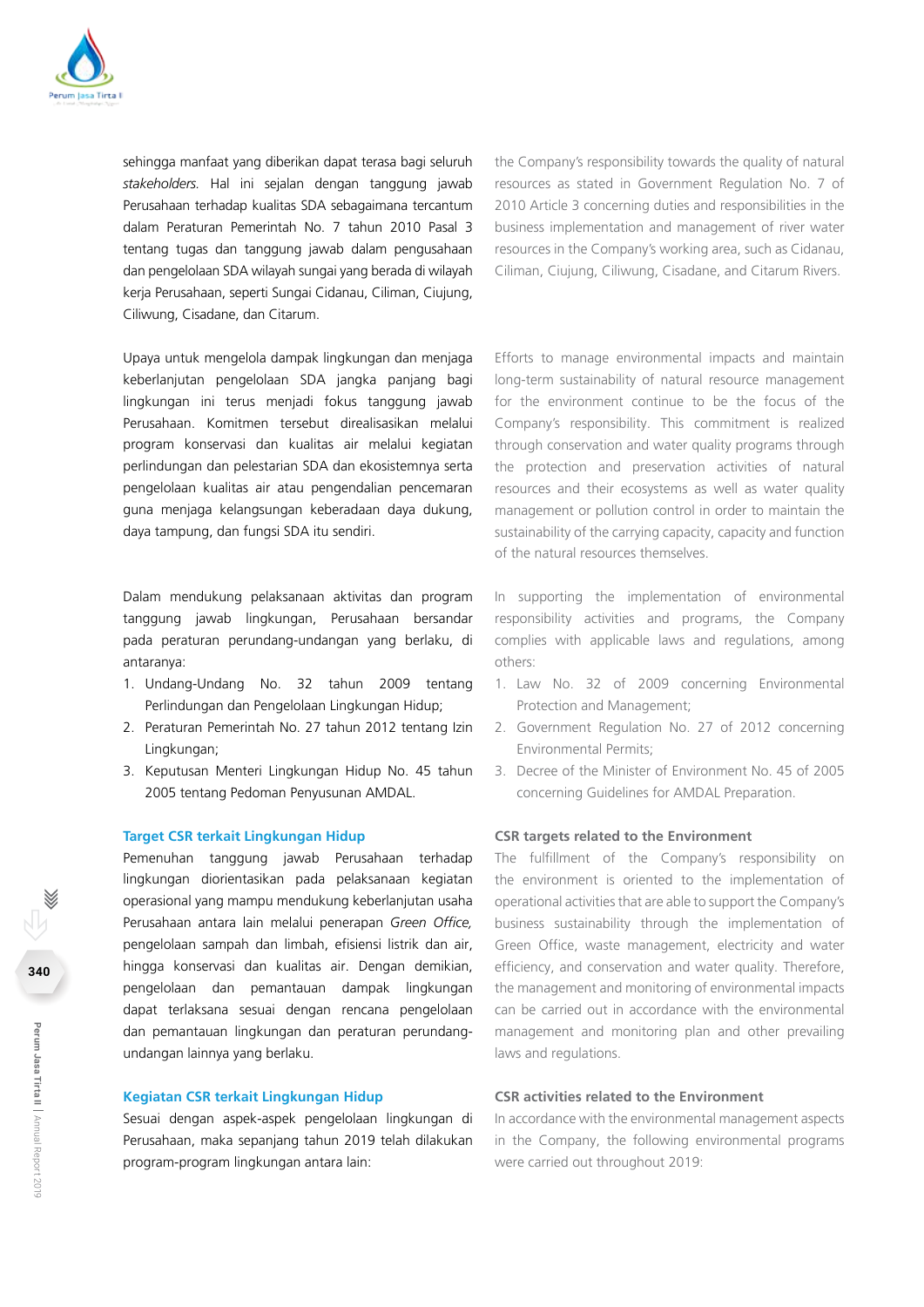#### *Green Office*

Kepedulian Perusahaan terhadap lingkungan dalam kegiatan operasional diwujudkan melalui penerapan prinsip *Green Office. Green Office* merupakan konsep kantor yang pelaksanaan kegiatannya dijalankan secara ramah lingkungan, di mana seluruh pegawai dan manajemen kantor berupaya untuk menerapkan berbagai penghematan, seperti hemat kertas, hemat penggunaan listrik, hemat konsumsi air, dan didukung oleh pengelolaan sampah yang baik dan tidak mencemari lingkungan.

#### Efisiensi dan Konservasi Air

Perusahaan menitikberatkan pada pentingnya penerapan upaya efisiensi dan konservasi air secara efektif dan efisien guna mendukung pengelolaan Sumber Daya Air yang berkelanjutan. Upaya ini diwujudkan pada lingkup operasional perkantoran maupun penyaluran air kepada pemangku kepentingan melalui pemantauan dan pengawasan penggunaan air sesuai kebutuhan.

Dalam lingkup operasional perkantoran, efisiensi air digencarkan melalui sosialisasi penghematan air dengan memasang petunjuk hemat air di setiap sarana penggunaan air, penggunaan kembali air limbah bersih untuk kebutuhan siram tanaman di lingkungan kantor, dan penggunaan air minum galon dibandingkan air minum kemasan sekali pakai.

Sementara dalam mendukung konservasi Sumber Daya Air di wilayah Jatiluhur, Perum Jasa Tirta menggelar program "*Water for All, Leaving No One Behind*" dalam rangka memperingati Hari Air Sedunia dengan mengajak pemangku kepentingan untuk turut mendukung pemeliharaan sumber daya air. Program konservasi SDA dimulai dengan bergotong royong membersihkan perairan Waduk Jatiluhur dari eceng gondok dan sampah yang mengganggu operasional pengelolaan waduk dan lalu lintas perairan. Selain itu, konservasi daerah aliran sungai dari hulu sampai hilir dilanjutkan dengan penataan Sungai Mati (Oxbow), pengurangan limbah kotoran hewan di sungai melalui skema pemberdayaan masyarakat, dan penataan keramba jaring apung yang diintegrasikan dengan perikanan tangkap berbasis budidaya.

Program konservasi daerah aliran sungai lainnya direalisasikan melalui program Citarum Harum di mana proyek konservasi bersama Yayasan Rumah Energi ini memanfaatkan limbah kotoran sapi yang semuka dibuang ke sungai untuk diolah menjadi biogas sehingga masyarakat

## Green Office

The Company's concern for the environment in operational activities is manifested in the implementation of Green Office principles. Green Office is a concept for office which is implemented through environmentally friendly activities, where all employees and office management strive to implement various saving programs, such as saving paper, saving electricity usage, saving water consumption, and supported by good waste management that does not pollute the environment.

#### Water Efficiency and Conservation

The company emphasizes the importance of implementing water efficiency and conservation efforts in an effective and efficient manner to support sustainable management of Water Resources. This effort is realized in the scope of office operations and water distribution to stakeholders through monitoring and supervision of water use as needed.

Within the scope of office operations, water efficiency is intensified through the promotion of water savings by installing water-saving guidelines in each water use facility, reusing clean wastewater for plant watering needs in the office environment, and using gallon drinking water rather than disposable bottled water.

Meanwhile, in supporting the conservation of water resources in the Jatiluhur region, Perum Jasa Tirta held a program "Water for All, Leaving No One Behind" in celebration of World Water Day by inviting stakeholders to participate in supporting the conservation of water resources. Water conservation program begins by working together to clean the waters of the Jatiluhur Reservoir from water hyacinth and garbage that cause disturbance to operational management of reservoirs and water traffic. In addition, watershed conservation from upstream to downstream is followed by the renovation of the Dead River (Oxbow), reduction of animal waste in rivers through community empowerment schemes, and structuring floating net cages that are integrated with aquaculturebased capture fisheries. **processed into biogas so that the community can enjoy gas so that the community** empowerment schemes, and structuring floating net cages that are integrated with aquaculture-<br>based capture fisheries.<br>
Other watershed cons

Other watershed conservation programs are realized through the Citarum Harum program in which the conservation project with the Rumah Energi Foundation utilizes cow dung waste that is discharged to the river to be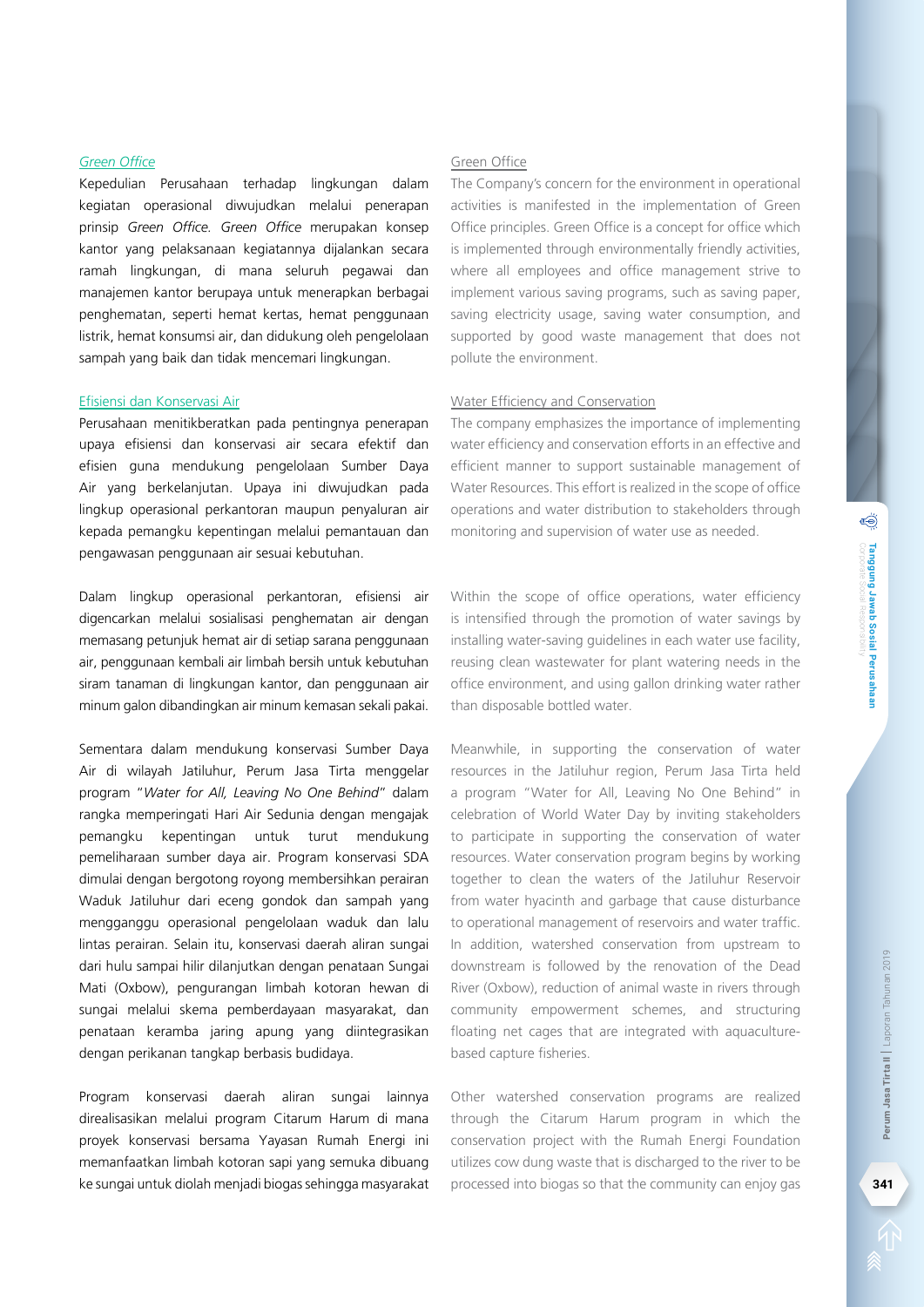

dapat menikmati energi gas untuk kebutuhan penerangan rumah dan memasak. Dengan demikian, jumlah limbah yang berada di wilayah Sungai Citarum dapat ditekan dan kualitas air dapat terjaga.

#### Pengelolaan Sampah dan Limbah

Kegiatan pengelolaan sampah di lingkungan Daerah Aliran Sungai (DAS) merupakan kegiatan rutin yang dilakukan Perum Jasa Tirta II dalam mendukung efektivitas konservasi sumber daya air. Pengelolaan sampah dan limbah dilakukan dengan pengangkatan sampah yang mengganggu kualitas air dan berpotensi menimbulkan banjir akibat penyumbatan sampah. Selama tahun 2019, kegiatan pengangkatan sampah dilakukan di beberapa wilayah, antara lain:

- 1. Pembersihan eceng gondok dan sampah di Desa Ciririp (bagian hulu sebelah timur perairan Waduk Jatiluhur).
- 2. Pengangkatan sampak Saluran Primer Cikaranggelam Seksi Tarum sebagai pengendalian banjir yang sering terjadi akibat penyumbatan pada Siphon.
- 3. Pengangkatan sampah di wilayah Bendung Curug.
- 4. Pengangkatan sampah dan gulma di wilayah Sungai Rengasbandung.
- 5. Pengangkatan sampah di wilayah Intake Bandung CBL.

#### Penghijauan dan Penanaman Pohon

Kegiatan penghijauan dilakukan sebagai salah satu upaya Perum Jasa Tirta II untuk memperbaiki kualitas udara sekaligus mendorong kesadaran lingkungan hidup yang sehat dan berkelanjutan terhadap pemangku kepentingan. Sepanjang tahun 2019, Perum Jasa Tirta II telah menggelar kegiatan penghijauan dan penanaman pohon di wilayah Daerah Aliran Sungai dan sejumlah wilayah sekitar, antara lain penanaman 500 pohon sekitar wilayah Waduk Jatiluhur di Desa Ciririp dan penanaman pohon di Desa Tarumajaya, Kabupaten Bandung untuk menambah resapan air di hulu Sungai Citarum.

#### **Dampak CSR terkait Lingkungan Hidup**

Sepanjang tahun 2019, melalui penerapan konsep *Green Office,* Perusahaan telah melakukan penghematan penggunaan air dan listrik yang pada tahun 2019 mencatatkan penggunaan sebagai berikut:

energy for electricity and cooking needs. Thus, the amount of waste in the Citarum River region can be reduced and water quality can be maintained.

#### Waste Management

Waste management activities in the watershed environment (DAS) are routine activities carried out by Perum Jasa Tirta II in supporting the effectiveness of water resources conservation. Waste management is implemented by removing garbage that disrupts water quality and has the potential to cause flooding due to garbage clogging. During 2019, garbage removal activities were carried out in several areas, among others:

- 1. Cleaning water hyacinth and trash in Desa Ciririp (upstream area, east of Jatiluhur Reservoir waters).
- 2. Garbage removal of Primary Canal of Cikumanggelam Seksi Tarum as a flood control that often occurs due to blockage in Siphon.
- 3. Garbage removal in the Bendung Curug area.
- 4. Garbage and weeds removal in the Rengasbandung River area.
- 5. Garbage removal in the CBL Bandung Intake area.

#### Greening and Tree Planting

Greening activities are implemented as an effort by Perum Jasa Tirta II to improve air quality while encouraging healthy and sustainable environmental awareness for stakeholders. Throughout 2019, Perum Jasa Tirta II held greening and tree planting activities in the Watershed and its surrounding areas, including planting 500 trees around the Jatiluhur Reservoir area in Desa Ciririp and planting trees in Desa Tarumajaya, Bandung Regency, to increase water absorption in the upstream of Citarum River.

#### **Impact of CSR related to the Environment**

Throughout 2019, through the application of Green Office, the Company conducted water and electricity saving. In 2019, the use of water and electricity is recorded as follows:

## **Tabel Volume Konsumsi Air dan Listrik di Kantor Pusat**

Table of Water and Electricity Consumption Voume at Head Office

| <b>Uraian / Description</b>                        | 2019    | 2018    |
|----------------------------------------------------|---------|---------|
| Konsumsi Air / Water Consumption (m <sup>3</sup> ) | 21.016  | 13.640  |
| Konsumsi Listrik / Electricity Consumption (kWh)   | 505.154 | 449.366 |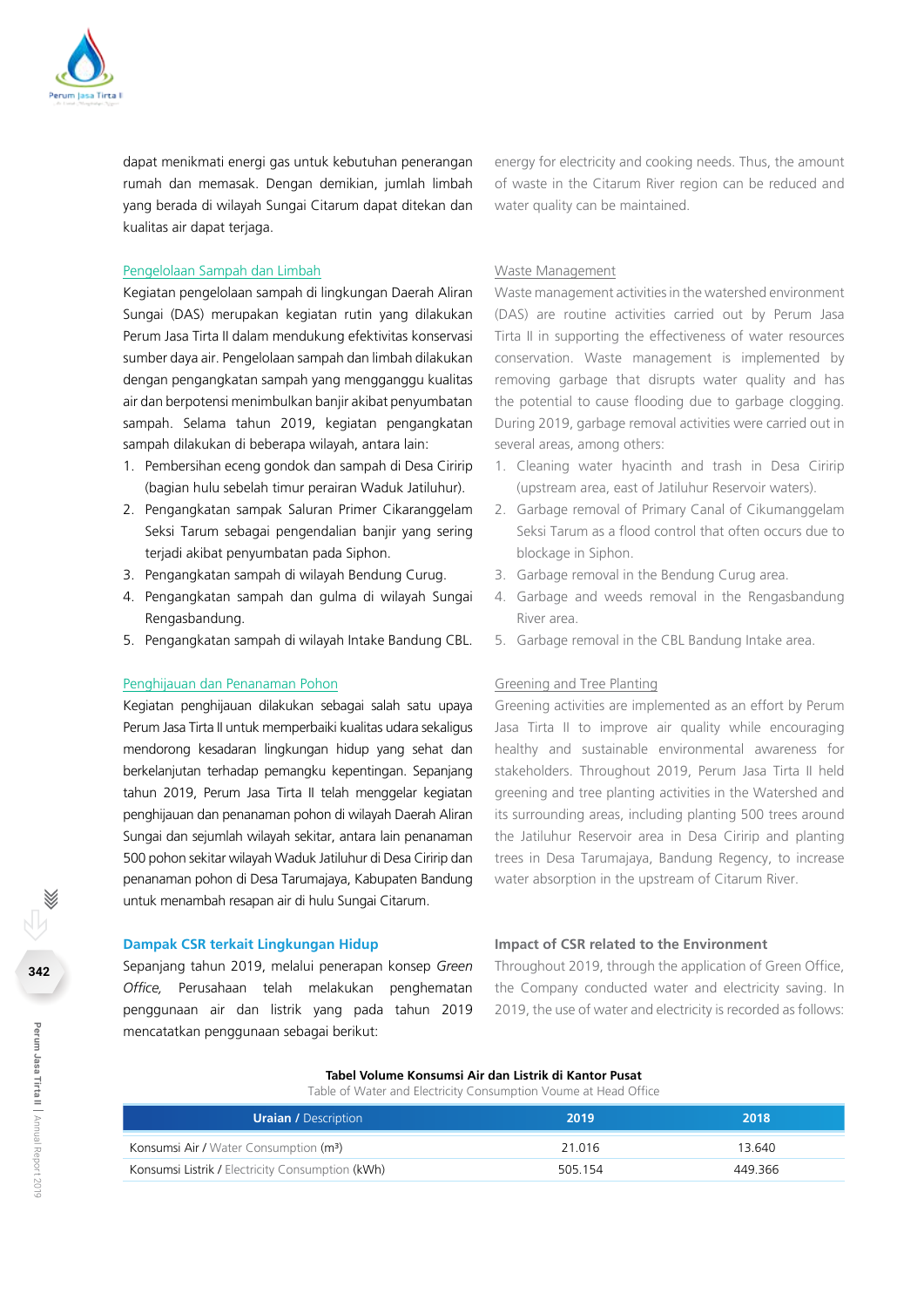Sementara kegiatan konservasi air, pengelolaan sampah, dan penghijauan yang dilaksanakan di wilayah Daerah Aliran Sungai (DAS) selama tahun 2019 memberikan dampak positif terhadap efektivitas dan efisiensi penyaluran air bagi kebutuhan pemangku kepentingan. Secara kuantitatif, hal tersebut tercermin dari penyediaan air baku, air baku ke PLTA, air bersih, dan air irigasi tahun 2019 sebagai berikut: Meanwhile, water conservation, waste management, and reforestation activities carried out in the watershed area during 2019 had a positive impact on the effectiveness and efficiency of water distribution for the needs of stakeholders. Quantitatively, this is reflected on the supply of raw water, raw water to hydropower, clean water, and irrigation water in 2019 as follows:

|  |  | Tabel Penyediaan Air untuk Kebutuhan Komersial dan Sosial Tahun 2018 – 2019 |  |  |
|--|--|-----------------------------------------------------------------------------|--|--|
|  |  |                                                                             |  |  |

Table of Water Supply for Commercial and Social Purposes in 2018 – 2019

| <b>Uraian / Description</b>                                                            | 2019        | 2018        |
|----------------------------------------------------------------------------------------|-------------|-------------|
| Air Baku (dalam juta m <sup>3</sup> ) / Raw Water (in million m <sup>3</sup> )         | 1.031.77    | 1.091.22    |
| Air Baku ke PLTA (dalam kWh) / Raw Water to Hydropower (in kWh)                        | 466.612.970 | 499.863.499 |
| Air Bersih (dalam m <sup>3</sup> ) / Clean Water (in m <sup>3</sup> )                  | 1.908.843   | 2.119.598   |
| Air Irigasi (Rendeng + Gadu) (dalam Ha) / Irrigation Water<br>(Rendeng + Gadu) (in Ha) | 552.810     | 564.085     |

#### **Sertifikasi di Bidang Lingkungan**

Sampai dengan 31 Desember 2019, Perum Jasa Tirta II belum memiliki sertifikasi di bidang lingkungan.

## **Tanggung Jawab Perusahaan terkait Ketenagakerjaan dan Keselamatan dan Kesehatan Kerja (K3)**

## **Kebijakan CSR terkait Ketenagakerjaan dan Keselamatan dan Kesehatan Kerja**

Berbekal pemahaman akan Sumber Daya Manusia (SDM) sebagai modal insan (*human capital*), Perum Jasa Tirta II memaknai SDM sebagai aset yang harus diperhatikan pengelolaannya agar mampu menjadi katalisator penggerak keberhasilan usaha jangka panjang. Untuk itu, Perusahaan memprioritaskan pengelolaan SDM secara komprehensif baik dari perencanaan, seleksi dan rekrutmen, manajemen karier dan talenta, remunerasi, hingga penyediaan kesempatan pengembangan kompetensi.

Dalam mewujudkan tanggung jawab Perusahaan di bidang ketenagakerjaan, Perusahaan mengacu pada peraturan dan ketentuan yang diatur dalam Undang-Undang No. 13 tahun 2003 tentang Ketenagakerjaan. Perusahaan meyakini bahwa pengelolaan dan pemenuhan tanggung jawab yang berlandaskan kepatuhan mampu meminimalkan terjadinya pelanggaran sekaligus menjamin terciptanya nilai tambah bagi Perusahaan dan pemangku kepentingan.

### **Certification in the Environment Field**

As of December 31, 2019, Perum Jasa Tirta II did not yet have environmental certification.

## **Corporate Responsibility related to Labor and Occupational Safety and Health (K3)**

## **CSR policies related to Manpower and Occupational Safety and Health**

Equipped with an understanding of Human Resources (HR) as human capital, Perum Jasa Tirta II defines HR as an asset that must be considered in its management to be able to become a catalyst of long-term business success. To that end, the Company prioritizes comprehensive HR management, from planning, selection and recruitment, career and talent management, remuneration, to providing competency development opportunities.

In realizing the Company's responsibilities in the field of manpower, the Company refers to the laws and regulations set out in Law No. 13 of 2003 concerning Manpower. The Company believes that the management and fulfillment of responsibilities that is based on compliance can minimize the occurrence of violations while ensuring the creation of added value for the Company and stakeholders.

Corporate Social Responsibility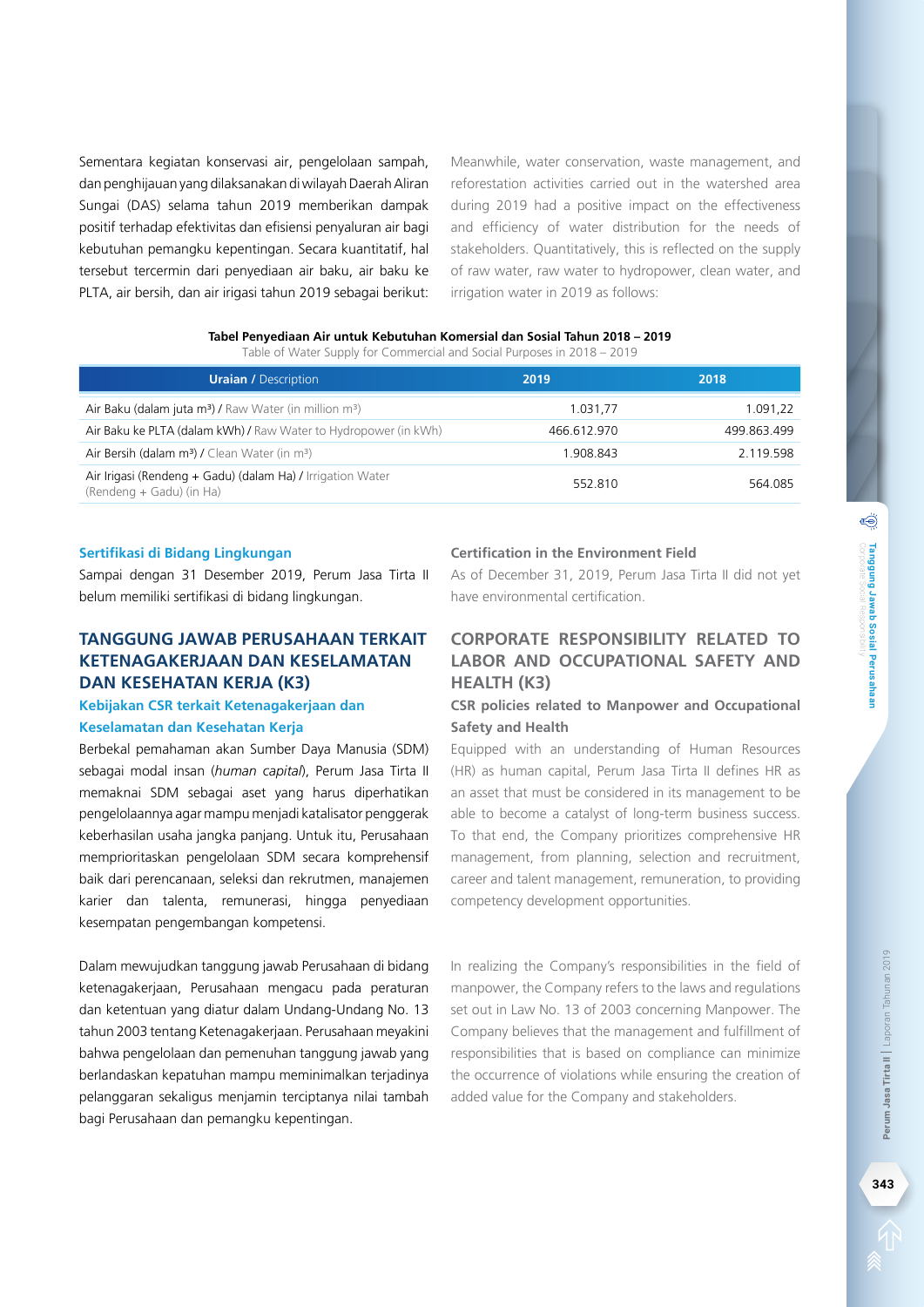

Perusahaan berupaya memastikan bahwa pengelolaan sumber daya manusia sebagai wujud tanggung jawab Perusahaan dijalankan melalui kebijakan-kebijakan yang melebihi peraturan ketenagakerjaan. Hal ini didukung dengan prinsip-prinsip tanggung jawab ketenagakerjaan yang menjunjung tinggi hak asasi manusia, menyediakan kesempatan pengembangan karier dan pengembangan kompetensi, berprinsip kesetaraan dan anti diskriminatif terhadap *gender,* suku, ras, agama, dan latar belakan budaya.

Komitmen Perusahaan terhadap pengelolaan SDM yang menjunjung penuh hak dan kewajibannya diperkuat dengan penerapan kebijakan pengelolaan Keselamatan dan Kesehatan Kerja (K3). Sebagaimana diatur dalam Peraturan Pemerintah Nomor 50 tahun 2012 tentang Penerapan Sistem Manajemen Keselamatan dan Kesehatan Kerja (SMK3), Perusahaan telah menerapkan kebijakan SMK3 di salah satu unit kerja yang memiliki potensi risiko tinggi (*high risk*) yaitu Unit Usaha PLTA.

Adapun dasar pelaksanaan Sistem Manajemen Keselamatan dan Kesehatan Kerja (SMK3) di lingkungan Perusahaan mengacu pada peraturan-peraturan sebagai berikut:

- · Undang-Undang No. 01 tahun 1970 tentang Keselamatan Kerja;
- · Undang-Undang No. 13 tahun 2003 tentang Ketenagakerjaan yang menyebutkan bahwa:
	- o Pasal 86: pekerja/buruh mempunyai hak untuk memperoleh perlindungan atas keselamatan dan kesehatan kerja.
	- o Pasal 87: setiap perusahaan wajib menerapkan Sistem Manajemen Keselamatan dan Kesehatan Kerja yang terintegrasi dengan sistem manajemen perusahaan.
- Peraturan Pemerintah Republik Indonesia No. 50 tahun 2012 tentang Penerapan Sistem Manajemen Keselamatan dan Kesehatan Kerja;
- · Peraturan Menteri Negara BUMN No. PER-01/MBU/2011 tentang Penerapan Tata Kelola Perusahaan yang Baik (GCG) pada BUMN yang menyebutkan bahwa:
	- o Pasal 36: Direksi wajib memastikan bahwa aset dan lokasi usaha serta fasilitas BUMN lainnya, memenuhi peraturan perundang-undangan berkenaan dengan kesehatan dan keselamatan kerja serta pelestarian lingkungan.

The Company seeks to ensure that human resource management as a form of corporate responsibility is carried out through policies applied beyond labor regulations. This is supported by principles of labor responsibility that uphold human rights, provide opportunities for career development and competency development, put forward the principle of equality and anti-discrimination against gender, ethnicity, race, religion, and cultural background.

The Company's commitment to HR management that upholds full rights and obligations is strengthened by the implementation of Occupational Safety and Health (K3) management policy. As regulated in Government Regulation Number 50 of 2012 concerning the Implementation of Occupational Safety and Health Management System (SMK3), the Company has implemented the SMK3 policy in one work unit that has a high risk potential, namely the Hydropower Business Unit.

The basis for the implementation of the Occupational Safety and Health Management System (SMK3) in the Company's environment refers to the following regulations:

- Law No. 01 of 1970 concerning Work Safety;
- Law No. 13 of 2003 concerning Manpower which states that:
	- o Article 86: the worker has the right to obtain protection for occupational safety and health.
	- o Article 87: each company is required to implement an Occupational Safety and Health Management System that is integrated with the company's management system.
- Government of Republic of Indonesia Regulation No. 50 of 2012 concerning the Implementation of Occupational Safety and Health Management Systems;
- Minister of SOE Regulation No. PER-01/MBU/2011 concerning the Implementation of Good Corporate Governance (GCG) in SOEs which states that:
	- o Article 36: The Board of Directors is obliged to ensure that assets and business locations and other SOE facilities comply with laws and regulations relating to occupational health and safety and environmental preservation.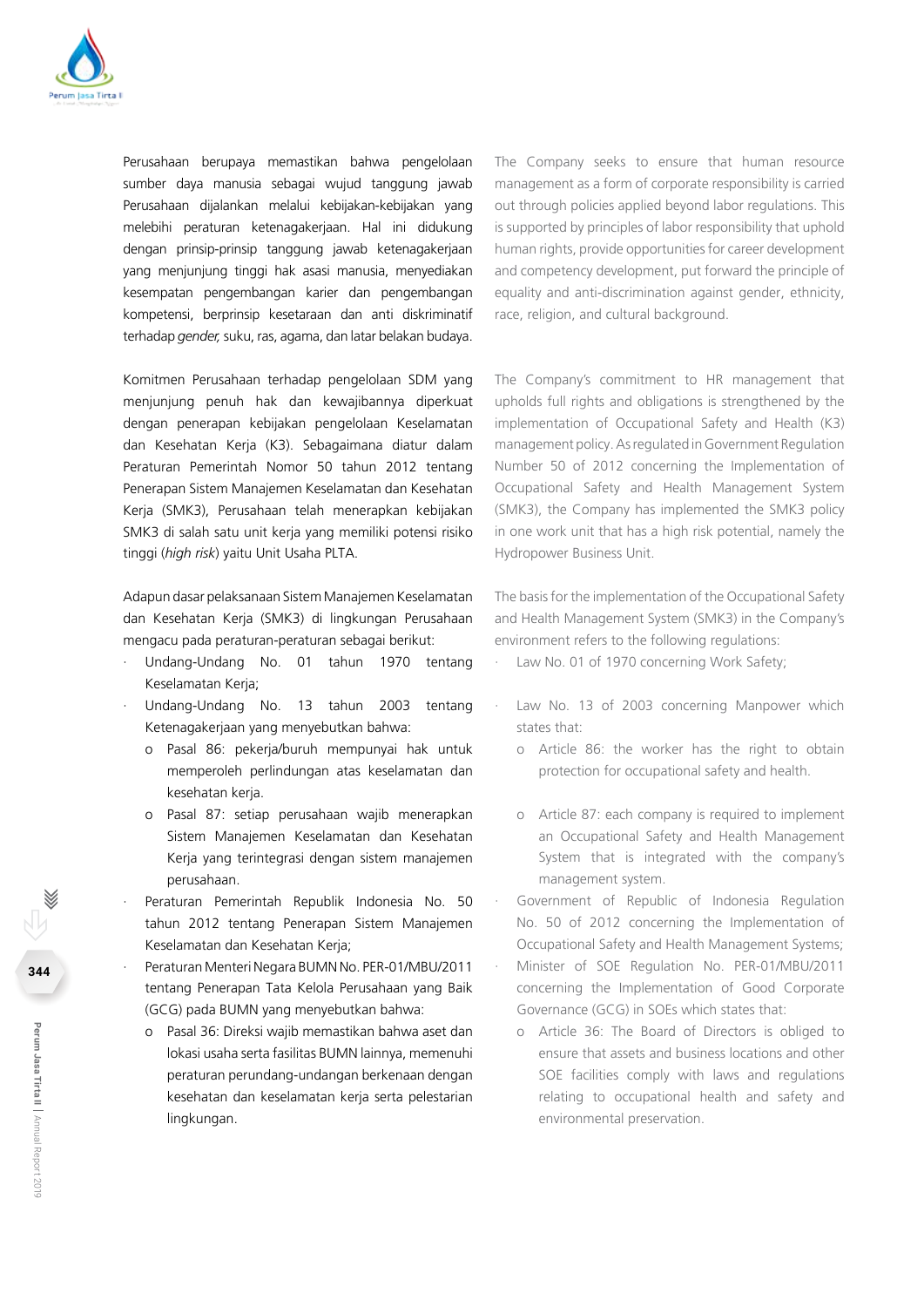#### **Pengelola SDM dan K3**

Sebagaimana ditetapkan dalam Surat Keputusan Direksi Nomor PRD/DIR/02/2019 tentang Struktur Organisasi dan Tata Kerja Perum Jasa Tirta II, pengelolaan SDM dan Keselamatan dan Kesehatan Kerja (K3) menjadi tanggung jawab Divisi Sumber Daya Manusia, Direktorat Keuangan dan SDM.

#### **Target CSR terkait Ketenagakerjaan dan K3**

Pemenuhan tanggung jawab Perusahaan terhadap ketenagakerjaan dan keselamatan dan kesehatan kerja (K3) diintegrasikan dengan komitmen Perusahaan dalam memenuhi hak-hak dasar karyawan sebagaimana disepakati bersama dalam Perjanjian Kerja Bersama (PKB) dan mematuhi peraturan ketenagakerjaan yang berlaku; menciptakan iklim dan lingkungan kerja yang aman, sehat dan produktif bagi seluruh karyawan; menumbuhkan loyalitas dan kinerja terbaik dari seluruh karyawan; meningkatkan kesejahteraan karyawan; serta menciptakan kondisi kerja yang nihil kecelakaan kerja maupun penyakit akibat kerja.

## **Kegiatan CSR terkait Ketenagakerjaan dan K3 KETENAGAKERJAAN**

#### Pengelolaan Hubungan Manajemen dan Karyawan

Perum Jasa Tirta II berupaya memastikan bahwa hubungan antara manajemen Perusahaan dengan karyawan terbina dengan baik dan memenuhi hak serta kewajiban kedua belah pihak. Untuk mendukung hal tersebut, Perusahaan membentuk Serikat Karyawan Perum Jasa Tirta II sebagai organisasi yang mewakili karyawan dalam menjalin hubungan dengan manajemen dan secara aktif terlibat dalam penyusunan dan pengelolaan Perjanjian Kerja Bersama (PKB).

PKB Perum Jasa Tirta II ini telah terdaftar dalam Keputusan Direktur Jenderal Pembinaan Hubungan Industrial dan Jaminan Sosial Tenaga Kerja No. KEP.26/PHIJSK-PKKAD/ PKB/III/2014 tanggal 19 Maret 2014. PKB secara jelas telah mengatur aspek-aspek hubungan manajemen dan karyawan yang meliputi:

- o Pengakuan Para Pihak dan Fasilitas Ikatan Karyawan Perum Jasa Tirta II
- o Kewajiban dan Hak Karyawan
- o Perlindungan Keselamatan dan Kesehatan Kerja
- o Sistem Karier
- o Remunerasi
- o Fasilitas Kesehatan
- o Waktu Kerja, Lembur, dan Dinas Luar
- o Libur, Cuti, dan Izin Tidak Masuk Kerja

#### **HR and K3 Management**

As stipulated in the Decree of Board of Directors Number PRD/DIR/02/2019 concerning the Organizational Structure and Work Procedure of Perum Jasa Tirta II, the management of HR and Occupational Safety and Health (K3) is the responsibility of the Human Resources Division, Directorate of Finance and HR.

#### **CSR targets related to Manpower and K3**

The fulfillment of the Company's responsibility on manpower and occupational safety and health (K3) is integrated with the Company's commitment to fulfill the basic rights of employees as mutually agreed in the Collective Labor Agreement (PKB) and comply with applicable labor regulations; creating a safe, healthy and productive climate and work environment for all employees; fostering loyalty and best performance of all employees; improving employee welfare; and creating zero workplace accidents and occupational diseases at work.

## **CSR Activities Related to Manpower and K3 MANPOWER**

#### Handling of Management and Employee Relations

Perum Jasa Tirta II strives to ensure that the relationship between the Company's management and employees is maintained and fulfills the rights and obligations of both parties. To support this, the Company established Perum Jasa Tirta II Labor Union as an organization that represents employees in building relationships with the management and is actively involved in the preparation and management of Collective Labor Agreements (PKB).

PKB of Perum Jasa Tirta II has been registered in the Decree of Director General of Industrial Relations Development and Labor Social Security No. KEP.26/PHIJSK-PKKAD/ PKB/III/ 2014 dated March 19, 2014. PKB has expressly regulated aspects of management and employee relations, which include: **Example 12** regulated aspects of management and employee relations,<br>
which include:<br> **O** Recognition of the Parties and Perum Jasa Tirta II<br>
Employees Association<br> **O** Obligations and Employee Rights<br> **Protection of Occup** 

- o Recognition of the Parties and Perum Jasa Tirta II Employees Association
- o Obligations and Employee Rights
- o Protection of Occupational Safety and Health
- o Career System
- o Remuneration
- o Health Facilities
- o Working Hours, Overtime, and External Service
-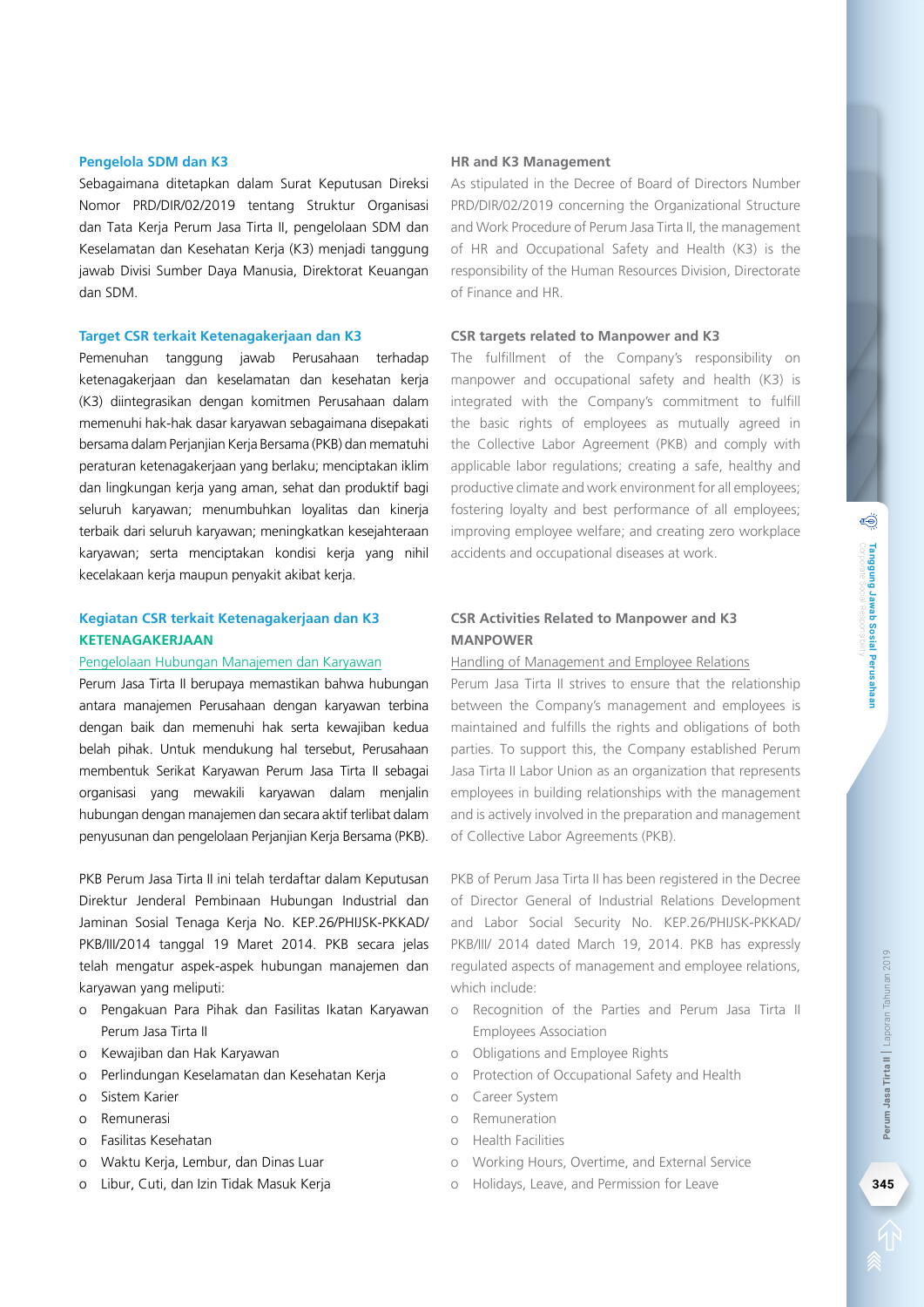

- o Sanksi
- o Pemutusan Hubungan Kerja (PHK)
- o Penyelesaian Keluh Kesah
- o Lain-lain dan Penutup

#### Implementasi Prinsip Kesetaraan

Dalam membina hubungan kerja yang sehat dan anti diskriminatif, Perusahaan menjunjung prinsip kesetaraan gender dalam proses rekrutmen SDM, pengembangan karier, serta pengembangan kompetensi. Proses rekrutmen dan seleksi baik secara internal maupun eksternal difokuskan pada kualifikasi dan kemampuan individu dalam mengisi kekosongan jabatan tanpa membeda-bedakan ras, suku, maupun gender. Pada saat yang bersamaan, penerapan prinsip kesetaraan juga diimplementasikan pada pemberian kesempatan pengembangan karier dan pengembangan kompetensi dengan sepenuhnya mempertimbangkan kebutuhan organisasi, kualitas kinerja, serta kemampuan yang dimiliki. Dengan demikian, Perusahaan dapat mendukung terciptanya pengelolaan SDM yang bebas diskriminasi, sehat dan adil bagi seluruh karyawan.

#### Penyediaan Skema Remunerasi yang Sesuai

Skema kompensasi dan *benefit* yang disediakan Perusahaan senantiasa disesuaikan dengan perkembangan bisnis Perusahaan sehingga skema remunerasi yang ditawarkan bersifat kompetitif dan mampu mendorong kinerja dan kondusivitas terbaik dari setiap karyawan. Dalam hal ini, Perusahaan berupaya memberikan imbal jasa terbaik yang melebihi ketentuan penggajian (UMR), yang sesuai dengan kemampuan Perusahaan. Adapun skema kompensasi dan *benefit* yang ditawarkan yaitu terdiri dari gaji, tunjangan, insentif, dan fasilitas serta jaminan lainnya.

Dalam menyediakan skema remunerasi bagi karyawan, Perusahaan berusaha menjaga *gap* rasio gaji seluruh karyawan agar tidak terdapat perbedaan yang terlalu signifikan. Informasi mengenai rasio gaji tertinggi dan terendah dimuat dalam tabel berikut:

- o Sanctions
- o Termination of Employment (FLE)
- o Complaints Settlement
- o Other and Closing

#### Implementation of Equality Principles

In fostering healthy and anti-discriminatory working relationships, the Company upholds gender equality principles in the process of HR recruitment, career development, and competency development. The recruitment and selection process both internally and externally is focused on the qualification and ability of individuals in filling vacant positions without prejudice to race, ethnicity, or gender. At the same time, the application of the equality principle is also implemented in providing career development and competency development opportunities by fully considering organizational needs, quality of performance, and capabilities. Thus, the Company can support the creation of human resources management that is free of discrimination, healthy and fair for all employees.

#### Provision of Appropriate Remuneration Schemes

The compensation and benefit schemes provided by the Company are always adjusted to the development of the Company's business so that the remuneration scheme offered is competitive and able to encourage the best performance and conducive work of each employee. In this case, the Company strives to provide the best income that exceeds payroll requirements (UMR), which is in accordance with the Company's ability. The compensation and benefit schemes offered consist of salary, benefits, incentives, and other facilities and insurances.

In providing remuneration schemes for employees, the Company strives to maintain the gap of salaries for all employees so that there are no significant differences. Information about the highest and lowest salary ratios is stated in the following table:

#### **Tabel Rasio Gaji Tertinggi dan Terendah**

Table of Highest and Lowest Salary Ratios

| <b>Uraian / Description</b>                                                                                   | <b>Rasio</b> / Ratio |
|---------------------------------------------------------------------------------------------------------------|----------------------|
| Gaji Karyawan Tertinggi dan Terendah / Highest and Lowest Employee Salary                                     | 5.80:1               |
| Gaji Direksi Tertinggi dan Terendah / Highest and Lowest Board of Directors Salary                            | 1.11:1               |
| Gaji Dewan Pengawas Tertinggi dan Terendah / Highest and Lowest Supervisory Board Salary                      | 1.11:1               |
| Gaji Direksi Tertinggi dan Karyawan Tertinggi / Highest Board of Directors Salary and Highest Employee Salary | 3.22:1               |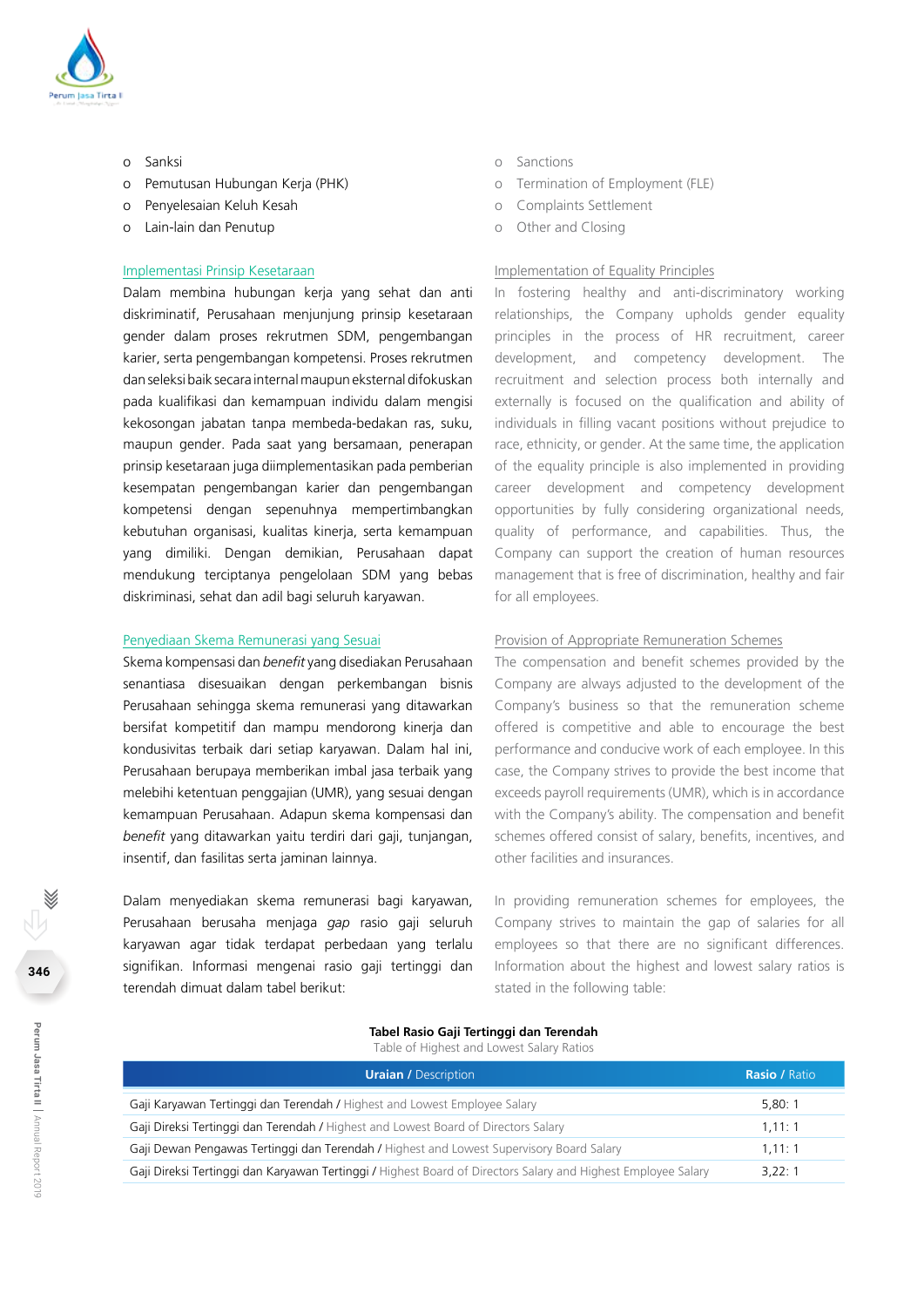Perusahaan memberikan jaminan yang layak dengan mengikutsertakan seluruh karyawannya dalam program Jaminan Hari Tua dengan bekerja sama dengan BPJS Ketenagakerjaan. Selain itu, karyawan juga diikutsertakan dalam Program Pensiun yang diselenggarakan oleh Dana Pensiun Perum Jasa Tirta II yang didirikan oleh Perusahaan. Dalam mendukung kesiapan karyawan yang akan memasuki masa pensiun, Perusahaan juga memberikan pembekalan mental dan kesiapan kompetensi sesuai dengan masa kerja karyawan sebagaimana ditetapkan dalam peraturan yang berlaku.

#### Survei Kepuasan Karyawan

Perusahaan melakukan berbagai upaya yang dapat memenuhi harapan karyawan, salah satunya dengan melaksanakan survei kepuasan karyawan secara berkala untuk mengukur tingkat kepuasan karyawan terhadap pelayanan dan pengelolaan yang telah diberikan sekaligus memungkinkan Perusahaan untuk memperoleh umpan balik sebagai acuan dalam pengembangan sistem penyediaan pelayanan yang tanggap terhadap kebutuhan karyawan.

#### Mekanisme Pengaduan Masalah Ketenagakerjaan

Perusahaan berupaya tanggap dan responsif terhadap setiap kebutuhan karyawan, termasuk dalam menangani dan menindaklanjuti pengaduan terkait masalah ketenagakerjaan. Untuk itu, Perusahaan menyediakan sarana bagi karyawan untuk menyampaikan pengaduan, keluh kesah, saran, maupun rekomendasi kepada Perusahaan sebagaimana diatur dalam Perjanjian Kerja Bersama (PKB).

#### **KESELAMATAN DAN KESEHATAN KERJA (K3)**

#### Penyediaan Fasilitas dan Jaminan Kesehatan

Pemenuhan kewajiban penyediaan sarana dan pelayanan kesehatan bagi karyawan telah diatur dalam Perjanjian Kerja Bersama (PKB) antara Perusahaan dan Serikat Pekerja. Jaminan kesehatan yang diberikan meliputi:

- 1. Fasilitas jaminan kesehatan karyawan dan keluarga, baik yang bersifat normatif dalam bentuk program BPJS Kesehatan dan Program Jaminan Kesehatan swakelola dari Perusahaan.
- 2. Manfaat jaminan kesehatan berupa manfaat dalam bentuk fasilitas kesehatan yang diberikan Perusahaan berupa bantuan biaya untuk menjaga dan memelihara kesehatan pensiunan beserta keluarganya, baik yang bersifat normatif berupa program BPJS Kesehatan dan program jaminan kesehatan swakelola dari Perusahaan.

#### Pension Program

The company provides good insurance by registering all of its employees in the Pension program in cooperation with BPJS Employment. In addition, the employees are also registered in the Pension Program organized by Perum Jasa Tirta II Pension Fund established by the Company. In supporting the readiness of employees who are about to retire, the Company also provides courses on mental preparation and competency readiness in accordance with the employee's service period as stipulated in the applicable regulations.

#### Employee Satisfaction Survey

The company exerts every endeavor in order to meet employee expectations, one of which is by conducting routine employee satisfaction survey to measure the level of employee satisfaction on services and management that have been provided from which the Company is able to obtain feedback as a reference in developing service delivery systems that are responsive to employee's needs.

#### Labor Complaints Mechanism

The Company seeks to be responsive to every employee's needs, including in handling and following up complaints regarding employment issues. Therefore, the Company provides facilities for employees who wish to channel their complaintssuggestions, and recommendations to the Company as stipulated in the Collective Labor Agreement (PKB).

#### **OCCUPATIONAL SAFETY AND HEALTH (K3)**

Provision of Health Facilities and Insurance

The fulfillment of the obligation to provide health facilities and services for employees has been regulated in a Collective Labor Agreement (PKB) between the Company and Labor Union. Health insurance provided includes:

- 1. Health insurance facilities for the employees and their families, both mandatory in the form of the BPJS Health program and the Company's self-managed Health Insurance Program.
- 2. Health insurance benefits in the form of health facilities provided by the Company include financial support to maintain the health of the retired and their families, both mandatory in the form of the BPJS Health program and the company's self-managed health insurance program.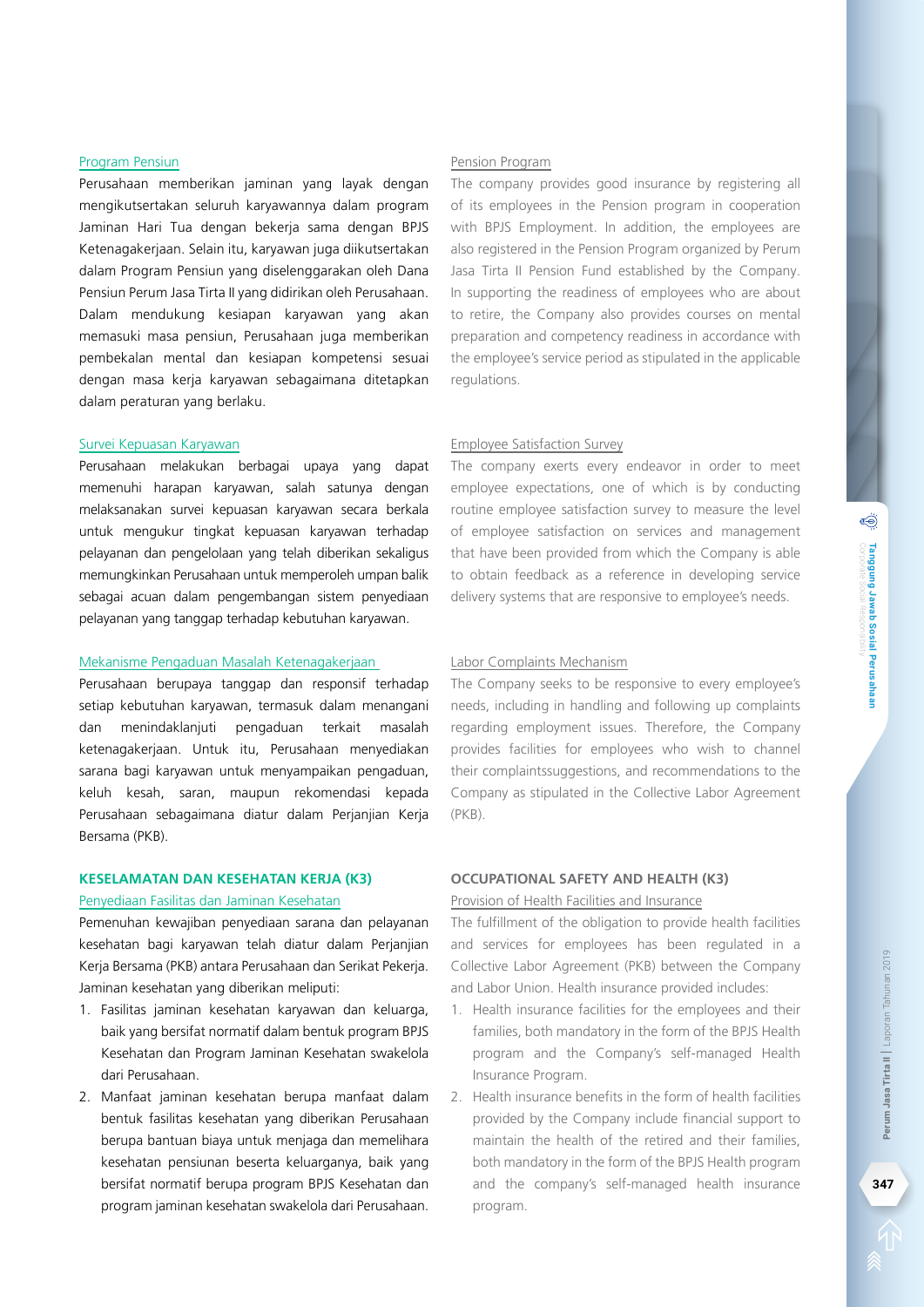

#### Pengembangan Kualitas K3

Perum Jasa Tirta II berkomitmen untuk melakukan *Continuous Improvement* dalam pengelolaan K3 secara menyeluruh dan difokuskan pada terciptanya kinerja K3 yang *zero accident* atau tingkat kecelakaan nihil. Selama tahun 2019, Perum Jasa Tirta II telah merealisasikan program pengembangan dan pemeliharaan kualitas Keselamatan dan Kesehatan Kerja (K3), antara lain:

- 1. Pelaksanaan Bulan K3 dengan mengadakan seminar "*Fire Behaviour*" di Triwulan I Tahun 2019;
- 2. Pelaksanaan *Monitoring* dan Evaluasi K3 di Triwulan II, III, dan IV Tahun 2019;
- 3. Pelaksanaan *Medical Check Up* (MCU) Risiko Tinggi di Triwulan II Tahun 2019;
- 4. Pelaksanaan kegiatan Donor Darah di setiap triwulan tahun 2019;
- 5. Pelaksanaan kegiatan Dokter Keliling di setiap triwulan tahun 2019;
- 6. Pelaksanaan simulasi kebakaran di unit usaha Wilayah II di Triwulan IV tahun 2019;
- 7. Pendistribusian kekurangan seragam tahun 2018 dan seragam *wearpack* tahun 2019;
- 8. Pemilihan karyawan yang mendapatkan bantuan biaya ketakwaan kepada Tuhan Yang Maha Esa berupa Umroh dan Wisata Religi;
- 9. Pelaksanaan kegiatan olahraga setiap hari Jumat.

#### **Dampak CSR terkait Ketenagakerjaan dan K3**

Tingkat perputaran karyawan atau *turnover* menjadi indikator yang menunjukkan dampak pemenuhan tanggung jawab Perusahaan, di mana pada tahun 2019 terdapat 3 (tiga) orang karyawan yang mengundurkan diri. Jumlah tersebut meningkat dari tahun sebelumnya sebanyak 2 (dua) orang.

#### K3 Quality Development

Perum Jasa Tirta II is committed to applying Continuous Improvement in overall K3 management and is focused on creating K3 performance with zero accident. During 2019, Perum Jasa Tirta II has realized a development and maintenance program on Occupational Safety and Health (K3) quality, namely:

- 1. Implementation of the K3 Month by holding a seminar on "Fire Behavior" in the First Quarter of 2019;
- 2. Implementation of K3 Monitoring and Evaluation in Quarter II, III, and IV of 2019;
- 3. Implementation of High Risk Medical Check Up (MCU) in the Second Quarter of 2019;
- 4. Implementation of Blood Donation activities in each quarter of 2019;
- 5. Implementation of mobile doctor every quarter of 2019;
- 6. Implementation of fire simulations in Region II business units in Quarter IV of 2019;
- 7. Distribution of uniform to fulfill uniform shortage in 2018 and distribution of uniform wearpack in 2019;
- 8. Selection of employees who receive financial aid to support worship practice in the form of Umrah and Religious Tourism Program;
- 9. Implementation of sports activities every Friday.

#### **Impact of CSR related to Labor and K3**

Employee turnover rate is an indicator that shows the impact of the Company's responsibility fulfillment, in which in 2019 there were 3 (three) employees who resigned. The number increased from the previous year of 2 (two) people.

#### **Tabel** *Turnover* **Karyawan Tahun 2017 – 2019** Table of Employee Turnover in 2017 – 2019

| <b>Keterangan / Description</b>                                       | 2019 | 2018 | 2017    |
|-----------------------------------------------------------------------|------|------|---------|
| Jumlah Karyawan Awal Tahun / Total Employees at Beginning of Year     | 963  | 978  | 988     |
| Jumlah Karyawan Akhir Tahun / Total Employees at End of Year          | .104 | 964  | 979     |
| Jumlah Karyawan Mengundurkan Diri / Total Resigining Employees        |      |      |         |
| Jumlah Karyawan Pensiun Dini / Total Employees Who Take Early Pension |      |      |         |
| Persentase / Percentage (%)                                           | 0.4% | 0.3% | $0.1\%$ |

Terlaksananya pemenuhan tanggung jawab Perusahaan terkait ketenagakerjaan turut berdampak pada perolehan tingkat produktivitas karyawan pada penilaian *Key Performance Indicator* (KPI) tahun 2019 yang mencapai Rp311,89 juta per karyawan.

The implementation of the Company's responsibility fulfillment related to employment also impacts on the employee's productivity level as shown in the 2019 Key Performance Indicator (KPI) assessment which reached Rp311.89 million per employee.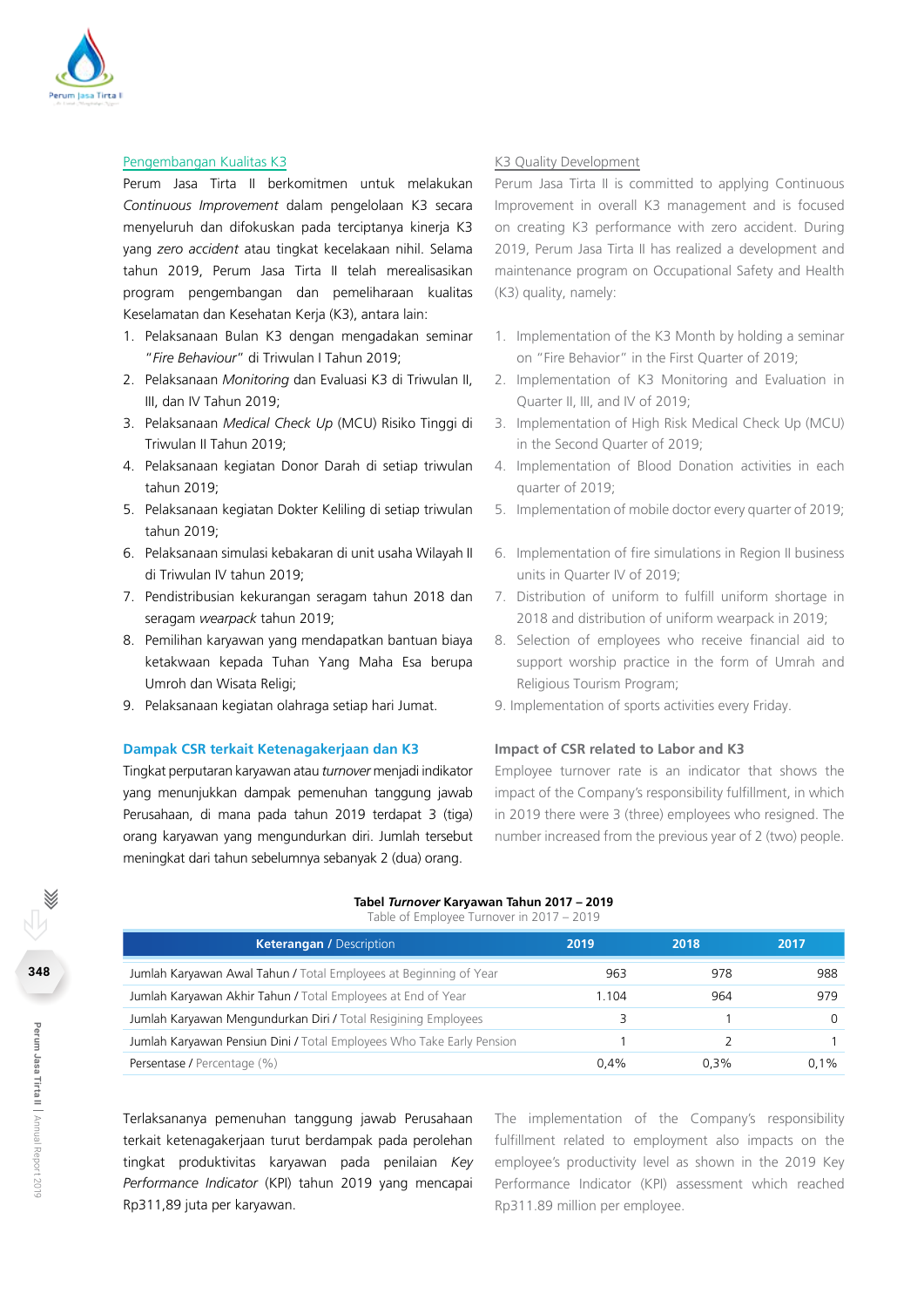Adapun dampak pelaksanaan tanggung jawab Perusahaan terkait keselamatan dan kesehatan kerja (K3) tercermin dari nihilnya kecelakaan kerja ataupun penyakit akibat kerja selama tahun 2019. Secara kuantitatif, Perusahaan telah merealisasikan biaya pemeliharaan kualitas K3 sebesar Rp828.075.000 pada tahun 2019 sebagai bentuk investasi terhadap *best practices* K3 secara berkelanjutan.

#### **Sertifikasi di Bidang Ketenagakerjaan dan/atau K3**

Pada tahun 2019, Perum Jasa Tirta II memperoleh sertifikasi *Zero Accident* dari Kementerian Tenaga Kerja atas pencapaian Perusahaan atas nihilnya laporan kecelakaan kerja maupun penyakit akibat kerja selama tahun 2019.

## **Tanggung Jawab Perusahaan terkait Sosial Kemasyarakatan**

#### **Kebijakan CSR terkait Sosial Kemasyarakatan**

Perum Jasa Tirta II sebagai bagian dari masyarakat yang beroperasi dalam suatu tatanan lingkungan memiliki tanggung jawab dalam memelihara dampak yang dihasilkan kepada pemangku kepentingan melalui kontribusi positif dan peningkatan kualitas komunitas lokal masyarakat secara lebih luas. Dalam mewujudkan kontribusinya kepada masyarakat, Perum Jasa Tirta II melaksanakan Program Kemitraan dan Bina Lingkungan (PKBL). Selain merupakan kewajiban bagi entitas BUMN, program PKBL menjadi sarana yang komprehensif bagi Perusahaan untuk membina hubungan yang harmonis dengan pemangku kepentingan yang mampu memberikan nilai tambah secara berkelanjutan.

Program Kemitraan dan Bina Lingkungan (PKBL) yang dikelola Perusahaan diatur dalam peraturan perundangundangan sebagai berikut:

- · Peraturan Menteri Negara BUMN No. PER-09/ MBU/07/2015 tangga; 3 Juli 2015 tentang Program Kemitraan dan Program Bina Lingkungan Badan Usaha Milik Negara;
- Peraturan Menteri Negara BUMN No. PER-03/ MBU/12/2016 tanggal 16 Desember 2016 tentang Perubahan Atas Peraturan Menteri Badan Usaha Milik Negara No. PER-09/MBU/07/2015 tentang Program Kemitraan dan Program Bina Lingkungan Badan Usaha Milik Negara;
- Peraturan Menteri Negara BUMN No. PER-02/ MBU/07/2017 tanggal 5 Juli 2017 tentang Perubahan Kedua Atas Peraturan Menteri Badan Usaha Milik Negara No. PER-09/MBU/07/2015 tentang Program Kemitraan dan Program Bina Lingkungan Badan Usaha Milik Negara;

The impact of the implementation of the Company's responsibilities related to occupational safety and health (K3) is reflected on zero accident or occupational diseases during 2019. Quantitatively, the Company realized K3 quality maintenance cost of Rp828,075,000 in 2019 as a continuous investment in K3 best practices.

#### **Certification in the Field of Manpower and/or K3**

In 2019, Perum Jasa Tirta II obtained Zero Accident certification from the Ministry of Manpower for the Company's achievement of zero reports on work accidents and occupational diseases during 2019.

## **Corporate Responsibility related to Social Community**

#### **CSR policies related to Social Community**

Perum Jasa Tirta II as part of the community whose operations involve the enviroment has a responsibility to stakeholders in maintaining impacts that the Company generate through positive contributions and by improving the quality of local communities in more comprehensive manner. In realizing its contribution to the community, Perum Jasa Tirta II implements Partnership and Community Development Program (PKBL). Aside from its obligation as SOE, PKBL program is a comprehensive tool for the Company to foster harmonious relations with stakeholders in order to be able to provide added value on a continuous basis.

The Partnership and Community Development Program (PKBL) managed by the Company is regulated in the following laws and regulations:

- · Minister of SOE Regulation No. PER-09/MBU/07/2015 dated July 3, 2015 concerning Partnership Program and Community Development Program of State-Owned Enterprises;
- · Minister of SOE Regulation No. PER-03/MBU/12/2016 datedDecember 16, 2016 concerning Amendment to the Regulation of the Minister of State-Owned Enterprises No. PER-09/MBU/07/2015 concerning Partnership Program and the Community Development Program for State-Owned Enterprises;
- · Minister of SOE Regulation No. PER-02/MBU/07/2017 datedJuly 5, 2017 concerning the Second Amendment to the Regulation of the Minister of State-Owned Enterprises No. PER-09/MBU/07/2015 concerning Partnership Program and Community Development Program for State-Owned Enterprises;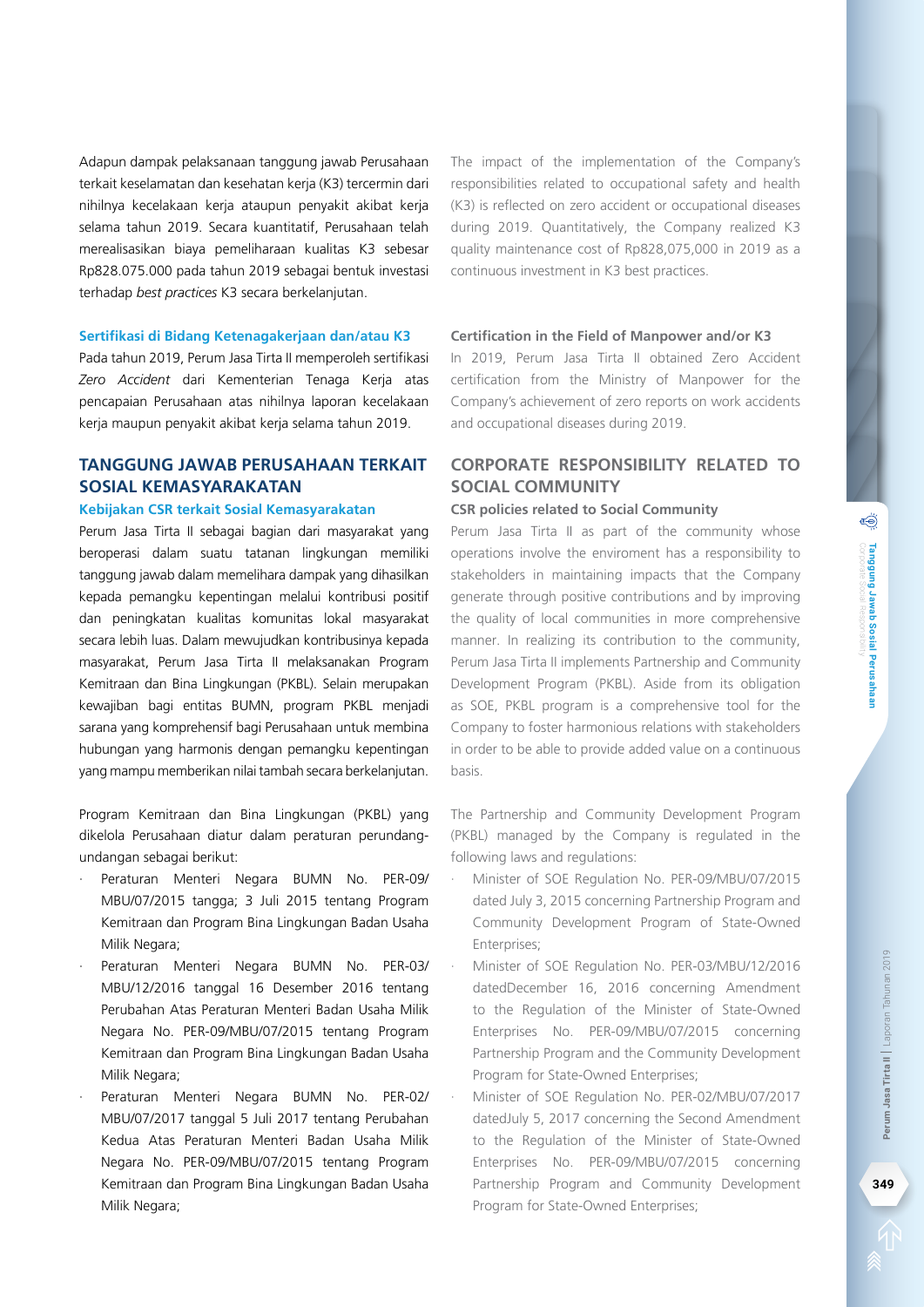

Surat Edaran Kementerian Negara Badan Usaha Milik Negara No. S-92/D5.MBU/2013 tentang Pengelolaan Program Kemitraan dan Bina Lingkungan.

#### **Target CSR terkait Sosial Kemasyarakatan**

Tujuan pelaksanaan program tanggung jawab dalam bidang pengembangan sosial kemasyarakatan melalui Program Kemitraan dan Bina Lingkungan (PKBL) diorientasikan sebagai wujud kepatuhan dan kepedulian Perum Jasa Tirta II terhadap pemeliharaan hubungan yang harmonis dan saling menguntungkan dengan masyarakat, dukungan terhadap kemandirian ekonomi, serta penciptaan dampak positif yang bersifat jangka panjang dan berkelanjutan. Adapun tujuan kepatuhan dari pelaksanaan PKBL difokuskan pada komitmen Perusahaan untuk menjadi BUMN yang sehat dan patuh terhadap peraturan perundang-undangan serta mendukung tujuan pembangunan berkelanjutan global.

· Circular Letter of the Ministry of State-Owned Enterprises No. S-92/D5.MBU/2013 concerning Management of Partnership and Community Development Program.

#### **CSR targets related to Social Community**

The objective of implementing responsibility program in the field of social community development through the Partnership and Community Development Program (PKBL) is oriented to compliance and care of Perum Jasa Tirta II towards maintaining harmonious and mutually beneficial relations with the community, support for economic independence, and creating long-term, positive and sustainable impacts. The goal of compliance with the implementation of PKBL is focused on the Company's commitment to become a healthy and compliant SOE with laws and regulations as well as to support global sustainable development goals.

#### **Kegiatan CSR terkait Sosial Kemasyarakatan**

#### **CSR Activities related to Social Community**

#### **Ruang Lingkup Program Kemitraan dan Bina Lingkungan**

Scope of Partnership and Community Development Program

| <b>Program Kemitraan</b><br><b>Partnership Program</b> | Program Bina Lingkungan<br><b>Community Development Program</b>             |
|--------------------------------------------------------|-----------------------------------------------------------------------------|
| <b>Industri / Industry</b>                             | Kebakaran & Bencana Alam / Fire & Natural Disaster                          |
| <b>Jasa / Services</b>                                 | <b>Pendidikan &amp; Pelatihan / Education &amp; Training</b>                |
| <b>Perdagangan / Trading</b>                           | Peningkatan Kesehatan / Health Improvement                                  |
| Perikanan / Fishery                                    | <b>Pelestarian Alam / Nature Conservation</b>                               |
| <b>Perkebunan / Plantation</b>                         | <b>Sarana Ibadah / Religious Facilities</b>                                 |
| <b>Pertanian / Agriculture</b>                         | <b>Sarana &amp; Fasilitas Umum / Public Facilities &amp; Infrastructure</b> |
| Peternakan / Animal Husbandry                          | Pengentasan Kemiskinan / Poverty Alleviation                                |

#### Program Kemitraan

Program Kemitraan merupakan program yang mendorong masyarakat khususnya pelaku usaha mikro atau Mitra Binaan untuk dapat mengembangkan usahanya melalui pinjaman berbunga lunak. Selain penyaluran bantuan pinjaman modal kerja, Program Kemitraan juga memberikan bantuan lain berupa pelatihan manajemen usaha, bantuan pemasaran, dan bantuan pembinaan lainnya sehingga pelaku usaha UMKM dapat tumbuh mandiri dan memiliki daya tahan dan daya saing yang kuat.

Jenis kemitraan yang diberikan Perusahaan kepada Mitra Binaan antara lain sebagai berikut:

1. Bantuan Kemitraan dalam peningkatan SDM berbentuk pendidikan dan/atau pelatihan untuk meningkatkan

#### Partnership Program

Partnership Program is a program that encourages the community, especially micro business people or Fostered Partners, to develop their business through low interest loans. In addition to providing working capital loans, the Partnership Program also provides other aid in the form of business management training, marketing assistance, and other coaching assistance so that MSME entrepreneurs can grow independently and have strong resilience and competitiveness.

The type of partnerships provided by the Company to the Fostered Partners is as follows:

1. Partnership aid in improving human resources in the form of education and/or training to improve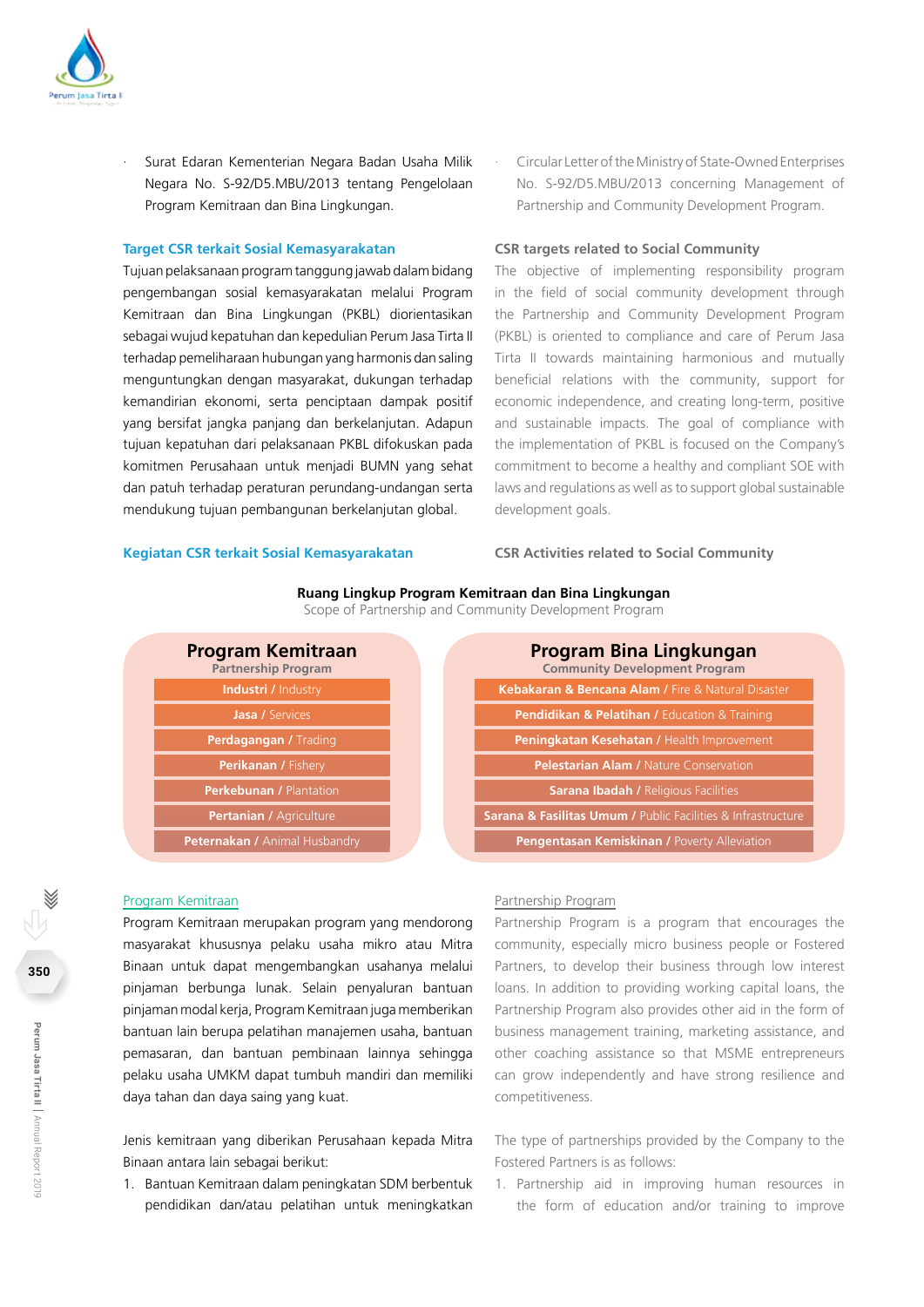kemampuan kewirausahaan dan manajemen melalui pelatihan yang dilaksanakan oleh bidang PKBL Perusahaan dan pihak-pihak yang berkaitan dengan pendidikan yang dibutuhkan.

- 2. Pinjaman modal kerja dan investasi untuk peningkatan modal usaha, pengadaan sarana kerja dan modernisasi peralatan.
- 3. Beban pembinaan untuk pendidikan, pelatihan, pemagangan, pemasaran, promosi, dan hal-hal lain yang menyangkut peningkatan produktivitas Mitra Binaan serta pengkajian/penelitian yang berkaitan dengan Program Kemitraan.

Adapun sasaran dari kegiatan Program Kemitraan yaitu usaha kecil, dalam hal ini perorangan atau badan usaha dan koperasi yang memiliki kekayaan bersih paling banyak Rp500.000.000 tidak termasuk tanah dan bangunan tempat usaha, atau memiliki hasil penjualan tahunan paling banyak Rp2.500.000.000.

Sampai dengan 31 Desember 2019, jumlah Mitra Binaan Perum Jasa Tirta II adalah sebanyak 2.573 mitra, dengan rincian akumulasi mitra binaan sebagai berikut:

entrepreneurial and management skills through training conducted by the Company's PKBL unit and parties related to the required education.

- 2. Working capital and investment loans to increase business capital, procurement of work facilities and equipment modernization.
- 3. Development cost on education, training, internship, marketing, promotion, and other matters related to improvement of productivity of the Fostered Partners and evaluation/research related to the Partnership Program.

The target of the Partnership Program activities are small businesses, in this case individuals or business entities and cooperatives that have a net worth of Rp500,000,000 at max, excluding land and buildings of business premises, or have annual sales of Rp2,500,000,000 at max.

As of December 31, 2019, the number of Fostered Partners of Perum Jasa Tirta II was 2,573 partners, with details of the accumulated partners as follows:

## **Tabel Akumulasi Mitra Binaan Tahun 2018 – 2019**

| Table of Accumulation of Fostered Partners in 2018 – 2019 |                                   |
|-----------------------------------------------------------|-----------------------------------|
|                                                           | Idalam catuan Mitro I nor Dartnor |

|                              |       | $\alpha$ |
|------------------------------|-------|----------|
| Jenis Usaha / Business Type  | 2019  | 2018     |
| Koperasi / Cooperative       | 219   | 216      |
| Usaha Kecil / Small Business | 2354  | 2.276    |
| <b>Jumlah / Total</b>        | 2.573 | 2.492    |

Informasi mengenai realisasi pengelolaan dana Program Kemitraan yang telah dilaksanakan oleh Perusahaan tahun 2019 dan perbandingan dengan RKAP 2019 dan Realisasi 2018 dimuat dalam tabel berikut:

Information regarding the realization of Partnership Program fund management implemented by the Company in 2019 and its comparison with RKAP 2019 and 2018 Realization is stated in the following table:

(dalam Rupiah /in Rupiah)

#### **Realisasi Pengelolaan Dana Program Kemitraan**

Realization of Partnership Program Fund Management

|                                                                                |                                     |                  |                                                |                          | <i>(Galari Kupian /III Kupian)</i>      |
|--------------------------------------------------------------------------------|-------------------------------------|------------------|------------------------------------------------|--------------------------|-----------------------------------------|
|                                                                                | <b>Realisasi</b>                    | <b>Realisasi</b> | <b>Realisasi 2019 / Realization</b><br>2019(%) |                          |                                         |
| <b>Keterangan / Description</b>                                                | 2019/<br><b>Realization</b><br>2019 | <b>RKAP 2019</b> | 2018/<br><b>Realization</b><br>2018            | <b>RKAP</b><br>2019      | Realisasi 2018<br>/ Realization<br>2018 |
| Saldo Awal Penerimaan /<br><b>Beginning Balance of Receipt</b>                 | 50.613.515                          | 51.527.905       | 58.930.134                                     | 98.23%                   | 85.89%                                  |
| Alokasi Bagian Laba dari BUMN Pembina /<br>Allocation of Profit Share from SOE | $\overline{\phantom{0}}$            | $\blacksquare$   | $\overline{\phantom{0}}$                       | $\overline{\phantom{0}}$ |                                         |

Perum Jasa Tirta II | Laporan Tahunan 2019 **351Perum Jasa Tirta II** Laporan Tahunan 2019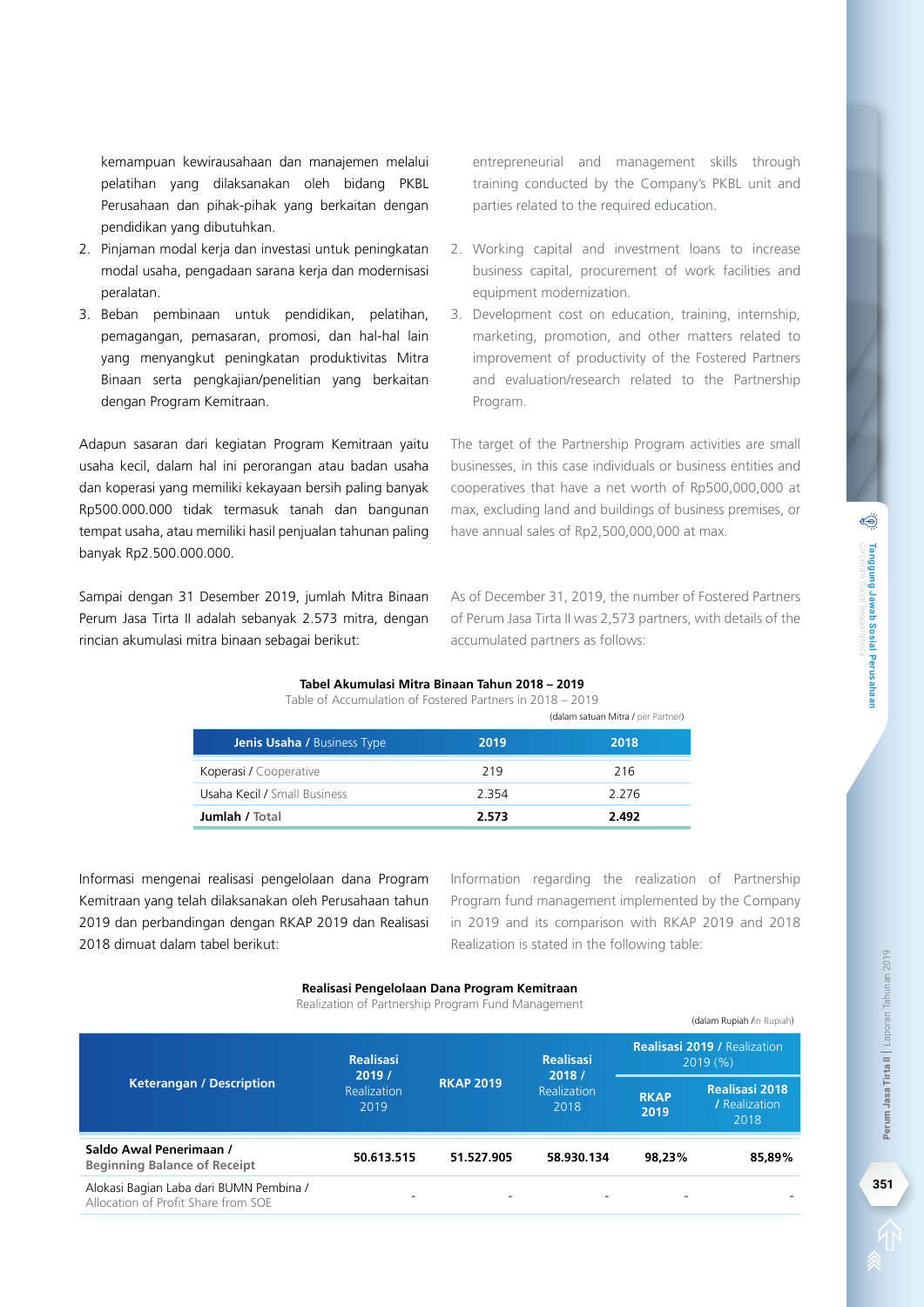

#### **Realisasi Pengelolaan Dana Program Kemitraan**

Realization of Partnership Program Fund Management

| <b>Keterangan / Description</b>                                                                                      | <b>Realisasi</b><br>2019 /<br><b>Realization</b><br>2019 | <b>RKAP 2019</b> | <b>Realisasi</b><br>2018 /<br><b>Realization</b><br>2018 | <b>Realisasi 2019 / Realization</b><br>2019(%) |                                                |
|----------------------------------------------------------------------------------------------------------------------|----------------------------------------------------------|------------------|----------------------------------------------------------|------------------------------------------------|------------------------------------------------|
|                                                                                                                      |                                                          |                  |                                                          | <b>RKAP</b><br>2019                            | <b>Realisasi 2018</b><br>/ Realization<br>2018 |
| Pengembalian Pinjaman Mitra Binaan /<br>Loan Payment of Fostered Partner                                             | 1.497.203.957                                            | 1.682.585.954    | 1.565.643.367                                            | 88,98%                                         | 95,63%                                         |
| Pendapatan Jasa Administrasi Pinjaman /<br>Income from Loan Administration Service                                   | 129.611.065                                              | 162.890.404      | 161.051.659                                              | 79,57%                                         | 80,48%                                         |
| Pendapatan Jasa Giro / Giro Service Income                                                                           | 2.417.338                                                | 5.282.108        | 5.186.053                                                | 45,76%                                         | 46,61%                                         |
| Angsuran Belum Teridentifikasi /<br>Unidentified Installment                                                         |                                                          |                  | 1.960.000                                                |                                                | 0,00%                                          |
| Kelebihan Pembayaran Angsuran /<br>Excess of Installment Payment                                                     |                                                          |                  |                                                          |                                                |                                                |
| Lain-lain (Penggantian Pajak & Biaya<br>Administrasi Bank) / Others (Tax<br>Reimbursement & Bank Administration Fee) |                                                          |                  | 1.516.260                                                |                                                | 0,00%                                          |
| Lain-lain (Pembulatan tutup buku kas) /<br>Others (Rounding up of cash account)                                      |                                                          |                  | 485                                                      |                                                |                                                |
|                                                                                                                      | 1.629.232.360                                            | 1.850.758.466    | 1.735.357.824                                            | 88,03%                                         | 93,88%                                         |
| Jumlah Dana yang Tersedia /<br><b>Total Funds Available</b>                                                          | 1.679.845.875                                            | 1.902.286.371    | 1.794.287.958                                            | 88,31%                                         | 93,62%                                         |
| Pengeluaran / Spending                                                                                               |                                                          |                  |                                                          |                                                |                                                |
| Pinjaman pada Mitra Binaan /<br>Loans of Fostered Partners                                                           | 1.600.000.000                                            | 1.865.000.000    | 1.700.000.000                                            | 85,79%                                         | 94,12%                                         |
| Dana Pembinaan Kemitraan /<br>Partnership Development Fund                                                           | 37.250.000                                               | 37.286.371       | 36.185.000                                               | 99,90%                                         | 102,94%                                        |
| Lain-lain / Others                                                                                                   |                                                          |                  |                                                          |                                                |                                                |
| Kelebihan Pembayaran Angsuran /<br>Excess of Installment Payment                                                     |                                                          |                  | 7.489.443                                                |                                                |                                                |
| Angsuran Teridentifikasi /<br>Identified Installment                                                                 |                                                          |                  |                                                          |                                                |                                                |
| Beban Pajak & Administrasi Bank /<br>Tax Expenses & Bank Administration                                              |                                                          |                  |                                                          |                                                |                                                |
| Jumlah Pengeluaran / Total Spending                                                                                  | 1.637.250.000                                            | 1.902.286.371    | 1.743.674.443                                            | 86.07%                                         | 93.90%                                         |
| Saldo Akhir Dana / End Balance of Fund                                                                               | 42.595.875                                               |                  | 50.613.515                                               |                                                |                                                |

- 1. Realisasi penyerapan dana Program Kemitraan tahun 2019 adalah sebesar Rp1.637.250.000 atau 97,46% dari jumlah dana yang tersedia sebesar Rp1.679.845.875. Penyerapan dana tahun 2019 ini mencapai 86,07% dari RKAP 2019 sebesar Rp1.902.286.371.
- 2. Realisasi Penerimaan Pengembalian Pinjaman Mitra Binaan tahun 2019 sebesar Rp1.497.203.957 atau 88,98% dari RKAP 2019 sebesar Rp1.682.585.954. Jika dibandingkan dengan realisasi tahun 2018 mengalami penurunan 4,37%.
- 1. Realization of absorption of Partnership Program funds in 2019 amounted to Rp1,637,250,000 or 97.46% of the total available funds of Rp1,679,845,87Absorption of funds in 2019 reached 86.07% of the 2019 RKAP of Rp1,902,286,371.

(dalam Rupiah /in Rupiah)

2. Realization of Receipt of Loan Payment of Fostered Partners in 2019 amounted to Rp1,497,203,957 or 88.98% of the 2019 RKAP of Rp1,682,585,95Compared to the realization in 2018, it decreased by 4.37%.

÷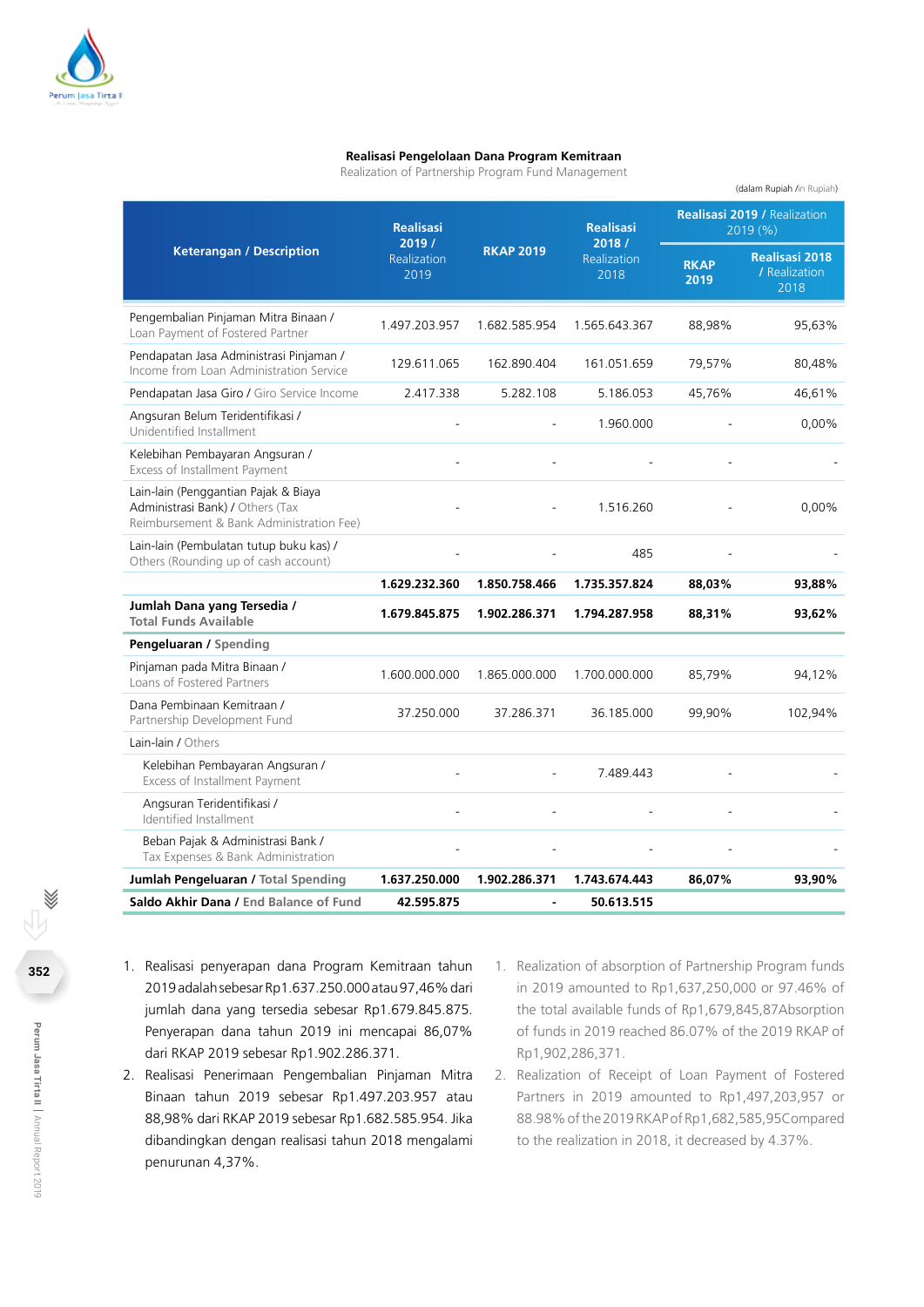- 3. Realisasi Pendapatan Jasa Administrasi Pinjaman tahun 2019 sebesar Rp129.611.065, atau 79,57% dari RKAP 2019 sebesar Rp162.890.404. Jika dibandingkan dengan realisasi tahun 2018, mengalami penurunan sebesar Rp31.440.594 atau 19,52%.
- 4. Realisasi Penerimaan Pendapatan Jasa Giro tahun 2019 sebesar Rp2.417.338 atau 45,76% dari RKAP 2019 sebesar Rp5.282.108. Jika dibandingkan dengan realisasi tahun 2018, mengalami penurunan sebesar Rp2.768.715 atau 53,39%.
- 5. Realisasi Penyaluran Pinjaman tahun 2019 sebesar Rp1.600.000.000 atau 85,79% dari RKAP 2019 sebesar Rp1.865.000.000. Jika dibandingkan dengan realisasi tahun 2018, mengalami penurunan sebesar Rp100.000.000 atau 5,88%.
- 6. Realisasi Dana Pembinaan Kemitraan untuk tahun 2019 sebesar Rp37.250.000 atau 99,90% dari RKAP 2019 sebesar Rp37.286.371. Jika dibandingkan dengan realisasi tahun 2018, mengalami kenaikan sebesar Rp1.065.000 atau 2,94%.
- 3. Realization of Loan Administration Services Income in 2019 amounted to Rp129,611,065, or 79.57% of the 2019 RKAP of Rp162,890,40Compared to the realization in 2018, it decreased by Rp31,440,594 or 19.52%.
- 4. Realization of Receipt of Giro Services Income amounted to Rp2,417,338 or 45.76% of the 2019 RKAP of Rp5,282,10Compared to the realization in 2018, it decreased by Rp2,768,715 or 53.39%.
- 5. Realization of Loan Distribution in 2019 amounted to Rp1,600,000,000 or 85.79% of the 2019 RKAP of Rp1,865,000,00Compared to the realization in 2018, it decreased by Rp 100,000,000 or 5.88%.
- 6. The realization of Partnership Development Funds in 2019 amounted to Rp37,250,000 or 99.90% of the 2019 RKAP of Rp37,286,37Compared to the realization in 2018, it increased by Rp1,065,000 or 2.94%.

|                                                            | Realisasi Tahun 2019 /<br>Realization in 2019                           |                                                     | Realisasi Sampai dengan Tahun<br>2019 / Realization Until 2019          |                                                     |
|------------------------------------------------------------|-------------------------------------------------------------------------|-----------------------------------------------------|-------------------------------------------------------------------------|-----------------------------------------------------|
| <b>Sektor Usaha / Business Sector</b>                      | <b>Jumlah Mitra</b><br><b>Binaan / Total</b><br><b>Fosterd Partners</b> | <b>Jumlah Rupiah</b><br>/ Total Amount<br>in Rupiah | <b>Jumlah Mitra</b><br><b>Binaan / Total</b><br><b>Fosterd Partners</b> | <b>Jumlah Rupiah</b><br>/ Total Amount<br>in Rupiah |
| Jawa Barat / West Java                                     |                                                                         |                                                     |                                                                         |                                                     |
| Sektor Industri / Industry Sector                          | 8                                                                       | 150.000.000                                         | 309                                                                     | 2.789.000.000                                       |
| Sektor Perdagangan / Trade Sector                          | 40                                                                      | 770.000.000                                         | 994                                                                     | 12.274.500.000                                      |
| Sektor Pertanian / Agriculture Sector                      | 1                                                                       | 10.000.000                                          | 267                                                                     | 1.591.417.500                                       |
| Sektor Peternakan / Animal Husbandry Sector                | 7                                                                       | 140.000.000                                         | 76                                                                      | 904.500.000                                         |
| Sektor Perkebunan / Plantation Sector                      |                                                                         |                                                     | 15                                                                      | 222.500.000                                         |
| Sektor Perikanan / Fisheries Sector                        | 9                                                                       | 145.000.000                                         | 426                                                                     | 4.485.500.000                                       |
| Sektor Jasa / Service Sector                               | 14                                                                      | 310.000.000                                         | 247                                                                     | 3.148.700.000                                       |
| Sektor Lainnya / Other Sectors                             | 2                                                                       | 75.000.000                                          | 238                                                                     | 3.005.500.000                                       |
| <b>Banten</b>                                              |                                                                         |                                                     |                                                                         |                                                     |
| Sektor Lainnya / Other Sectors                             |                                                                         |                                                     |                                                                         | 7.500.000                                           |
| Dana Pembinaan Kemitraan / Partnership<br>Development Fund |                                                                         | 37.250.000                                          |                                                                         | 2.113.647.440                                       |
| Jumlah / Total                                             | 81                                                                      | 1.637.250.000                                       | 2.573                                                                   | 30.551.764.940                                      |

#### **Penyaluran Dana Program Kemitraan Berdasarkan Sektor Usaha dan Wilayah Mitra Binaan**

Distribution of Partnership Program Fund Based on Business Sectors and Fostered Partner Areas

Berdasarkan tabel di atas, pada tahun 2019 sektor usaha yang paling banyak memperoleh penyaluran dana Program Kemitraan berasal dari sektor perdagangan dengan realisasi di tahun 2019 sebesar Rp770.000.000 bagi 40 mitra binaan.

Based on the above table, in 2019, business sector that received the most Partnership Program fund was the trade sector with fund realization in 2019 reaching Rp770,000,000 for 40 fostered partners.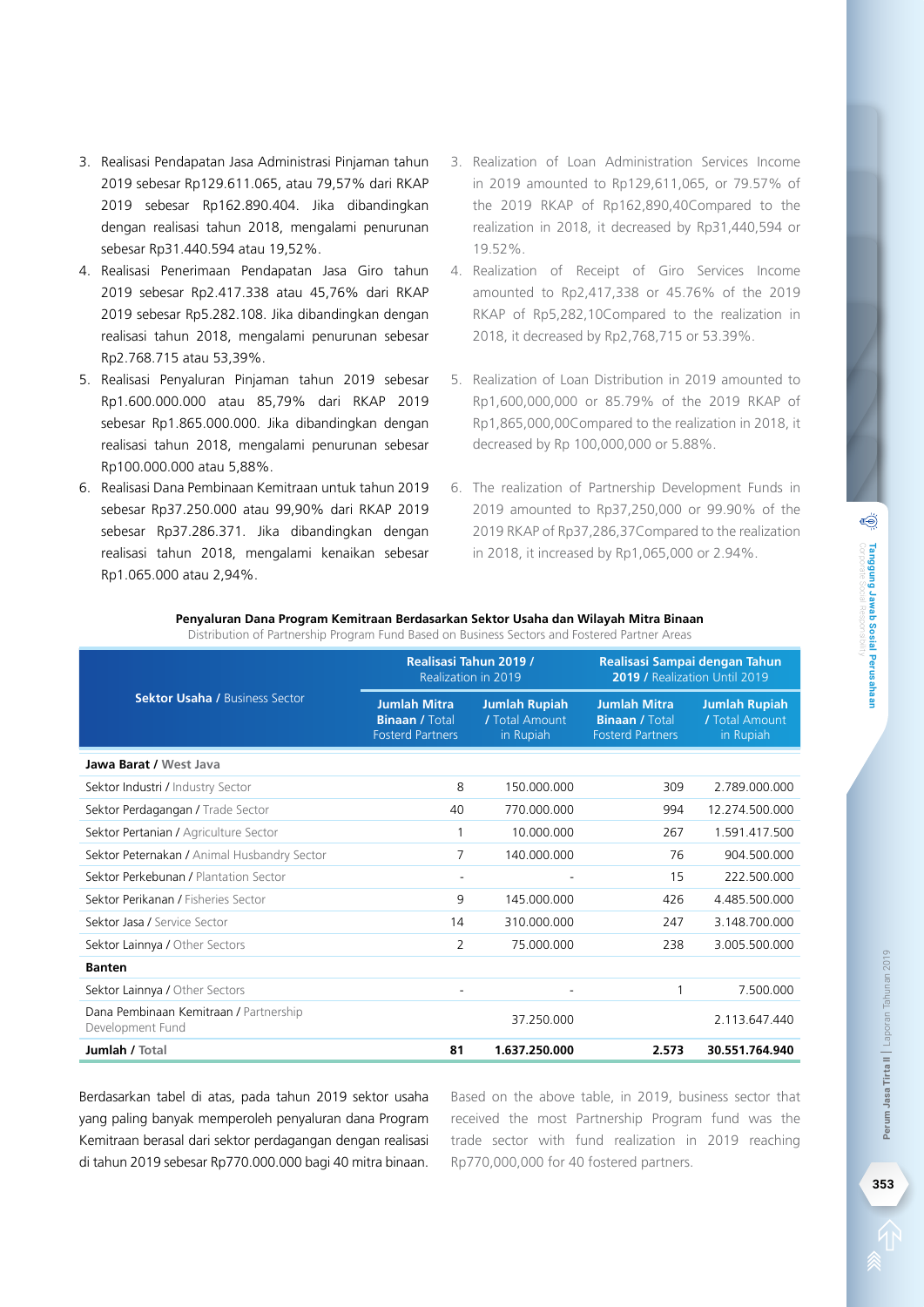

## Bina Lingkungan

Program Bina Lingkungan merupakan kegiatan pemberdayaan serta pemberian bantuan yang bertujuan untuk memberikan manfaat bagi masyarakat di wilayah usaha Perum Jasa Tirta II dalam bentuk:

- · Bantuan korban bencana alam;
- Bantuan pendidikan, dapat berupa pelatihan, prasarana dan/atau sarana pendidikan;
- · Bantuan peningkatan kesehatan;
- · Bantuan pengembangan prasarana dan/atau sarana umum;
- · Bantuan sarana ibadah;
- Bantuan pelestarian alam; dan/atau
- · Bantuan sosial kemasyarakatan dalam rangka pengentasan kemiskinan, termasuk untuk:
	- Elektrifikasi di daerah yang belum teraliri listrik;
	- Penyediaan sarana air bersih:
	- Penyediaan sarana Mandi Cuci Kakus;
	- Bantuan pendidikan, pelatihan, pemagangan, promosi dan bentuk bantuan lain yang terkait dengan upaya peningkatan kemandirian ekonomi usaha kecil selain Mitra Binaan Program Kemitraan;
	- Perbaikan rumah untuk masyarakat tidak mampu;
	- Bantuan pembibitan untuk pertanian, peternakan dan perikanan; atau
	- Bantuan peralatan usaha.

Kegiatan program Bina Lingkungan yang telah dilaksanakan Perusahaan sepanjang tahun 2019 antara lain sebagai berikut:

#### Bantuan Korban Bencana Alam

Selama tahun 2019, Perusahaan merealisasi biaya sebesar Rp398.482.600 untuk pemberian bantuan bagi korban bencana alam. Bantuan bagi korban bencana alam disalurkan di sejumlah wilayah, antara lain Jakarta Barat, Bandung, Subang, Purwakarta, Banjarnegara, dan Serang.

#### Bantuan Pendidikan dan/atau Pelatihan

Selama tahun 2019, Perusahaan merealisasi biaya sebesar Rp298.300.000 untuk pemberian bantuan pendidikan dan/atau pelatihan. Bantuan pendidikan dan/atau pelatihan disalurkan di beberapa wilayah, antara lain Purwakarta dan Depok, Jawa Barat.

#### Community Development

Community Development Program is an activity of empowerment and assistance aimed at providing benefits to the community in Perum Jasa Tirta II business area in the form of:

- · Natural Disaster Victim Aid;
- Educational aid, which can be in the form of training, education facilities and/or infrastructure;
- · Health improvement aid;
- Public facilities and/or infrastructure development aid;
- Religious facilities aid;
- · Conservation aid; and/or
	- Social community aid for poverty alleviation, including for:
		- Electrification in areas without electricity;
		- Provision of clean water facilities:
		- Provision of Toilet Facilities:
		- Education aid, training, apprenticeship, promotion and other forms of aid related to efforts to increase economic independence of small businesses in addition to the Partnership Program Partners;
		- House renovation for underprivileged people;
		- Nurseries for agriculture, animal husbandry and fisheries; or
		- Business equipment aid.

Community Development program activities that were carried out by the Company throughout 2019 are as follows:

- Natural Disaster Victim Aid

In 2019, the Company realized a total of Rp398,482,600 to provide aid to natural disaster victims. Aid for natural disaster victims is distributed in a number of areas, among others, West Jakarta, Bandung, Subang, Purwakarta, Banjarnegara, and Serang.

- Educational and/or Training Aid

In 2019, the Company realized a total of Rp298,300,000 to provide education and/or training aid. Education and/ or training aid is distributed in several regions, including Purwakarta and Depok, West Java.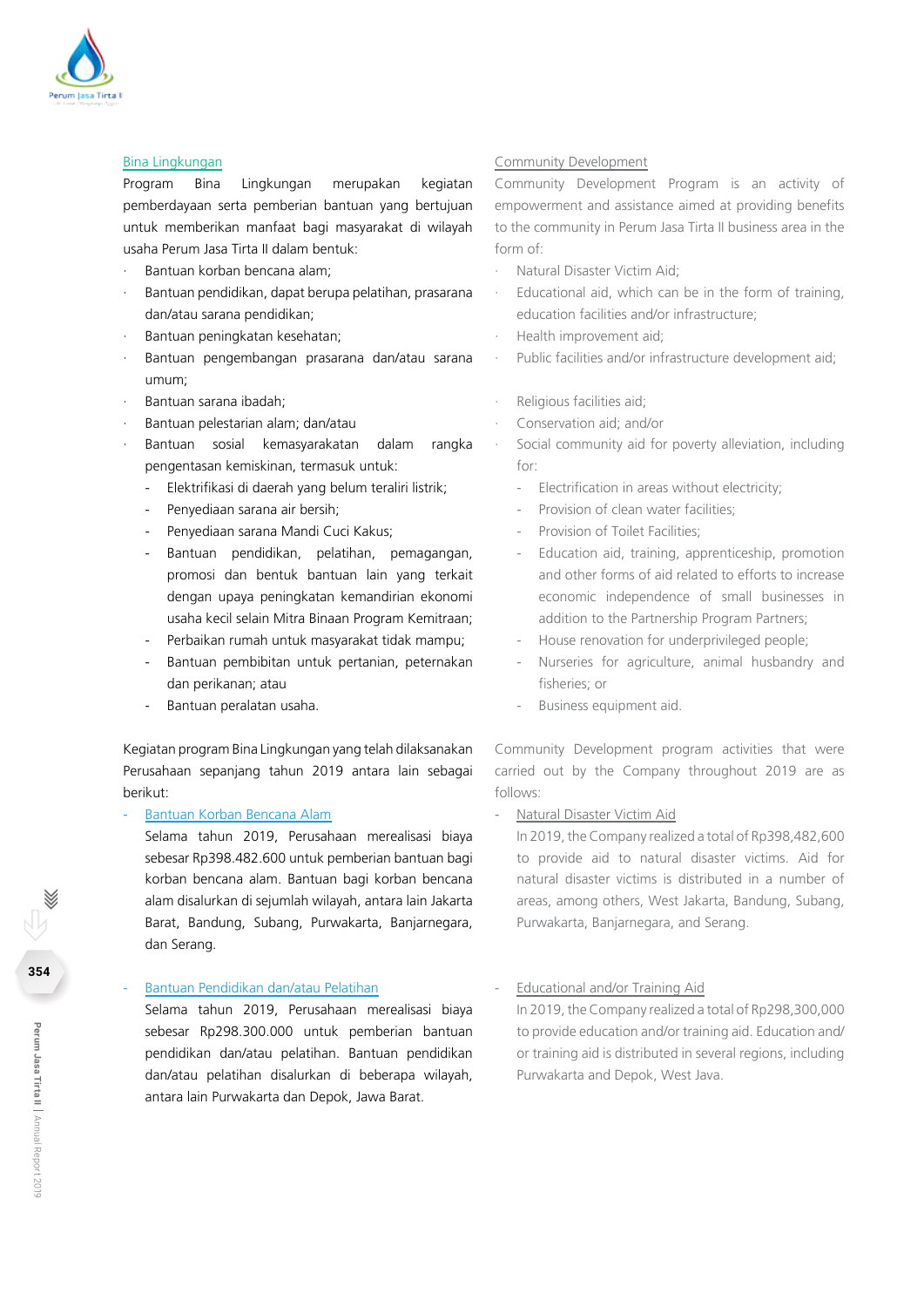## Bantuan Pengembangan Prasarana dan/atau Sarana Umum

Selama tahun 2019, Perusahaan merealisasi biaya sebesar Rp900.000.000 untuk pemberian bantuan pengembangan prasarana dan/atau sarana umum di beberapa wilayah, yaitu Bandung, Cirebon, Purwakarta, dan Karawang.

#### - Bantuan Sarana Ibadah

Selama tahun 2019, Perusahaan merealisasi biaya sebesar Rp565.000.000 untuk pemberian bantuan sarana ibadah di beberapa wilayah, antara lain Cianjur, Bandung, Tasikmalaya, Garut, Subang, Purwakarta, Karawang, Bekasi, dan Tangerang.

## Public Facilities and/or Infrastructure Development Aid

In 2019, the Company realized a total of Rp900,000,000 to provide public facilities and/or infrastructure development aid in several regions, namely Bandung, Cirebon, Purwakarta and Karawang.

#### - Religious Facilities Aid

In 2019, the Company realized a total of Rp565,000,000 to provide religious facilities aid in several areas, i.e. Cianjur, Bandung, Tasikmalaya, Garut, Subang, Purwakarta, Karawang, Bekasi, and Tangerang.

## 6699 **Program PKBL menjadi sarana yang komprehensif**

**bagi Perusahaan untuk membina hubungan yang harmonis dengan pemangku kepentingan yang mampu memberikan nilai tambah secara berkelanjutan.** 

PKBL program is a comprehensive tool for the Company to foster harmonious relations with stakeholders in order to be able to provide added value on a continuous basis.

## Bantuan Peningkatan Kesehatan

Selama tahun 2019, Perusahaan merealisasi biaya sebesar Rp300.000.000 untuk pemberian bantuan peningkatan kesehatan di beberapa wilayah, antara lain Subang dan Purwakarta.

#### Bantuan Pelestarian Alam

Selama tahun 2019, Perusahaan merealisasi biaya sebesar Rp200.000.000 untuk pemberian bantuan pelestarian alam di beberapa wilayah, antara lain Bandung, Purwakarta, dan Bekasi.

#### - Health Improvement Aid

In 2019, the Company realized a total of Rp300,000,000 to provide health improvement aid in several regions, namely Subang and Purwakarta.

#### Natural Conservation Aid

In 2019, the Company realized a total of Rp 200,000,000 to provide natural conservation aid in several regions, i.e. Bandung, Purwakarta and Bekasi.



per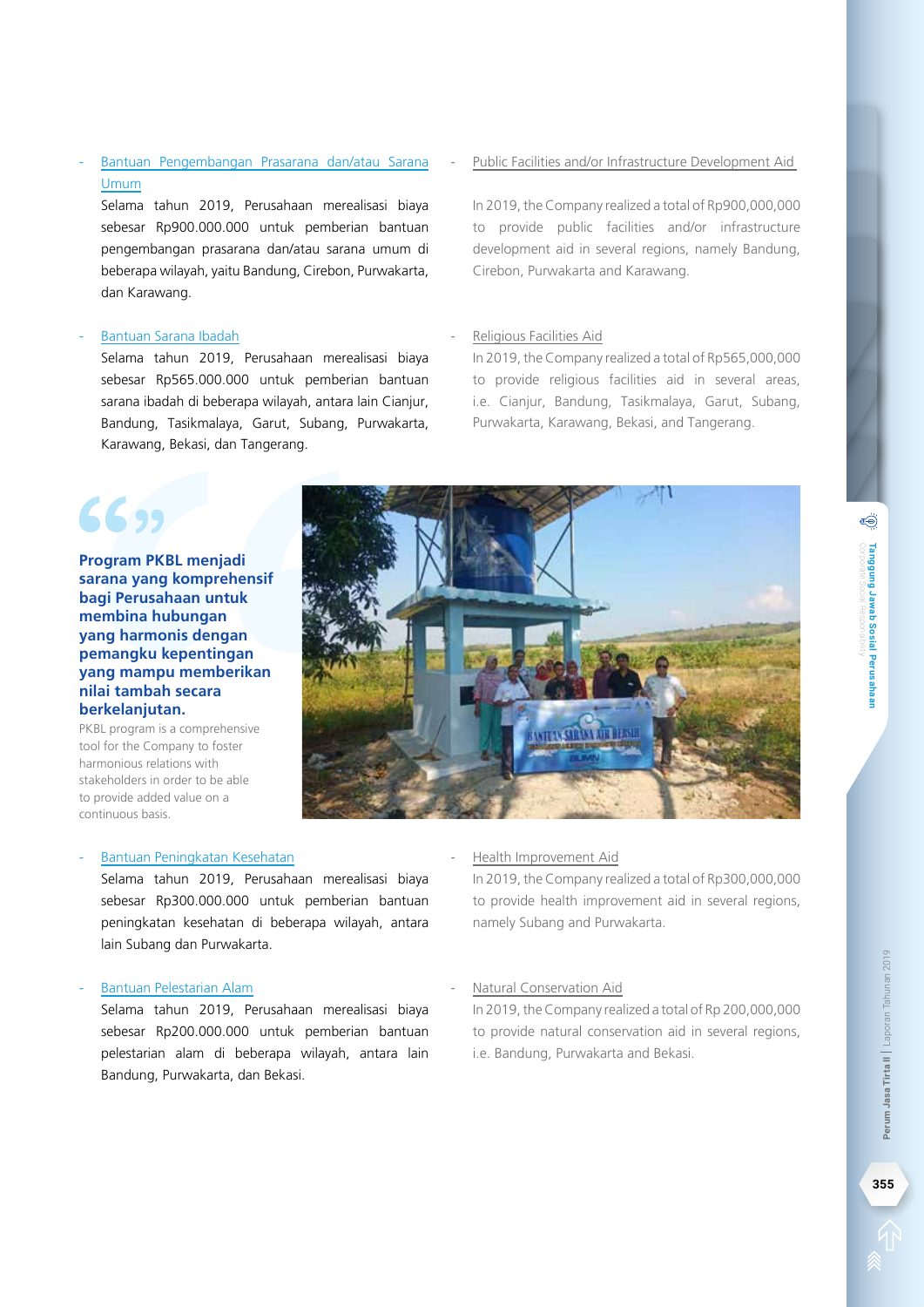

- Bantuan Sosial Kemasyarakatan untuk Pengentasan Kemiskinan

Selama tahun 2019, Perusahaan merealisasi biaya sebesar Rp2.497.775.999 untuk pemberian bantuan sosial kemasyarakatan untuk pengentasan kemiskinan di beberapa wilayah, antara lain Ciamis, Subang, Purwakarta, Karawang, Bekasi, Bandung Barat, Tangerang, Lombok Timur, Lombok Utara, dan Kota Palu.

#### **BUMN Hadir Untuk Negeri**

Kehadiran BUMN di tengah masyarakat yang dilatarbelakangi tanggung jawab dan perannya sebagai Agen Pembangunan diwujudkan melalui program bertajuk BUMN Hadir untuk Negeri (BHUN). Rangkaian program BHUN telah diselenggarakan dengan menjangkau khalayak luas melalui program safari ramadan, mudik bareng, penyediaan MCK dan sarana air bersih, perbaikan sarana dan prasarana pendidikan, beasiswa, pasar murah, padat karya tunai, pembangunan sarana/prasarana umum, dan program BHUN lainnya.

#### Jalan Sehat BUMN Hadir Untuk Negeri

Kegiatan jalan sehat yang bersamaan dengan lomba agustusan, pengobatan gratis, pasar murah, padat karya tunai, kuliner dan panggung hiburan merupakan kegiatan padu bakti antara Perum Jasa Tirta II, PT Bio Farma (Persero), PT Jasa Marga (Persero) Tbk, dan PT Len Industri (Persero) dalam mendukung kegiatan rutin BUMN.

#### **Dampak CSR terkait Sosial Kemasyarakatan**

Pelaksanaan program tanggung jawab Perusahaan di bidang sosial kemasyarakatan melalui Program Kemitraan dan Bina Lingkungan diharapkan dapat memberikan dampak kualitatif dan kuantitatif yang mendukung pemerataan dan perbaikan ekonomi serta kesejahteraan masyarakat secara luas. Hubungan yang sinergis antara dampak kuantitatif dan kualitatif diuraikan sebagai berikut:

- 1. Tingkat penyaluran dana Program Kemitraan sebesar Rp1.637.250.000 yang meningkat dibandingkan realisasi tahun sebelumnya diharapkan berdampak pada meningkatnya kapasitas finansial mitra binaan yang berimplikasi pada meningkatkan kemandirian dan ketangguhan ekonomi masyarakat.
- 2. Pelaksanaan program kemitraan yang melebihi penyaluran pinjaman modal kerja, yaitu penyediaan fasilitas pendampingan dan pembinaan pengelolaan

#### Social Community Aid for Poverty Alleviation

In 2019, the Company realized a total of Rp2,497,775,999 to provide social community aid for poverty alleviation in several regions, i.e. Ciamis, Subang, Purwakarta, Karawang, Bekasi, West Bandung, Tangerang, East Lombok, North Lombok, and Palu City.

#### **BUMN Hadir Untuk Negeri**

The presence of SOEs amid the community as part of their responsibilities and role as Development Agents can be seen in BUMN Hadir untuk Negeri (BHUN) program. A series of BHUN programs were held and reached out wide audience through Ramadan safari program, mass homecoming, provision of toilet and clean water facilities, repair of education facilities and infrastructure, scholarships, low-cost markets, cash-intensive labor, public facilities/ infrastructure development, and other BHUN programs.

#### - BUMN Hadir Untuk Negeri Fun Walk

Fun walk activity that was held along with competitions in celebration of independence day in August, free medical treatment, low-cost markets, cash-intensive labor, culinary and entertainment, was a joint program between Perum Jasa Tirta II, PT Bio Farma (Persero), PT Jasa Marga (Persero) Tbk, and PT Len Industri (Persero) to support routine SOE's activities.

#### **Impact of CSR related to Social Community**

The implementation of the Company's corporate social responsibility program through the Partnership and Community Development Program is expected to have qualitative and quantitative impacts that support equity economic improvement as well as welfare of society at large. The synergistic relationship between quantitative and qualitative impacts is illustrated as follows:

- 1. The rate of distribution of Partnership Program funds that amounted to Rp1,637,250,000, which was higher compared to the realization of the previous year, is expected to have an impact on the increase in the financial capacity of the fostered partners which led to improvement of independence and economic resilience of the community.
- 2. The implementation of partnership programs that exceed the distribution of working capital loans, namely the provision of mentoring facilities and business

**356**

 $\overline{\phantom{a}}$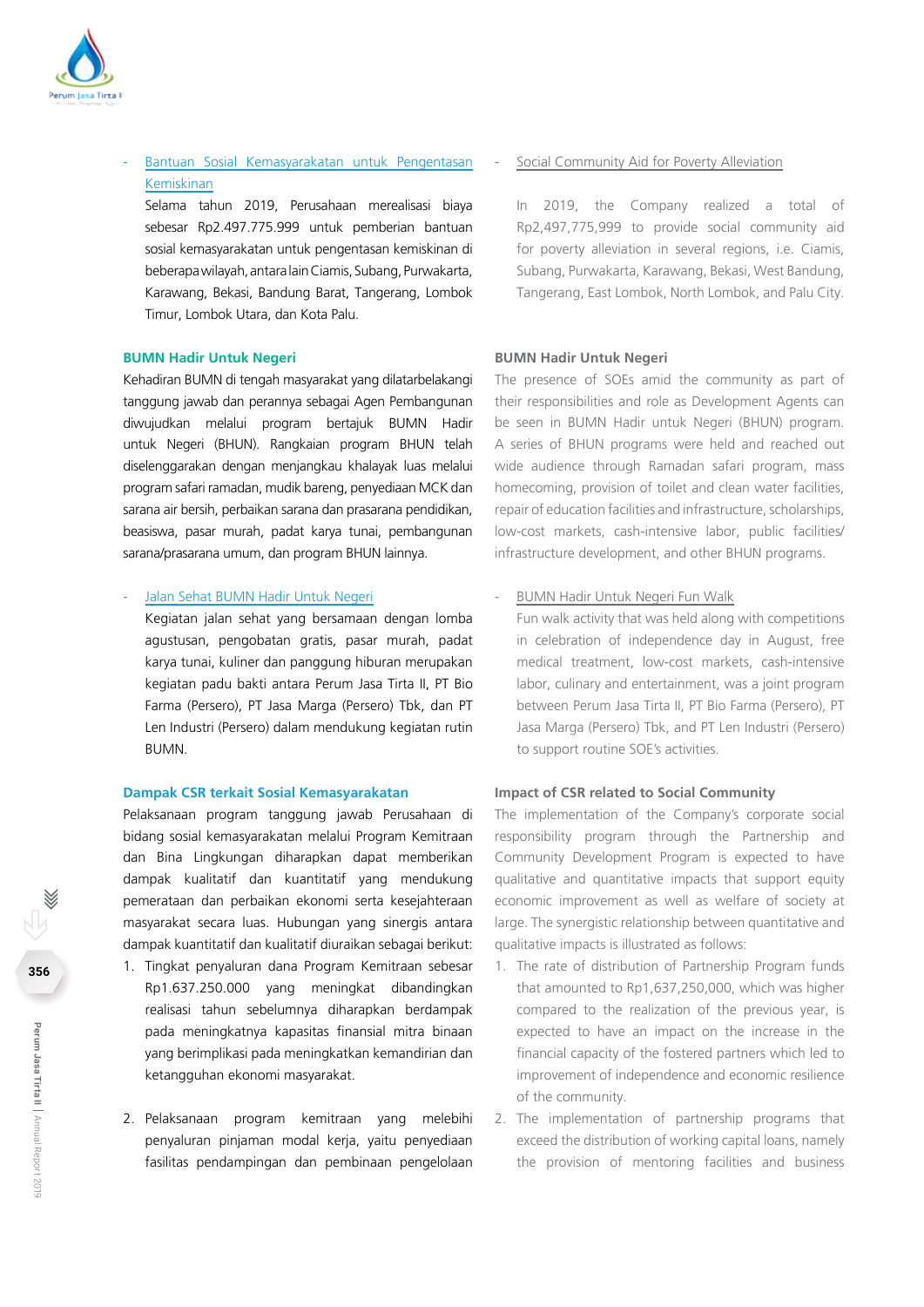3. The rate of distribution of the Community Development Program in 2019 amounting to Rp5,159,558,599, an increase from the realization in 2018, led to stronger contribution of Perum Jasa Tirta II in realizing social

## **Company Responsibilities related to Customers**

investment and providing comprehensive aid that

management guidance, caused an increase in the potential of optimal development and profitability.

#### **CSR policies regarding Customers**

supports public welfare.

Perum Jasa Tirta II has a strong commitment to customers because as the Company believes that customers are stakeholders who have a significant role in supporting sustainable business development. To that end, the Company places customer satisfaction as one of its priorities.

The fulfillment of the Company's responsibilities to customers is realized by providing protection to customers and facilities for consumers to channel their complaints, suggestions, criticisms, input, and reports of violations to the Company. Every incoming aspiration will be followed up and handled as well as possible.

#### **CSR Target related to Customers**

In fulfilling the Company's responsibilities to its customers, Perum Jasa Tirta II aims to continuously improve the efficiency of the settlement of customer complaints effectively and efficiently and maintain customer satisfaction regarding goods or services provided by the Company. To that end, the Company conducts regular customer satisfaction surveys and routinely evaluates and monitors the effectiveness of customer complaints settlement in order to create continuous improvement.

## **CSR activities related to Customers**

#### Customer Complaints Handling Program

In settling customer complaints effectively and quickly, the Company coordinates through the following stages:

- 1. Receiving complaints from customers through aspiration reporting channel provided;
- 2. Analysis of the problems that become the customers' complaints to be followed up by the relevant department and other partners if needed;

usaha, berdampak pada potensi pengembangan yang semakin optimal dan profitabilitas yang semakin meningkat.

3. Tingkat penyaluran dana Program Bina Lingkungan tahun 2019 sebesar Rp5.159.558.599 yang meningkat dari realisasi tahun 2018 berimplikasi pada semakin kuatnya kontribusi Perum Jasa Tirta II dalam mewujudkan investasi sosial dan bantuan komprehensif yang mendukung kesejahteraan masyarakat.

## **Tanggung Jawab Perusahaan terkait Pelanggan**

#### **Kebijakan CSR terkait Pelanggan**

Perum Jasa Tirta II memiliki komitmen kuat terhadap para konsumen atau pelanggan karena meyakini bahwa pelanggan merupakan pemangku kepentingan yang memiliki peran signifikan dalam menunjang pengembangan usaha secara berkelanjutan. Untuk itu, Perusahaan menempatkan kepuasan pelanggan sebagai salah satu prioritas.

Pemenuhan tanggung jawab Perusahaan kepada pelanggan diwujudkan melalui pemberian perlindungan terhadap konsumen dan penyediaan sarana bagi konsumen untuk menyampaikan keluhan, saran, kritik, masukan, serta laporan pelanggaran kepada Perusahaan. Setiap aspirasi yang masuk akan ditindaklanjuti dan ditangani dengan sebaik-baiknya.

#### **Target CSR terkait Pelanggan**

Dalam memenuhi tanggung jawab Perusahaan kepada konsumen, Perum Jasa Tirta II menargetkan untuk senantiasa meningkatkan efisiensi penyelesaian pengaduan konsumen secara efektif dan efisien serta memelihara kepuasan pelanggan atas barang atau jasa yang dihasilkan Perusahaan. Untuk itu, Perusahaan melaksanakan survei kepuasan pelanggan secara berkala serta mengevaluasi dan memonitor efektivitas penyelesaian pengaduan pelanggan secara rutin guna menciptakan perbaikan secara berkesinambungan.

#### **Kegiatan CSR terkait Pelanggan**

### Program Penanganan Keluhan Pelanggan

Dalam menyelesaikan keluhan pelanggan secara efektif dan cepat, Perusahaan melakukan koordinasi melalui tahapan sebagai berikut:

- 1. Penerimaan keluhan dari pelanggan melalui media penyampaian aspirasi yang disediakan;
- 2. Analisa permasalahan yang dikeluhkan oleh pelanggan dan ditindaklanjuti oleh bagian terkait dan Mitra lainnya apabila dibutuhkan;

**357Perum Jasa Tirta II** Laporan Tahunan 2019357

Perum Jasa Tirta II | Laporan Tahunan 2019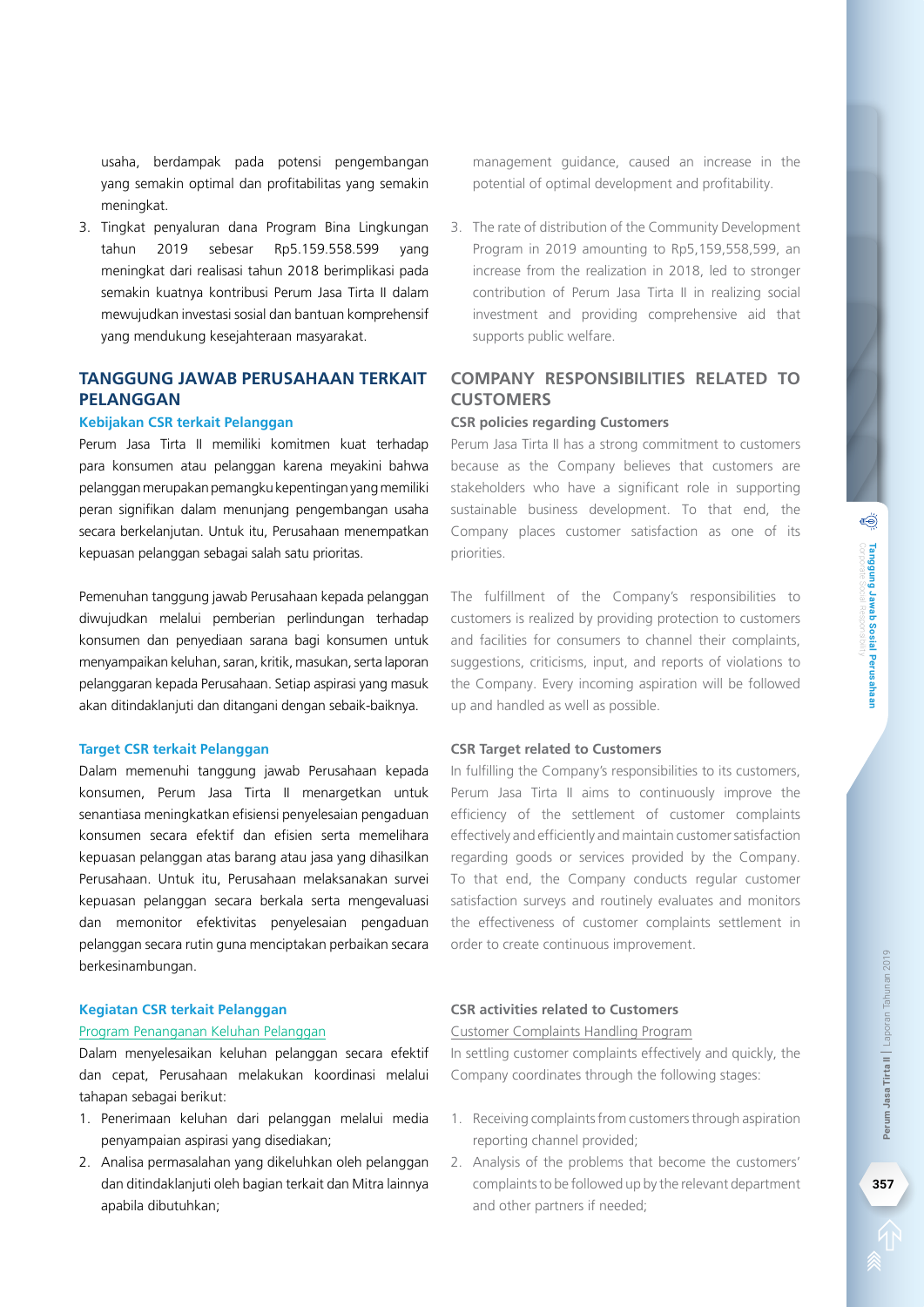

- 3. Identifikasi alternatif solusi;
- 4. Penentuan solusi;
- 5. Implementasi solusi;
- 6. Penyampaian penyelesaian keluhan kepada pelanggan;
- 7. Dokumentasi dan evaluasi seluruh keluhan yang masuk untuk kemudian ditindaklanjuti dalam bentuk perbaikan dan inovasi proses kerja sehingga mampu menghasilkan produk dan layanan yang memenuhi tuntutan bisnis dan harapan pelanggan.

Keluhan pelanggan pada umumnya dapat langsung ditangani secara efektif dan cepat melalui tahapan tersebut. Namun, apabila keluhan belum dapat terselesaikan, maka keluhan akan ditindaklanjuti lebih jauh dengan tetap menyediakan informasi terkini melalui email kepada pelanggan yang menjelaskan kondisi yang terjadi serta waktu yang dibutuhkan untuk menyelesaikan keluhan tersebut.

Hasil tindak lanjut akan dimonitor dan dievaluasi dalam pertemuan bulanan, seperti rapat koordinasi, sebagai usaha untuk memperoleh umpan balik yang menjadi acuan dalam perbaikan produk dan dukungan pelanggan, perencanaan produk, optimalisasi kinerja, pengaturan produksi dan pasokan, perbaikan sistem kerja, dan pengembangan bisnis baru.

#### Survei Kepuasan Pelanggan

Survei Kepuasan Pelanggan menjadi mekanisme pengukuran tingkat kepuasan pelanggan atas produk barang dan jasa yang dihasilkan Perusahaan serta perolehan umpan balik bagi perbaikan kinerja dan kualitas produk di masa mendatang. Survei kepuasan pelanggan dilakukan secara berkala di masing-masing lini bisnis. Pada akhir tahun 2019, Perusahaan memperoleh Indeks Kepuasan Pelanggan sebesar 84,47%, dengan rincian sebagai berikut:

- 3. Identification of alternative solutions;
- 4. Determination of the solution;
- 5. Implementation of the solution;
- 6. Reporting complaint settlement to customers;
- 7. Documentation and evaluation of all incoming complaints to be followed up through improvements and innovation of work process so as to produce products and services that meet business demands and customer expectations.

In general, customer complaints can be resolved effectively and quickly through these stages. However, if the complaint cannot be resolved, then the complaint will be followed up further as the Company continues to provide updates by email to the customer explaining the conditions that occurred and the time needed to resolve the complaint.

The results of the follow-up will be monitored and evaluated in monthly meetings, such as coordination meetings, in an effort to obtain feedback that becomes a reference in product improvement and customer support, product planning, performance optimization, production and supply management, work system improvement, and new business development.

#### Customer Satisfaction Survey

Customer Satisfaction Survey is a mechanism to measure the level of customer satisfaction on the products and services provided by the Company and to obtain feedback for future improvements in product performance and quality. Customer satisfaction surveys are conducted regularly in each line of business. Customer Satisfaction Index at the end of 2019 was 84.47% with details as follows:

#### **Indeks Kepuasan Pelanggan** Customer Satisfaction Index

|                           | Tahun 2019 / In 2019 |                    |  |  |
|---------------------------|----------------------|--------------------|--|--|
| <b>Aspek / Aspects</b>    | Semester I           | <b>Semester II</b> |  |  |
| Laboratorium / Laboratory | 95,05%               | 94.92%             |  |  |
| AMDK                      | 90.92%               | 86.33%             |  |  |
| Listrik / Electricity     | 87.80%               | 88,55%             |  |  |
| Lahan / Land              | 86,80%               | 81,03%             |  |  |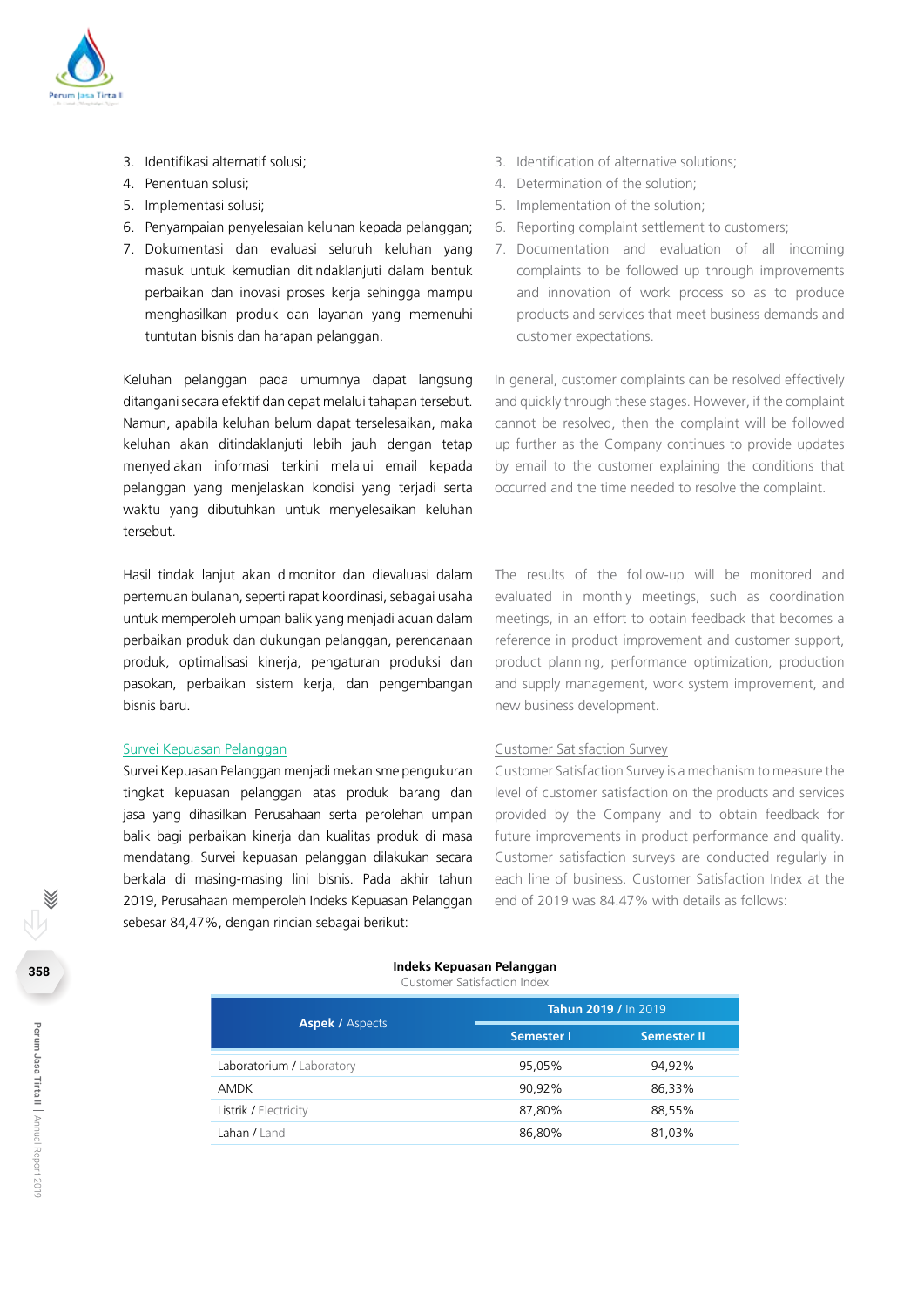#### **Indeks Kepuasan Pelanggan**

Customer Satisfaction Index

|                                  | Tahun 2019 / In 2019, |             |  |  |
|----------------------------------|-----------------------|-------------|--|--|
| <b>Aspek / Aspects</b>           | Semester I            | Semester II |  |  |
| Air Baku / Raw Water             | 84.16%                | 82.26%      |  |  |
| Pariwisata / Tourism             | 80,16%                | 80.09%      |  |  |
| Air Bersih / Clean Water         | 65.99%                | 78.09%      |  |  |
| Rata-rata Indeks / Average Index | 84,41%                | 84,47%      |  |  |

Indeks Kepuasan Pelanggan PJT II pada semester 2 tahun 2019 mencapai angka 84,47% atau naik 0,06% dibandingkan semester sebelumnya. Walaupun tidak terlalu signifikan, kenaikan ini tetap menjadi gambaran tren kinerja layanan yang positif.

#### Penyediaan Asuransi Pengunjung Wisata

Sebagai bentuk layanan prima terhadap wisatawan dan pelanggan lainnya, khususnya di lini bisnis Kepariwisataan, Perum Jasa Tirta II menyertakan program asuransi kecelakaan diri kepada pengunjung wisata di Kawasan Wisata Grama Tirta Jatiluhur. Asuransi yang disediakan merupakan hasil kerja sama dengan PT Jasa Raharja bertujuan untuk memberi rasa aman bagi wisatawan akan hal-hal yang tidak diharapkan. Adapun nominal dana premi asuransi bersumber dari harga tiket masuk di kawasan wisata.

Sepanjang tahun 2019, Perum Jasa Tirta II telah menyetorkan dana asuransi secara tepat waktu kepada pihak terkait.

#### Temu Pelanggan

Kegiatan Temu Pelanggan diselenggarakan guna mempererat silaturahmi dan sinergi dengan para pelanggan Perum Jasa Tirta II sekaligus menjadi wadah bagi pelanggan untuk menyalurkan aspirasinya terkait dengan pelayanan dan produk Perum Jasa Tirta II. Selama tahun 2019, Perum Jasa Tirta II melaksanakan 1 (satu) kali Temu Pelanggan pada 21 Mei 2019 bertempat di Resinda Hotel, Karawang dengan tema "*Success through Synergy*". Pada acara Temu Pelanggan tersebut, Perusahaan mengedukasi pelanggan mengenai Biaya Jasa Pengelolaan Sumber Daya Air (BPJSDA) sebagai *win-win solution* antara pengelola dan pengguna manfaat untuk pengelolaan SDA yang berkelanjutan berdasarkan perhitungan rasional dan dapat dipertanggungjawabkan.

Customer Satisfaction Index of PJT II in semester 2 of 2019 reached 84.47% or increased by 0.06% compared to the previous semester. Although insignificant, this increase remains a positive description of service performance trends.

#### Provision of Tourism Visitor Insurance

As a form of excellent service to tourists and other customers, especially in the tourism business line, Perum Jasa Tirta II provides personal accident insurance program for tourist visitors in the Grama Tirta Jatiluhur Tourism Area. The insurance provided is the result of cooperation with PT Jasa Raharja which aims to provide a sense of security for tourists in case of unexpected events. The nominal insurance premium fund source from the price of admission ticket to the tourist area.

Throughout 2019, Perum Jasa Tirta II has deposited insurance funds in a timely manner to related parties.

#### Customer Gathering

Customer Gathering activities are held to strengthen cooperation and synergy with Perum Jasa Tirta II customers and at the same time serve as a platform for customers to channel their aspirations related to Perum Jasa Tirta II services and products. During 2019, Perum Jasa Tirta II held 1 (one) Customer Gathering on May 21, 2019 at Resinda Hotel, Karawang with the theme "Success through Synergy". At the Customer Gathering, the Company educated customers about the Cost of Water Resources Management Services (BPJSDA) as a win-win solution between managers and beneficiaries to acheive sustainable management of natural resources based on rational and accountable calculations.